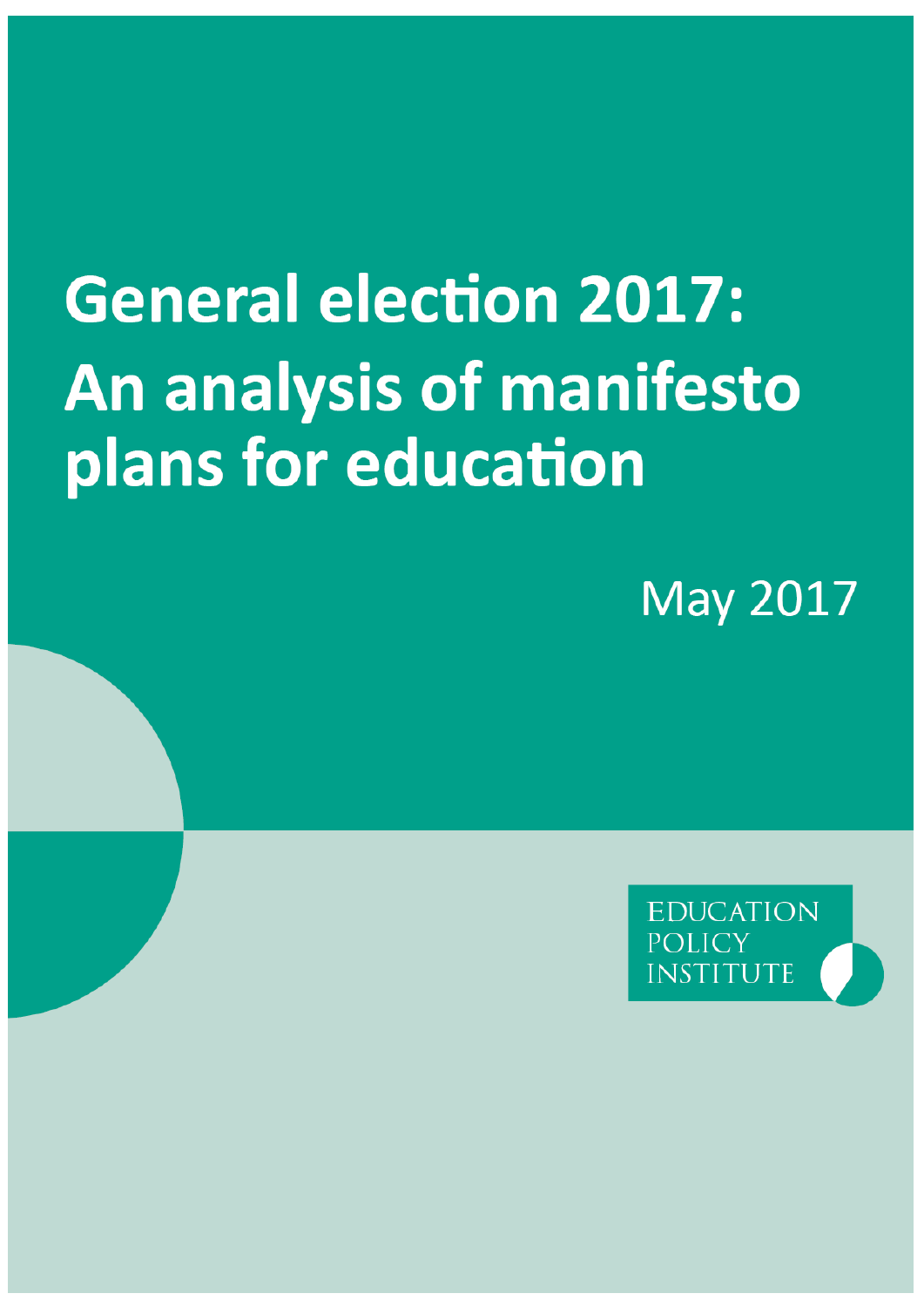# **Authors**

This report was compiled by the following members of staff at the Education Policy Institute:

**Jon Andrews Amy Faux Naseef Huda Rebecca Johnes Natalie Perera Sam Pither Peter Sellen Eleanor Stephens**

# **About the Education Policy Institute**

The Education Policy Institute is an independent, impartial and evidence-based research institute that aims to promote high quality education outcomes, regardless of social background.

Education can have a transformational effect on the lives of young people. Through our research, we provide insights, commentary and critiques about education policy in England - shedding light on what is working and where further progress needs to be made. Our research and analysis will span a young person's journey from the early years through to entry to the labour market. Because good mental health is vital to learning, we also have a dedicated mental health team which will consider the challenges, interventions and opportunities for supporting young people's wellbeing.

Our core research areas include:

- **Accountability and Inspection**
- **Benchmarking English Education**
- **Curriculum and Qualifications**
- **Disadvantaged, SEND, and Vulnerable Children**
- **Early Years Development**
- **School Funding**
- **School Performance and Leadership**
- **Teacher Supply and Quality**
- **E** Children and Young People's Mental Health
- **Education for Offenders**

#### ISBN: 978-1-909274-42-6

Published May 2017 Education Policy Institute. This work is licensed under a Creative Commons Attribution-NonCommercial-ShareAlike 4.0 International License. For more information visit creativecommons.org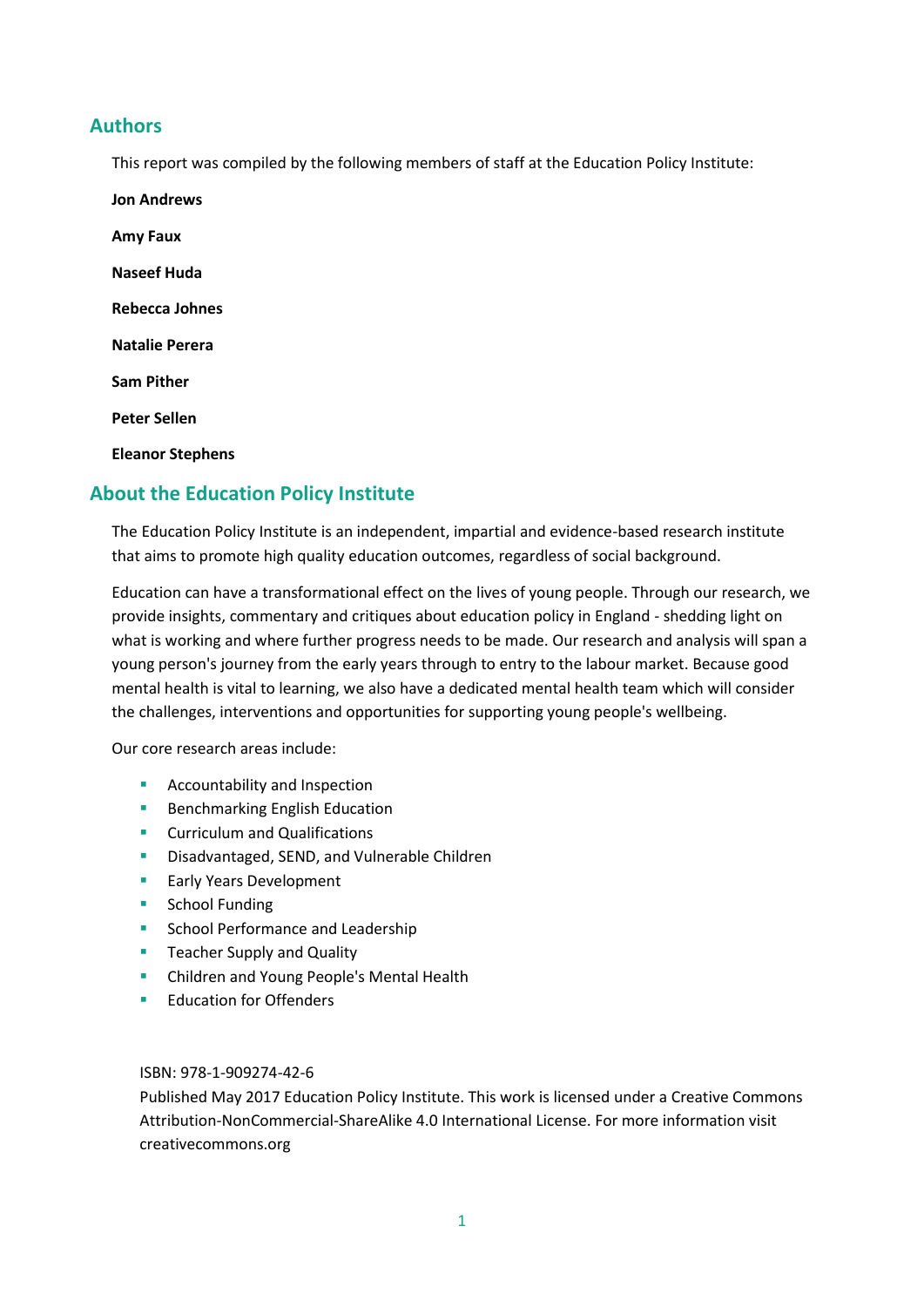# <span id="page-2-0"></span>**Contents**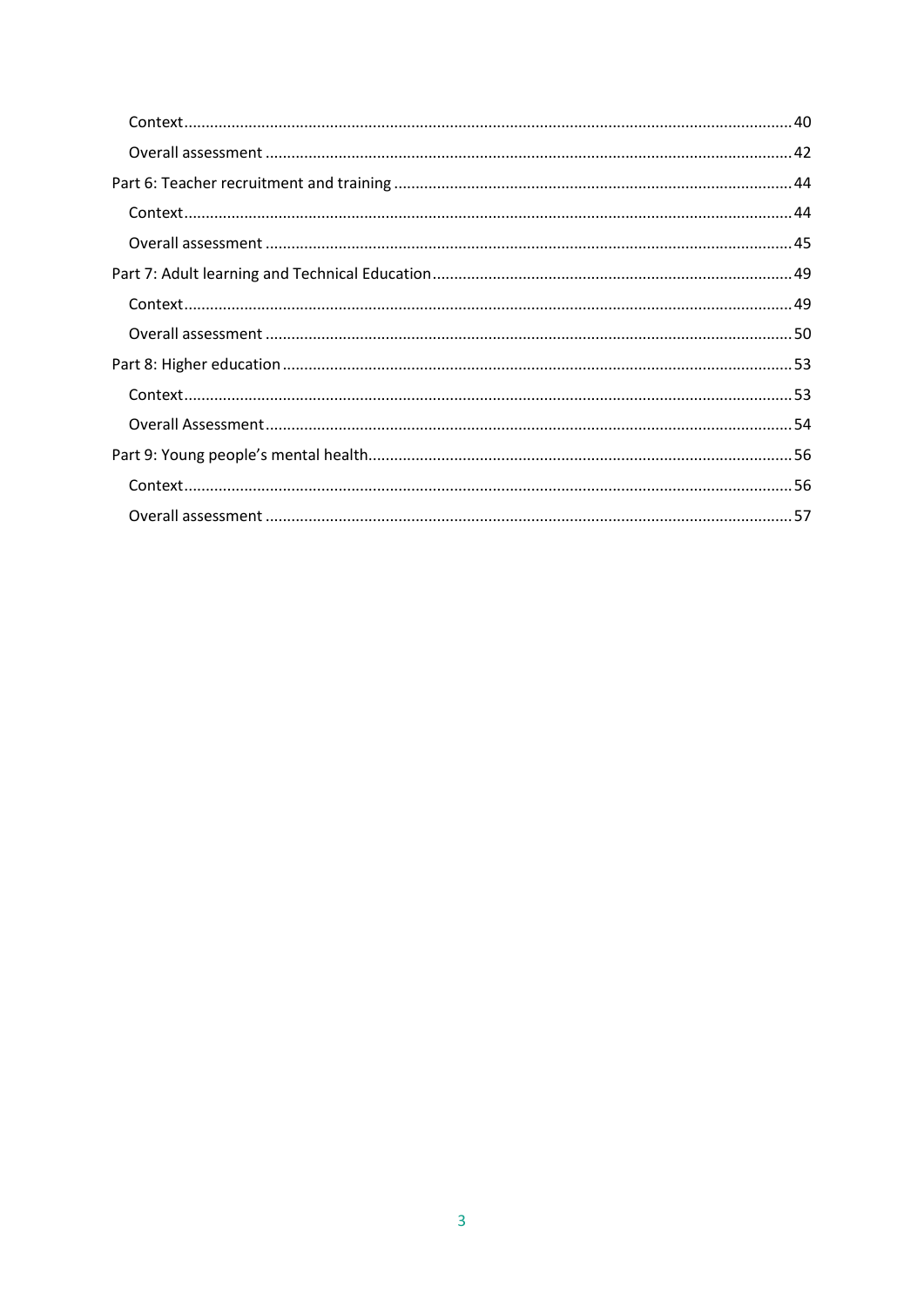# <span id="page-4-0"></span>**Foreword**

The Education Policy Institute is an independent, impartial, and evidence-based research institute that aims to promote high quality education outcomes for all, regardless of social background.

In this report, we provide an analysis of the education policy proposals contained within the 2017 General Election Manifestos of the Conservative Party, Labour Party and Liberal Democrat Party. Our approach has been to include in this document the proposals of parties in England which had one or more MPs in the UK Parliament during the 2015-2017 period, and whose manifestos had been published on or before Friday 19th May 2017. As neither the Green Party nor UKIP had published their manifestos before this date, their proposals are not included in this document.

As education is now a devolved matter, we have not included analysis relating to education in Scotland, Wales and Northern Ireland.

To inform our analysis, we have used the published party manifesto positions, along with any costings information made available by parties. In some cases we have approached the parties privately to obtain additional information, to clarify aspects of their proposals. We are very grateful to parties for their co-operation.

Finally, while we have commented in detail on the education spending proposals in all of the manifestos, we should emphasise that our expertise is in assessing education proposals, and not how these may be funded from taxation, additional public borrowing, or changes to non-education budgets. We have not therefore attempted to analyse the sources of finance in detail, if these are from outside the education budget. But we do highlight any clear risks in relation to the funding of programmes – without being able to anticipate how individual parties would in reality respond to unexpected variances in tax yields, economic growth or other spending programmes.

We hope that this independent and impartial analysis will help to stimulate an informed debate about the merits of the varying approaches set out by each party.

Rt. Hon. David Laws Executive Chairman, Education Policy Institute.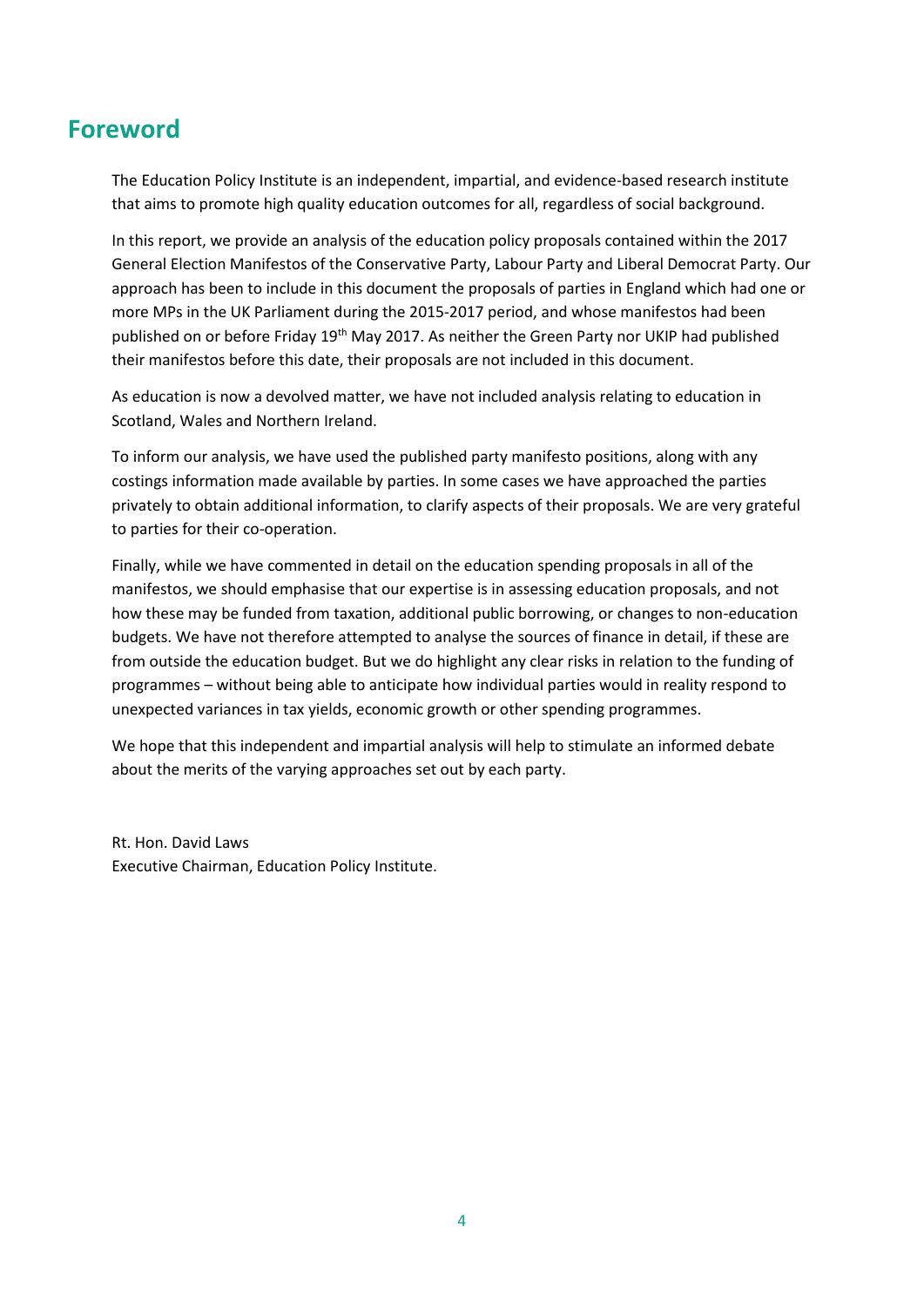# <span id="page-5-0"></span>**Executive summary**

The Education Policy Institute has carried out an assessment of the English education policies of the main UK political parties, as published by noon on 19th May 2017. We have not attempted to analyse in any detail the credibility of the revenue assumptions which underlie the education spending commitments, unless these involve a transfer from within the education budget. However, at the end of this Executive Summary, we highlight the main risks which need to be considered for each party.

# <span id="page-5-1"></span>**Introduction**

1

All the parties examined have included major sections in their manifestos on education - which is welcome, given the importance of education both to the economy and to social policy priorities. They all state that they wish to close the wide gap in educational outcomes between children from rich and poor backgrounds. This is often taken to refer particularly to those children who are in receipt of the Pupil Premium - broadly speaking those from the 25 per cent of families on low incomes. **We note that the Conservative Party also says that it wishes to prioritise children from Ordinary Working Families. However, it is notable that the educational outcomes for this group are slightly above average for England**. For example, this group scored 51.6 across Attainment 8 subjects, on average, in 2016 – slightly above the average overall attainment score of 49.9 per cent.<sup>1</sup> This compares with average scores of 38.9 and 43.5 for children eligible for free school meals and the Pupil Premium respectively, in the same year. $<sup>2</sup>$ </sup>

**This group is therefore completely distinct from the group that are both economically and educationally disadvantaged. It is unclear on what basis and how the Ordinary Working Families should be targeted for additional support, and whether this would draw away focus from the most disadvantaged group, whose educational outcomes most obviously lag behind.** 

# <span id="page-5-2"></span>**Early Years and Childcare: Funding and Other Proposals**

One of the major challenges for all parties is to design a joined up early years and childcare offer which addresses the fact that, currently, 40 per cent of the socio-economic gap in attainment at age 16 is present before entry to school.

All three parties include new commitments to improve early years education and childcare. The Labour Party plans to make the largest financial commitment, through additional investment to increase free early years provision to 30 hours per week for all 2, 3 and 4 year-olds, employing more graduates to work with pre-school children and £500m additional funding for Sure Start Children's Centres. **Labour have costed this package at an additional £5.3bn per year, but our estimates suggest it is closer to around £6.4bn per year above current plans, not including the cost of further capital funding for new providers, subsidies for childcare of over 30 hours per week and increased** 

<sup>1</sup> Department for Education, 'Revised GCSE and equivalent results in England, 2015 to 2016', SFR03/2017, January 2017

<sup>2</sup> Department for Education, 'Analysing family circumstances and education', April 2017: [https://consult.education.gov.uk/school-leadership-analysis-unit/analysing-family-circumstances-and](https://consult.education.gov.uk/school-leadership-analysis-unit/analysing-family-circumstances-and-education-1/)[education-1/](https://consult.education.gov.uk/school-leadership-analysis-unit/analysing-family-circumstances-and-education-1/)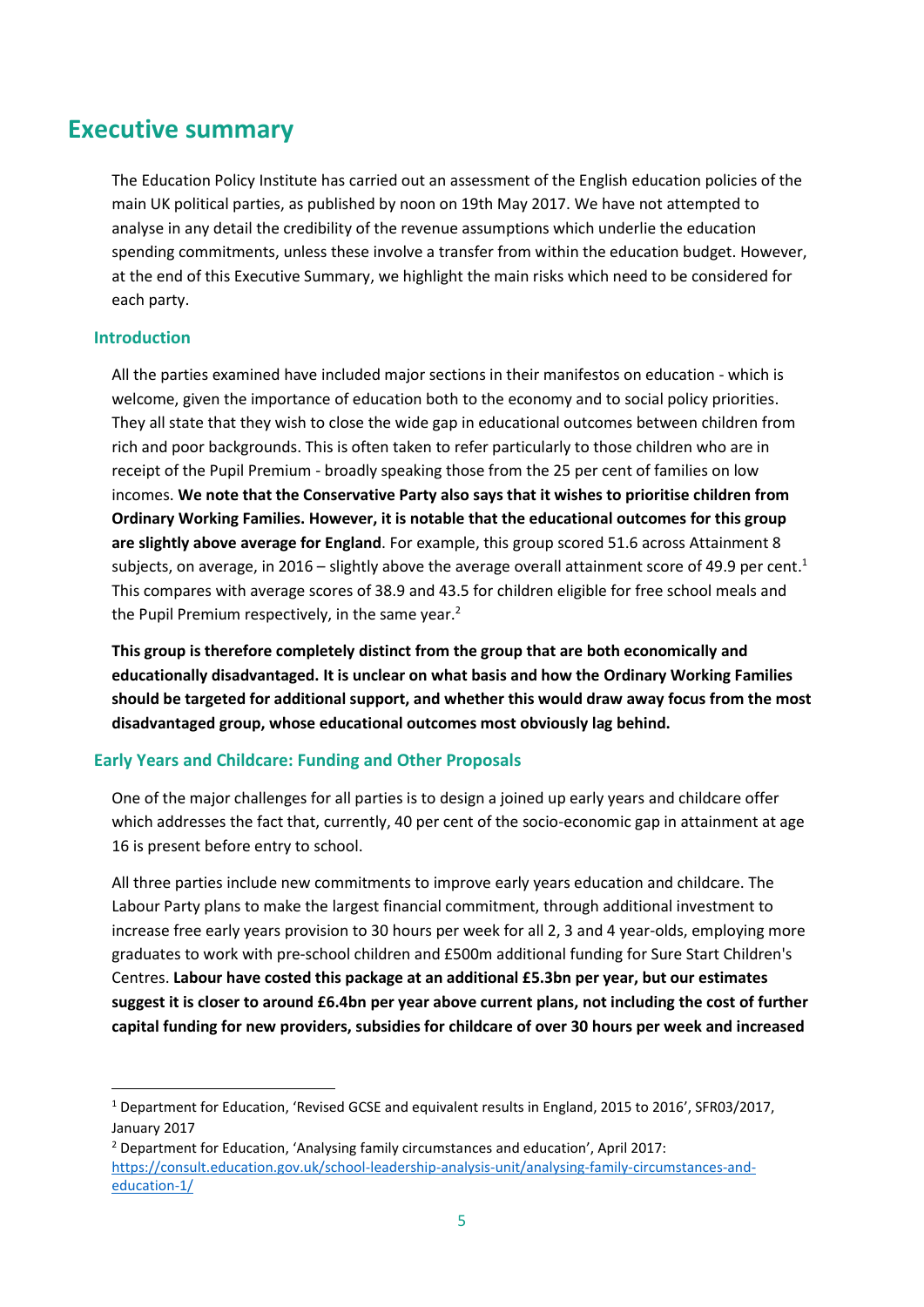**salaries for staff**. There would be some savings from tax credits and tax-free provision, but the overall early years budget would likely need to double to meet these extensive commitments.

The Liberal Democrat manifesto promises to triple the Early Years Pupil Premium for disadvantaged children to around £1,000 per year, increase graduate staffing in early years settings, and extend 15 hours free childcare to all two year-olds. This would total an estimated additional £1.9bn per year; an increase of almost one third.

The Conservative Party manifesto makes no new commitment to extending the number of free hours for young children but it does signal a promise to establish a capital pot to enable primary schools to develop early years capacity, with a presumption that all new primary schools should include nursery provision. The Conservatives have not given any estimates of how much they would allocate to this but, as well as capital funding, this commitment will also include additional salary costs due to staffing regulations in maintained settings.

The pledges from both Labour and the Liberal Democrats are ambitious and costly. A significant challenge in delivering these commitments is ensuring that there is sufficient capacity in the early years sector, in terms of both the capital investment needed and the investment in upskilling the existing workforce.

While it is clear that some form of additional investment is required to raise attainment and school readiness at age five for disadvantaged children, it is not at all clear what form that investment needs to take. There is a risk that further investment in additional quantity of childcare provided by low-paid staff could prove to be ineffective, and simply increasing low-cost universal provision may result in more deadweight costs and have little impact on child development outcomes. A better strategy given the absence of clearly evidenced policy options would be to pilot and rigorously evaluate any new approaches before committing to them at a national scale.

The international evidence suggests that more intensive investments targeted at the most needy may provide better value for money. The Liberal Democrat proposal to increase funding targeted at disadvantaged pupils through the Early Years Pupil Premium is promising in this respect, but there is not yet any clear evidence of impact from the current level of funding. Proposals to raise the quality of care and education through a more graduate-led workforce or by opening new school-based nursery classes are also not currently underpinned by convincing evidence, but could be evaluated through phased pilot programmes. **EPI believes that the next government should make it a priority to establish a stronger evidence base in this area.**

#### <span id="page-6-0"></span>**School Funding**

**.** 

The major parties have all responded in different ways to the recent controversies about school funding reform and the growing pressures on school and college budgets. Labour appears to be promising the biggest boost to school budgets - with a commitment of an extra £6.3bn, by 2021-22, over existing plans. Significantly, Labour propose to reverse the recent cuts to real terms per pupil budgets, which the IFS have forecast to amount to between 6.5 per cent and 8 per cent between 2015-16 and 2019-20, and protect the funding in these terms to the end of the parliament**.** <sup>3</sup> This would cost an estimated £4.8bn per year. On top of this, they would introduce a "fairer funding

<sup>&</sup>lt;sup>3</sup> J. Britton, and L. Sibieta, 'Labour's proposed boost to education spending', Institute for Fiscal Studies, May 2017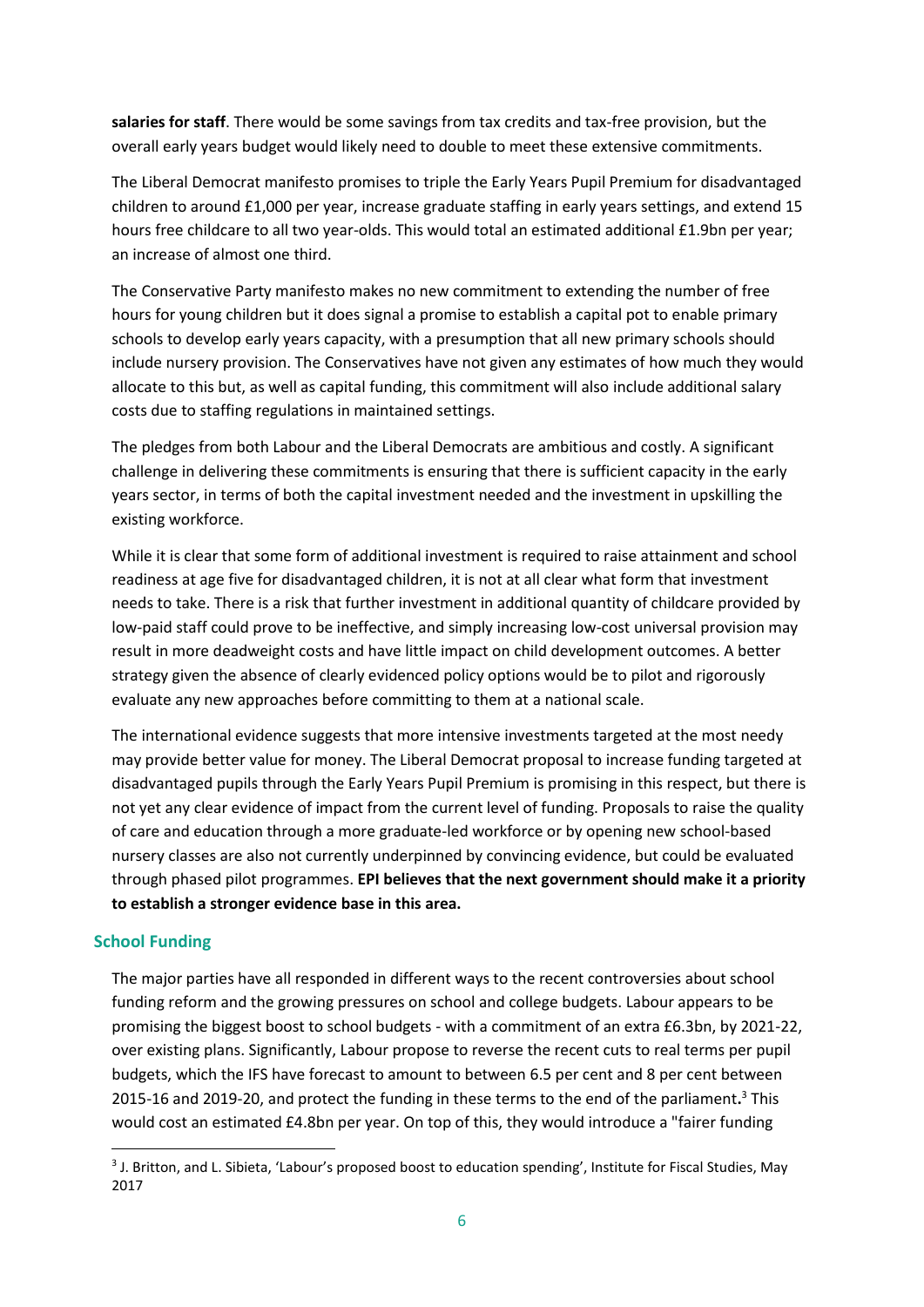formula that leaves no school worse off", with that commitment costing around £300m. **We estimate that Labour's commitment represents a real terms, per pupil increase of around 6 per cent over the next parliament**. When examining spending since 2015-16, the increase is smaller, at around 2 per cent per pupil. Labour would also introduce further measures that provide more funding to schools, but with additional obligations, including an arts pupil premium (£160m), extending free school meals to all pupils in state funded primary schools (around £900m), and extra schools counselling (£90m).**<sup>4</sup>**

**The Liberal Democrats plan to cancel planned reductions in per pupil funding, protecting it in real terms, including the pupil premium, but not to reverse cuts that have already taken place.** They have suggested that the increases will amount to around £1bn in 2019-20, but it is unclear how great the costs are expected to be by the end of the parliament, and how they would be financed. **Overall, we estimate that the Liberal Democrat's commitment represents a small real terms increase over the new parliament of around 1 per cent per pupil.** This would still leave estimated per-pupil funding below the levels seen in 2015-16 in real terms by around 4 per cent per pupil**.** The Liberal Democrats also propose to use around £300m to prevent losers in cash terms whilst implementing a new National Funding Formula. As with Labour, they would extend free school meals to all primary school pupils.

**The Conservatives appear to be offering the smallest change to school budget plans, increasing funding by £4bn by 2021-2022**. **This represents a reduction in per pupil funding in real terms of around 3 per cent over the next parliament.** This would also imply a reduction in per pupil funding in real terms of around 7 per cent between 2015-16 and 2021-22. Conservatives would similarly ensure no schools lose in cash terms under the NFF, but it appears that this is expected to be delivered within the £4bn increase in funding in this parliament.

# <span id="page-7-0"></span>**School Places and Class Sizes**

**.** 

It is unclear how much capital funding each party would allocate in order to meet the rising demand for new school places. The Labour Party recently announced that it would invest £8.4bn in capital funding over the course of the next parliament to create new school places.<sup>5</sup> Neither the Liberal Democrats or the Conservatives give any information on the level of capital funding which they would make available for new school places, but their manifestos do not rule out such levels of funding being provided as a matter of course or as a continuation of the government's plans.

Against this context, Labour have proposed to limit classes to 30 for all infant pupils and to seek to extend that later if resources allow.<sup>6</sup> **However, the costs of Labour's class size commitment are highly uncertain, and it is likely that a heavy-handed implementation would create significant costs and greater restrictions on local-level decision making.** 

<sup>5</sup> Labour Party, 'Labour will transform education for the many not the few', 9 May 2017: [http://press.labour.org.uk/post/160492246769/labour-will-transform-education-for-the-many-not.](http://press.labour.org.uk/post/160492246769/labour-will-transform-education-for-the-many-not)

<sup>4</sup> J. Britton, and L. Sibieta, 'Labour's proposed boost to education spending', Institute for Fiscal Studies, May 2017

 $6$  The party's manifesto text suggests a limit of 'less than 30', but it has been clarified that the intention is to restrict classes to no more than 30.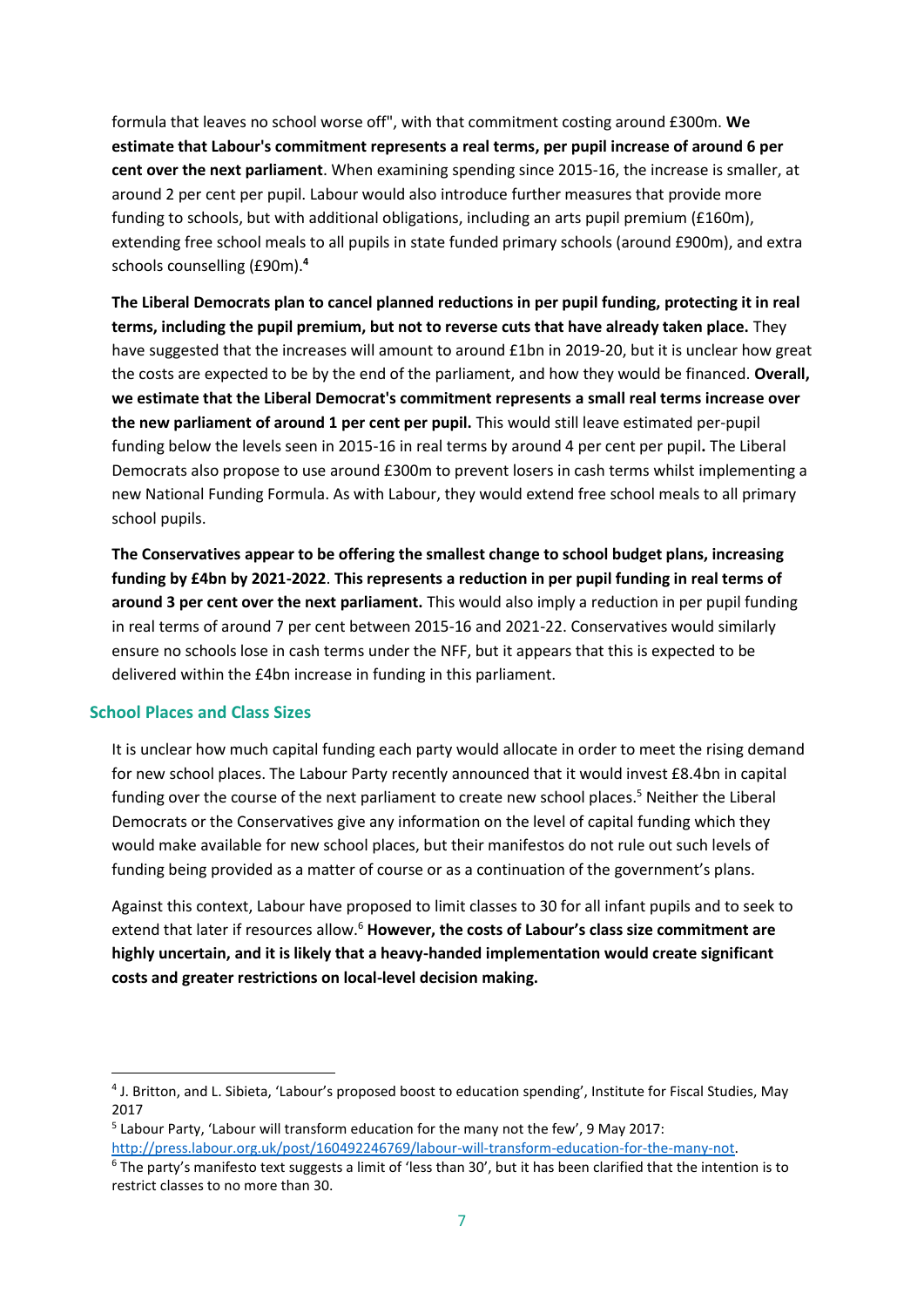## <span id="page-8-0"></span>**Free School Meals**

Labour and the Liberal Democrats both plan to extend free meals to all children in primary schools. Their estimates of the revenue costs seem broadly sensible, although it is unclear if they are allowing for some additional investment in capital for school kitchens and dining facilities.

The Conservatives have changed their policy of preserving universal free meals for infants, and plan to scrap the scheme (saving £650m), whilst introducing free breakfasts for all primary school pupils (they estimated this would cost £60m per year) – an intervention which the Liberal Democrats also propose to 'promote'. Based on the cost of recent trials, we estimate that is it likely to cost between £70-£85m by 2021-22, but this does not include additional funding in order to meet upfront costs, increased demand and the need for additional staffing.

It is difficult to assess the net social benefits of these policies, because the research base on attainment and health effects, and wider impacts on socialisation and work incentives, is, as yet, modest. **The Conservatives are correct to indicate that recent research suggests that the attainment impact of extra expenditure on free breakfasts could be as significant as that for (more expensive) lunches. However, free breakfasts seem to have less of a direct impact on disadvantaged children's outcomes than free lunches and will have a smaller impact on family finances - we estimate that around 900,000 children who are either eligible for the Pupil Premium or defined as Ordinary Working Families would lose their entitlement to a free school lunch.** 

## <span id="page-8-1"></span>**Funding of 16 to 18 Education**

**.** 

Both Labour and the Liberal Democrats have proposed to address the current reductions in real terms funding for post-16 education, which have left the 16 to 18 phase relatively underfunded compared to secondary school education.<sup>7</sup> The Liberal Democrats would protect funding rates in real terms, at a cost of almost £200m in 2019-20, whilst Labour would seek to close the disparity in funding between Key Stage 4 and 16 to 18 education. The cost implications of this depend on trends in educational participation – and any growth in apprenticeships – but such proposals could have similar outcomes, raising funding by around half a billion pounds by 2021-22. These increases in course funding would produce modest increases in real funding rates relative to 2015-16, and would come in addition to the increase in funding for technical education (of £445m in 2021-22) announced by the government at Budget 2017.<sup>8</sup>

The Conservatives have not proposed specific increases in revenue funding for this phase, but they do pledge to invest in further education colleges to ensure they are well equipped, and to support them in attracting industry professional staff. They have re-emphasised their ongoing reforms of technical education, and plans to introduce new T Levels for post-16 educational routes.

Meanwhile, Labour have committed to reintroducing the Education Maintenance Allowance (EMA), scrapped under the Coalition Government, at a cost of £540m.<sup>9</sup> This may well improve educational participation, and support many young people on low incomes who would not otherwise qualify for

<sup>&</sup>lt;sup>7</sup> C. Belfield, C. Crawford and L. Sibieta, 'Long-run comparisons of spending per pupil across different stages of education', Institute for Fiscal Studies, February 2017

<sup>8</sup> HM Treasury, 'Spring Budget 2017', HC 1025, March 2017

<sup>&</sup>lt;sup>9</sup> J. Britton, and L. Sibieta, 'Labour's proposed boost to education spending', Institute for Fiscal Studies, May 2017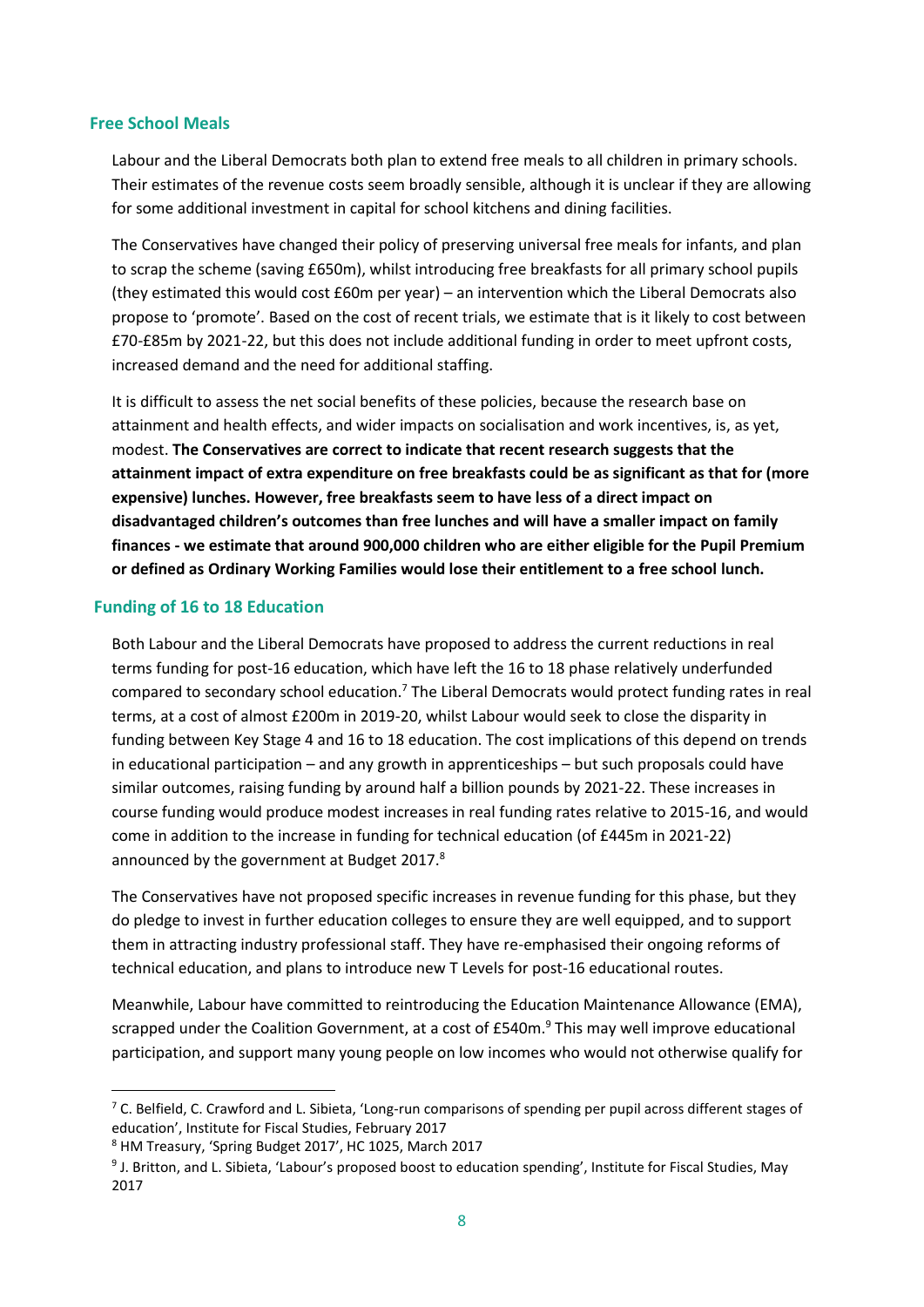college-administered bursaries. However, with the evaluation of EMA-abolition suggesting a modest impact on participation relative to the numbers affected, and Raising the Participation Age since having come fully into effect, the impact is uncertain.<sup>10</sup>

#### <span id="page-9-0"></span>**Grammar schools**

1

The Conservatives are clear that they would lift the existing legal prohibition on new grammar schools, while Labour and the Liberal Democrats have committed to maintaining the prohibition. There is little detail in the Conservative manifesto to judge how many new grammar schools there might be, where they would be located, and whether there would be new arrangements to boost the admission rate for the most disadvantaged groups - so it is difficult to assess what impact this policy might have. **EPI research is clear that additional selective schools have no significant net positive or negative impact on pupil attainment - instead they modestly redistribute educational attainment towards those who gain entry to grammar schools and away from those who do not. Pupils from disadvantaged backgrounds are seriously under-represented in grammar schools and so further expansion of these schools is likely to widen socio-economic attainment gaps.** 

The Conservative manifesto rightly states that children from Ordinary Working Families have reasonable success in accessing selective schools. But the definition of Ordinary Working Families captures a group that are not educationally disadvantaged and have attainment and progress that is above average.

The salient point is that at present very few children from the most disadvantaged 25 per cent of pupils manage to access grammar schools. **The Conservative manifesto claims that "the attainment gap between rich and poor pupils stands at 25 per cent across the country, at selective schools it falls to almost zero". This is true but misleading, if it is meant to imply that grammar schools reduce socio-economic gaps. Our analysis is clear that most of the narrower attainment gap in grammar schools is largely explained by differences in prior attainment - in other words these schools automatically exclude most lower performing poor children**. **We consider that the Conservative Party has failed to make a strong case for breaking with almost 40 years of English education policy, by proposing to increase the number of selective schools.**

Both Labour and the Liberal Democrats have outlined strategies in their manifestos specifically directed towards the needs of pupils with Special Educational Needs and Disabilities (SEND). With a significant gap in attainment scores for SEND and non-SEND pupils, and with a small proportion of such pupils having entered for the EBacc combination of GCSE subjects, these pupils risk being left behind. These commitments are therefore welcome. **In contrast, the Conservatives have made no reference to the needs of pupils with SEND in their manifesto.**

#### <span id="page-9-1"></span>**Free Schools, Faith Schools, Private Schools, and Academies**

The Conservative manifesto does not suggest any significant change to the existing policy on new academies.

 $10$  J. Britton, and L. Dearden, 'The 16 to 19 bursary fund: impact evaluation', Department for Education, June 2015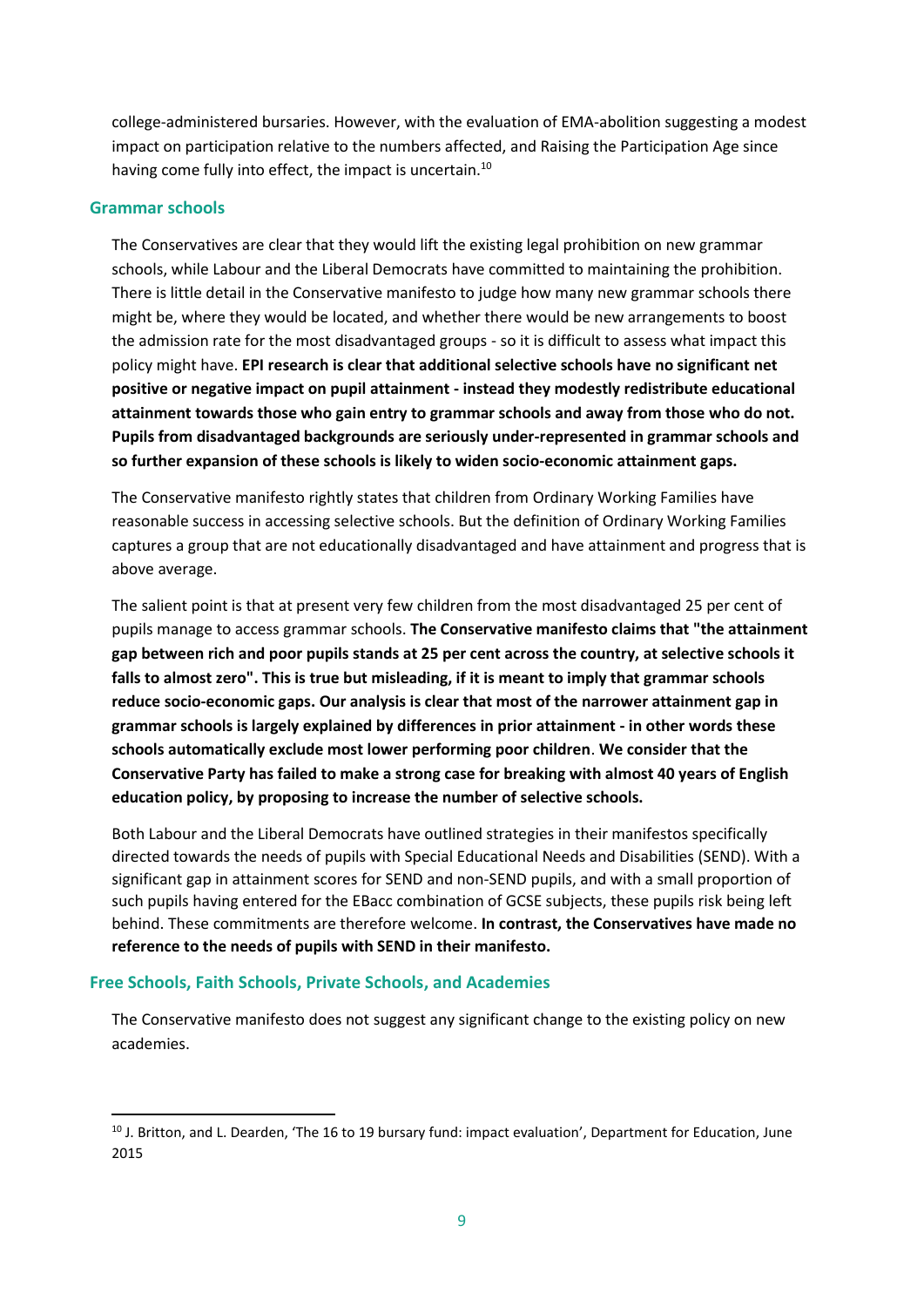They plan to "work with the Independent Schools Council to ensure that at least 100 leading independent schools become involved in academy sponsorship or the founding of free schools in the state system". It is unclear whether independent schools will want to take on this role, although the Conservatives appear to contemplate less favourable tax status of private schools if independent schools do not deliver. **At present there is very little evidence to indicate whether independent schools have the capacity or capability to run maintained schools - particularly failing state schools in disadvantaged areas. There is similarly little evidence to suggest that universities can successfully take on this role - another Conservative manifesto pledge**.

The Labour and Liberal Democrat manifestos also do not seem to signpost major policy change on academies, with neither ruling out the prospect of further academisation. Both parties signal a greater accountability role for local authorities.

This more pragmatic approach to academisation from all sides is welcome. Academisation does not in itself guarantee higher standards, nor does being a local authority school. Our research demonstrates that while there are many high performing academy trusts, there are also high performing local authorities and low performers amongst both.

The Conservatives plan to continue to expand the number of free schools, at a similar rate to that of the current government. Both the Labour Party and Liberal Democrats would end the policy that all new schools must be free schools. Indeed, **under Labour there would be no additional free schools.** While there is little convincing evidence about the impact of free schools on attainment, the presence of free schools nevertheless provides both capacity and competition in the sector so it is unclear which party's policy is justified from this perspective. **EPI will publish research on free school performance later this year.**

The Conservatives would lift the existing inclusivity restrictions for new faith schools. On average, faith schools are more socially selective than their catchment areas, and differences in pupil attainment are largely explained by pupil characteristics. So, any small performance benefits come at the risk of increasing social segregation.

**The Labour Party proposes to impose Value Added Tax (£1.6bn) on private school fees. This will make private education more expensive, and could lead to a modest shift in pupil numbers from the private sector back to the maintained sector, particularly in the less affluent parts of the country.** It is unclear if Labour has taken account of any impact on public sector costs.

**There is a risk that the Conservative Party looks to grammar schools, faith schools, universities and independent schools as models of educational success without recognising that all these organisations have selective admissions of one kind or another - which is a powerful driver of their apparently impressive performance.** The Conservatives do propose a review of school admissions policies. However, they rule out the prospect of lottery-based admissions from the outset, preempting any findings or recommendations from such a review. Labour also plans action on "joined up admissions policies", though the detail of this is also limited.

**None of the three parties make specific reference to "Opportunity Areas" in their respective manifestos. This is perhaps particularly surprising in the case of the Conservatives given that they undertook work to identify and earmark funding for these areas in the previous Parliament.**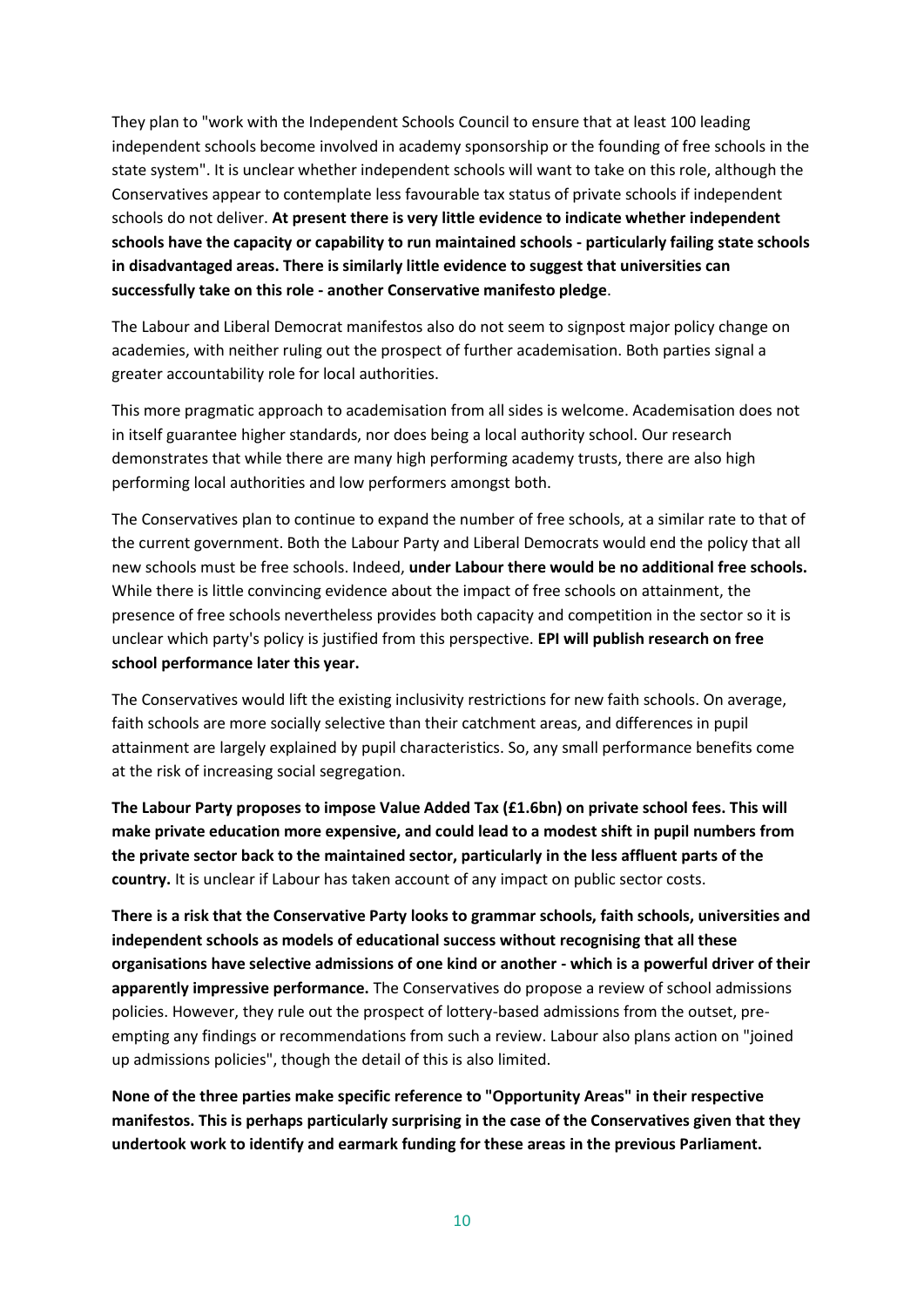Labour have, however, set out their intention to learn from instances of best practice, such as the London Challenge initiative, a school improvement programme launched in 2003**.**

### <span id="page-11-0"></span>**Assessment and Accountability**

**.** 

The Conservatives have said they will improve schools' accountability at Key Stage 3, acknowledging a long-standing issue of dips in attainment between the end of primary school and the end of year 11. However, they haven't given any detail on what this would look like and whether it would involve new standardised testing. The Conservatives have also retained a target for participation in the English Baccalaureate, although they have reduced it from a 90 per cent entry rate to 75 per cent by 2022.

Both Labour and the Liberal Democrats pledge to reform assessment in primary schools, (there is currently a government consultation on this issue) but Labour have gone further and made an explicit commitment to abolish any baseline assessments. **Whilst the development of a new baseline assessment does need to be handled with care, it is disappointing that Labour have ruled out further examination of its possibilities, given its potential to provide a measure of pupil progress over the entire course of primary school.**

# <span id="page-11-1"></span>**Teacher Recruitment, Retention and Professional Development**

Both Labour and the Liberal Democrats have pledged to abolish the 1 per cent public sector pay cap and both have confirmed that funding for this will come from outside of the additional funding they have earmarked for schools. **We estimate that this would cost around an additional £900m for teachers by 2021-22.<sup>11</sup> If pay policies for support staff were also to be relaxed, there would be further costs – support staff pay contributes over £4bn to school costs. 12**

**The Conservatives have not made any commitments to remove the public sector pay cap, which is likely to cause teacher pay to continue to decline in real and relative terms. The Conservatives do, however, propose to apply forgiveness on student loan repayments while graduates are teaching which could potentially help with teacher recruitment and retention. Yet the impact is likely to be limited for the first few years of a teacher's career given salaries, and therefore student loan repayments, are relatively low. It is not obvious, therefore, that the net effect will help with the teacher supply challenge, but new approaches to teacher recruitment and retention are worth exploring in principle.**

It is encouraging that all three of the parties have commitments to improve teacher workload, reflecting on the role of school inspections, however concrete strategies are not laid out.

The Liberal Democrats have made a specific commitment to create an entitlement of 25 hours per year by 2020, rising to the 'OECD average of 50 hours' by 2025 for Continuous Professional

<sup>&</sup>lt;sup>11</sup> Based on average teacher salaries and numbers reported in the School Workforce Census 2015 (Tables 3b, 4, 9b and 9c): <https://www.gov.uk/government/statistics/school-workforce-in-england-november-2015> . Based on pension and national insurance rates, on-costs are assumed at 26per cent of salaries, and overall teacher numbers are uprated to 2021-22 using the Teacher Supply Model projections:

[https://www.gov.uk/government/statistics/teacher-supply-model-2017-to-2018.](https://www.gov.uk/government/statistics/teacher-supply-model-2017-to-2018) In the baseline, teachers pay is assumed to increase with CPI inflation, based on OBR forecasts, after 2019-20.

<sup>&</sup>lt;sup>12</sup> Based on spending figures for maintained schools reported in Continuous Financial Reporting (Department for Education, 'LA and school expenditure: 2015 to 2016 financial year' (Table 3) [\(https://www.gov.uk/government/statistics/la-and-school-expenditure-2015-to-2016-financial-year\)](https://www.gov.uk/government/statistics/la-and-school-expenditure-2015-to-2016-financial-year), uprated to include academies using School Workforce Census teacher numbers.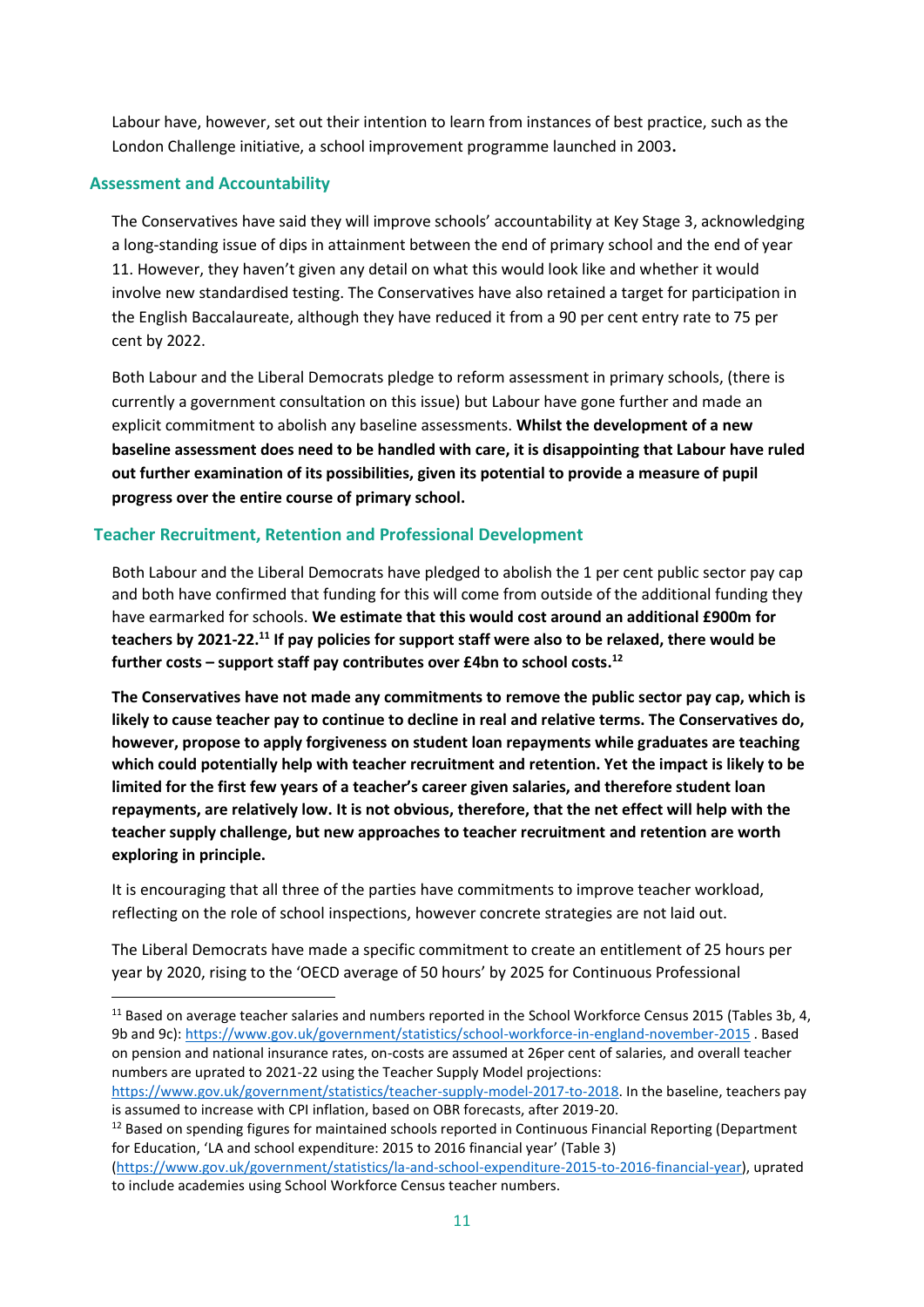Development (CPD). However, this seems modest given that EPI analysis recently found that secondary school teachers in England already spent, on average, 4 days a year on CPD in 2013, which is broadly equivalent to (perhaps higher than) the 2020 aim set by the Liberal Democrats.

The Liberal Democrats also pledge to guarantee that all teachers in state-funded schools will be fully qualified or working towards qualified teacher status (QTS) from January 2019. With around 1 in 20 teachers not holding QTS in state funded schools, this could represent a significant challenge for the sector, and represents a shift away from school autonomy over staffing decisions. If implemented harshly, additional teacher training costs could be high. With current recruitment of teachers a challenge, it may be difficult for schools to achieve a rapid reduction in unqualified teachers without training existing staff.

#### <span id="page-12-0"></span>**Technical and Vocational Education**

**The Conservative manifesto clearly makes "World Class Technical Education" a priority, and proposes a review of funding across tertiary education. EPI welcomes this, given our recent report (with Professor Alison Wolf) highlighting some of the harmful disincentives to participation in technical tertiary education relative to undergraduate degrees. The Conservative manifesto promises a simpler technical qualifications framework and new "Institutes of Technology" in "every major city in England".** These are also promising commitments, though well intentioned programmes by past governments to raise the status and quality of technical education have not been a notable success.

Labour plans to offer a free entitlement to lifelong education in Further Education. They cost this at £1.5bn but it is not clear how many people this is envisaged to benefit or what the scale of the offer will be. The Labour Party supports the broad aims of the Sainsbury Review, and also seeks to deliver T-levels – a new set of technical qualifications introduced under the Conservative government. Labour would, however, increase capital investment in colleges to improve their ability to deliver the qualifications.

The Conservatives are the only party to commit to retaining the 3 million apprenticeships target for young people by 2020. However, both Labour and the Liberal Democrats have made different pledges in relation to education: Labour have pledged to set a target to double the number of completed apprenticeships at NVQ level 3 by 2022; the Liberal Democrats to double the number of businesses which hire apprentices, including by extending apprenticeships to new sectors of the economy such as creative and digital industries. **The clear challenge will be ensuring a focus on the quality of provision is also retained.** With the Conservatives proposing additional flexibility over how Apprenticeship Levy funds can be used, and the shape of delivery being determined by inevitably-arbitrary targets under Labour and the Liberal Democrats, the new Institute for Apprenticeships and Technical education faces a challenge in ensuring targets are not met at the expense of quality under any outcome of this election.

#### <span id="page-12-1"></span>**Higher Education**

In this area, there are significant differences of policy between the parties. **The Labour Party would scrap university tuition fees, and restore maintenance grants, at a cost of £11.2bn per year. This may over-state the costs in real resource terms, given that many students will not repay their full fee amounts. However, this could be offset by an increase in future costs if university tuition costs**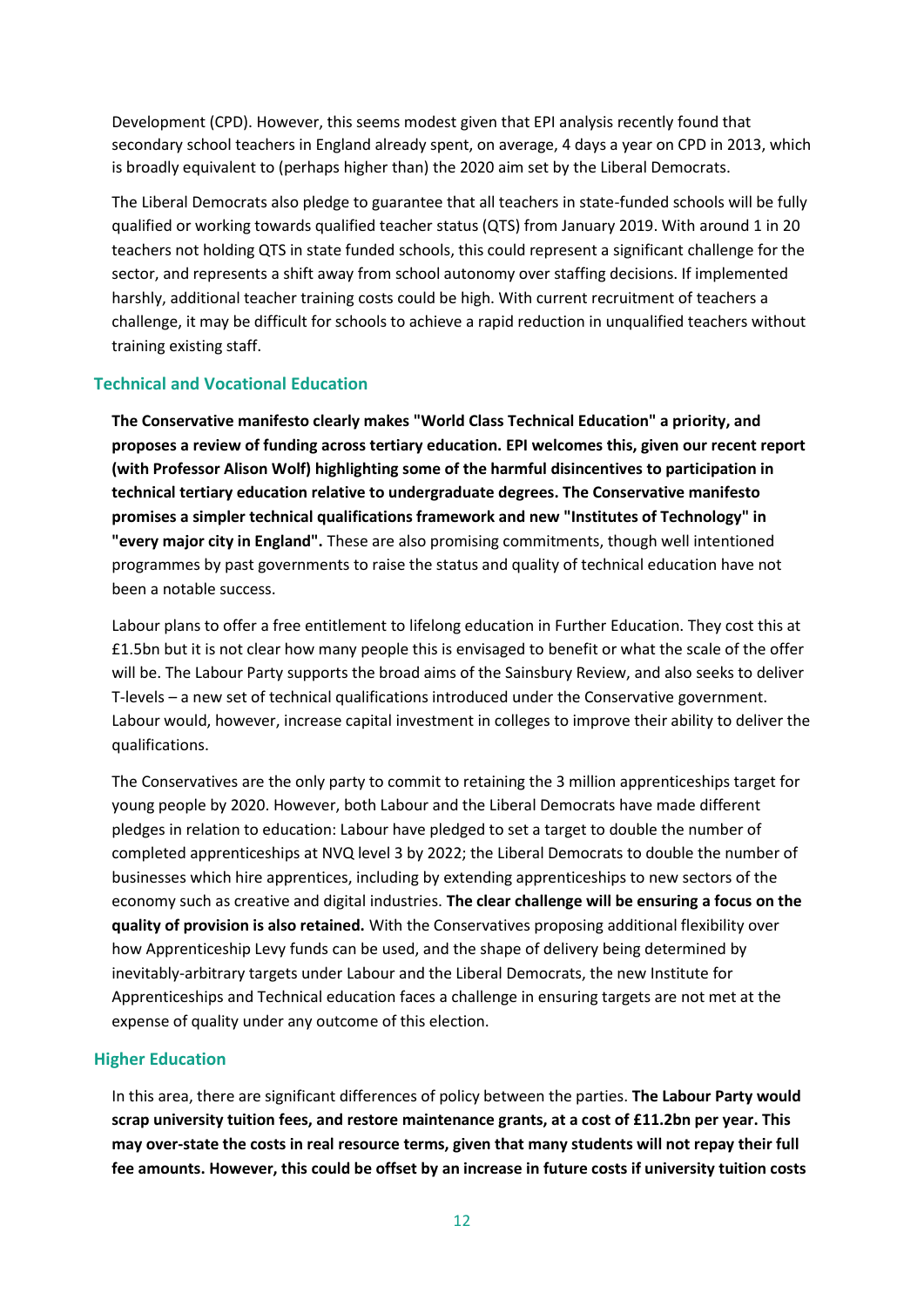**continue to rise and student numbers increase. This is by far the largest item of extra expenditure promised by Labour on education; indeed it is the largest Labour spending commitment in its manifesto. Total per student spending in England on universities is high compared with other phases of education and this area of spending has grown in real terms over recent years, at a time of public sector austerity. While there are principled arguments for making education free either up to certain age cut-offs or based upon the social value of education, it is not clear to us that there is evidence to suggest that the university sector should be a priority for government spending**. University participation, including by disadvantaged groups, has grown in spite of higher tuition fees, although most disadvantaged pupils still fail to gain access to higher education. **A government which was prioritising the tail of educational under performance would, in our view, secure better value for money from investments at an early age, as indeed is implied by other sections of the Labour manifesto.**

**The Conservative manifesto ties higher tuition fees to the willingness of universities to sponsor low performing maintained schools. We are not presently aware of evidence to support this policy, and it may therefore not be a rational way to determine fee levels. The university sector could be affected by the potential changes to technical education discussed above.**

Both Labour and the Liberal Democrat proposals involve reintroducing maintenance grants. However, because the current maintenance loans are only paid back once graduates are on middle to high incomes, it is these groups of earners who would benefit more than the lower-paid graduates. It is therefore questionable whether this ought to be a priority.

#### <span id="page-13-0"></span>**Young People's Mental Health**

There is cross-party consensus of the need to make significant changes to children and young people's mental health services, and the way in which they interrelate with educational environments. On the latter, Labour have pledged to fund a counselling service in every secondary school, while the Liberal Democrats have outlined a commitment to ensuring that all staff have mental health training, and that schools provide access to support. The Conservatives have sought the continuation of a policy of providing Mental Health First Aid Training to one teacher in every school, and have pledged to provide each school with a single point of contact for mental health - a positive step, as long as it is not merely a substitute for other support services.

**However, despite these commitments, the Conservatives and the Liberal Democrats have not given specific estimates of how much they would spend or any assurances that funding would be in addition to the core schools budget.** The Conservatives' £1bn contains no additional information on the proportion allocated to children and young people; while the Liberal Democrats have not earmarked a figure within the overall pot of money that they said would be ringfenced.

Labour have clarified that they will invest £0.1bn within a ringfenced mental health budget.

#### <span id="page-13-1"></span>**Funding Risks**

EPI has a team with expertise in all aspects of education policy. We are not tax experts, or experts in fiscal and wider public spending issues. We do not therefore comment in detail on all the risks involved in party spending policies. However, it cannot be sensible to comment on the party education spending pledges without highlighting risks: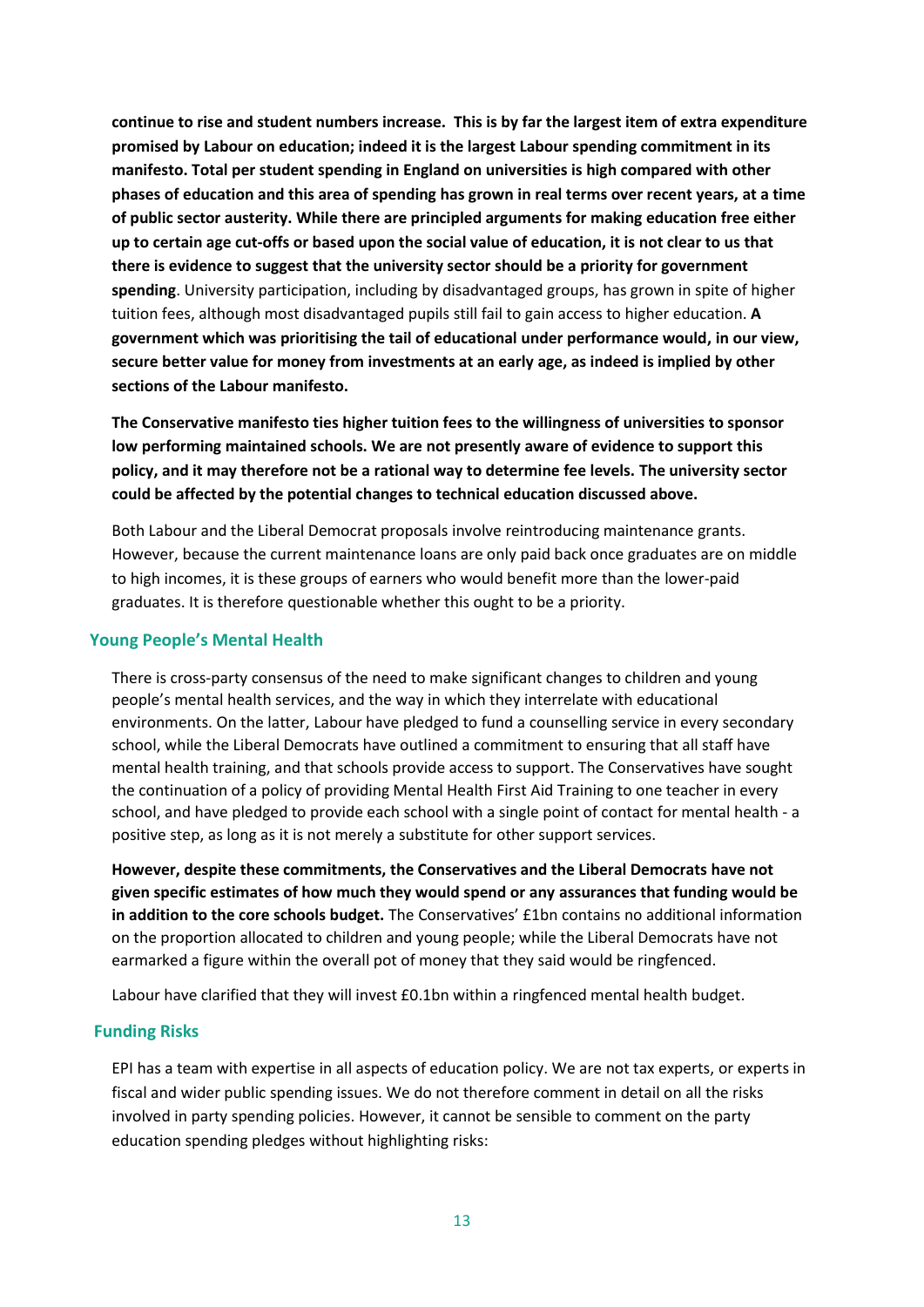# **The Conservatives have made the most modest pledges on education funding of the larger parties.** In one sense, this may reduce the risks of under-delivering. But the Conservatives have set themselves the toughest rules on reducing government borrowing, so in the face of an economic downturn they would face a choice between accepting higher government borrowing, raising taxes or cutting back on public spending - including education.

**Labour has made by far the biggest additional spending pledge on education - £25.3bn more per year than current government plans by 2021-22. This is one of the largest increases in education spending (against existing plans) promised by a mainstream UK political party in an election manifesto in the last few decades. However, this relies on sources of revenue which are in some cases highly uncertain - for example, higher than planned income tax rates on relatively high income individuals, higher than planned corporation taxes, and large sums from reduced tax avoidance. There must be a significant risk that the actual revenues would be lower than budgeted, which could lead to decisions to reduce spending commitments**. Equally, it is unclear whether a Labour Chancellor would react to lower tax revenues by cutting spending, raising tax rates or raising government borrowing. But risks are significant.

**Liberal Democrat education pledges are not directly paid for by single sources of revenue - but seem to rely on higher than planned government borrowing or some increase in planned corporation tax rates (though not as much as under Labour). The Liberal Democrat spending pledges might therefore be at risk if a sharp economic slowdown raised public borrowing by an amount a Liberal Democrat Chancellor was concerned about. This could prompt a re-think about priorities.** 

However, the risk of economic slowdown is one affecting all parties, and ultimately the extent to which political parties stick to policy pledges in the face of unexpected events depends upon the importance of these pledges to party leaders, members and supporters.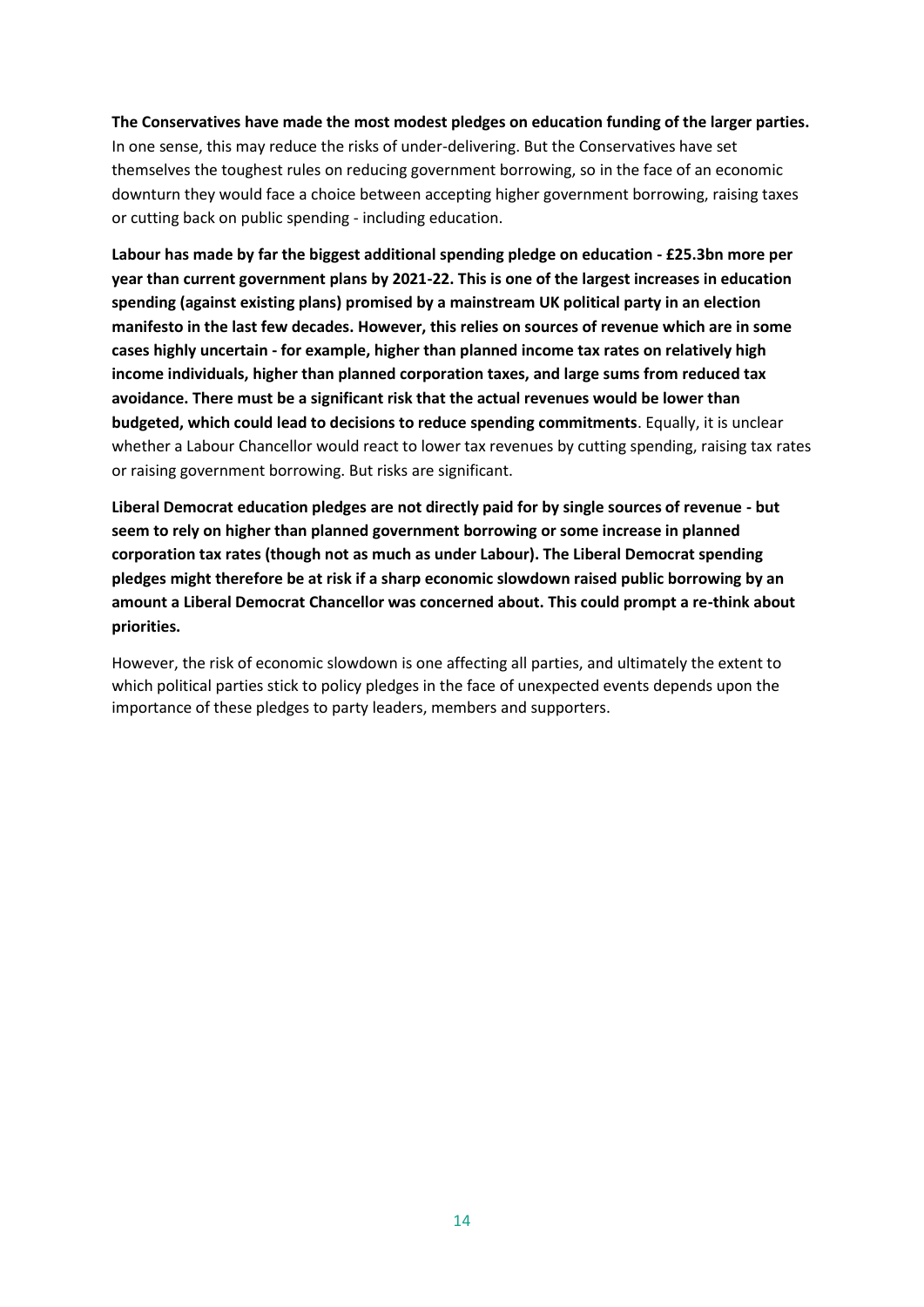# <span id="page-15-0"></span>**Introduction: Current challenges in education policy**

This election is not solely about Brexit. It has also given political parties the opportunity to set out their priorities in relation to domestic policies. Education continues to play a prominent role during this campaign period, with each of the main political parties setting out how they plan to address some of the more pressing challenges, including education funding, improving standards and access to high quality educational provision, and supporting young people's mental health.

There has been widespread recent debate about the likely impacts of the current projected reduction in real terms funding per school pupil, and the need for a fairer national funding formula. The proposed national funding formula, developed by the current government, aims to redistribute funding across the country in a more consistent way but is, nonetheless, politically controversial because it creates losers as well as winners. These difficulties are exacerbated by other cost pressures which schools are experiencing, such as growing numbers of pupils and increased employer contributions to national insurance and pensions.

Rising pupil numbers, particularly at secondary level, will require the creation of hundreds of thousands of new school places, and therefore substantial capital investment as well as more teachers. Any future government will need to give careful consideration to how it balances the need for new school places with the maintenance needs of the existing estate (which the NAO estimates would cost between £6.7bn and £13.8bn to address).<sup>13</sup>

Ensuring that young people leave school with the knowledge and skills required to succeed in the labour market remains a challenge, particularly so in light of our findings that, under the new, tougher GCSEs, only around one in three pupils are expected to achieve grades which are on a par with other world-class education systems.<sup>14</sup> This figure falls to one in five for disadvantaged pupils and so not only is there a challenge to ensure pupils reach a world-class standard by the age of 16, but also to narrow the gap between the most disadvantaged children and the rest. Different parties have offered different solutions to this challenge, relating to the ways in which schools are structured and governed, admissions policies, and the content of curriculum and qualifications frameworks.

A future government will also need to consider how it funds education both before and after formal schooling. Investment in the early years has traditionally been seen to serve two purposes: to support children's early education and development, and to promote parental employment. These dual aims can often conflict, as politicians decide whether to invest more in improving the quality of early years provision or prioritise subsidising the cost of childcare to enable parents to participate in the labour market.

Funding for post-16 qualifications has undergone significant reform since 2010, but the challenge for any future government will be to ensure that students are offered real choices which lead to good educational and employment outcomes. This will require decisions about the extent to which apprenticeships are funded; the ways in which new technical qualifications will be funded and implemented; and the overall viability of schools and colleges providing these routes as well as traditional academic routes.

<sup>&</sup>lt;sup>13</sup> National Audit Office, 'Capital funding for schools', February 2017

<sup>&</sup>lt;sup>14</sup> N. Perera, and M. Treadaway with P. Sellen, J. Hutchinson, R. Johnes, and L. Mao, 'Education in England: Annual Report 2016', Education Policy Institute (previously CentreForum), April 2016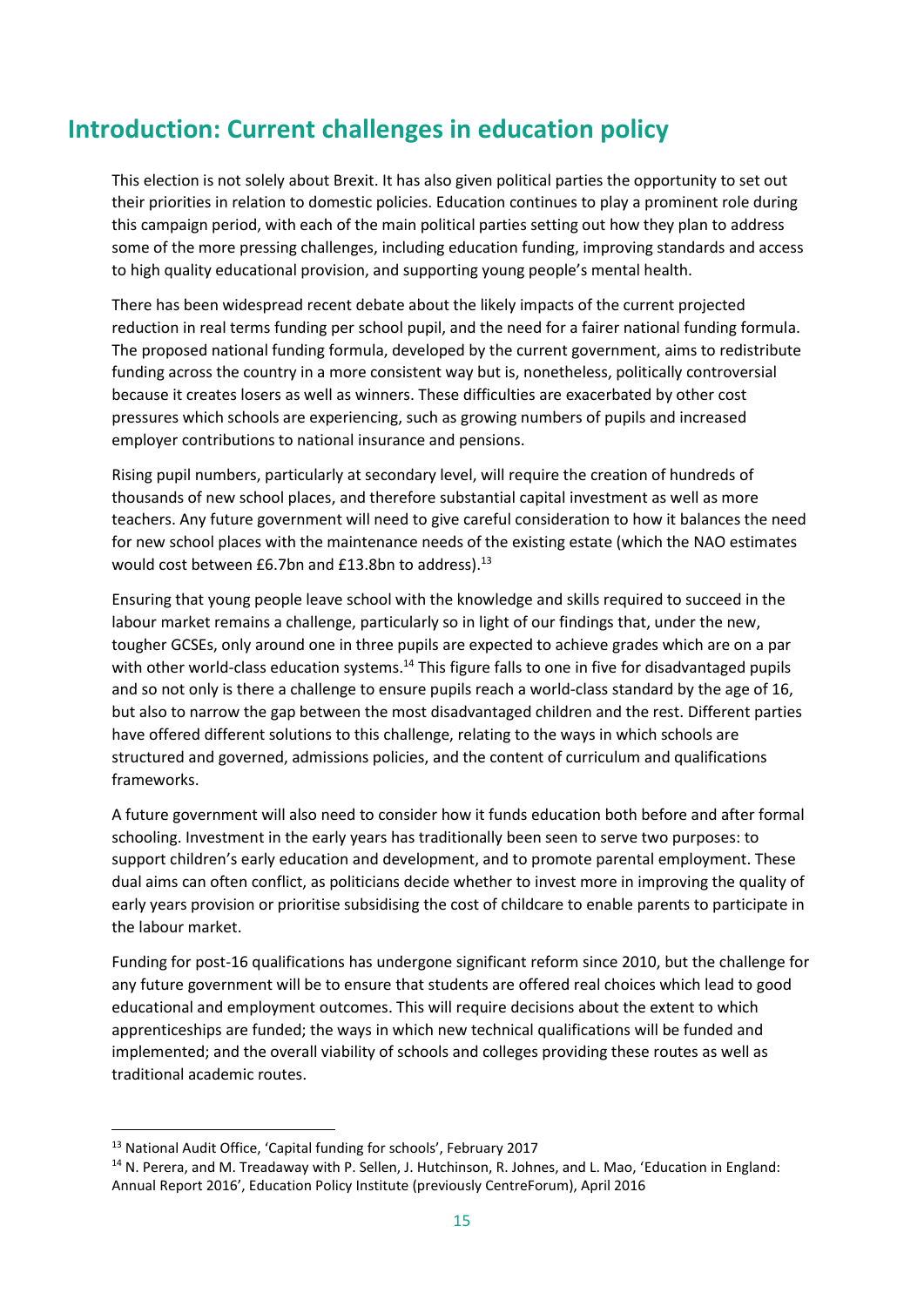The funding of higher education has traditionally sparked debate about the balance between public subsidy and personal contribution. Universities have argued for adequate investment, not only to fulfil their degree-awarding functions, but also to maintain a competitive research capacity and capability. If international student numbers fall as a result of Brexit, this could place further strain on the ability of universities to generate revenue.

Finally, young people's mental health remains an area in which concerted action is required. Over half of all mental ill health starts before the age of fourteen, and 75 per cent has developed by the age of eighteen.<sup>15</sup> Our research has shown that services turn away, on average, nearly a quarter of the children and young people referred to them for treatment.<sup>16</sup>

<sup>&</sup>lt;sup>15</sup> M. Murphy, and P Fonagy, 'Mental health problems in children and young people in Annual Report of the Chief Medical Officer 2012, Our Children Deserve Better: Prevention Pays', Department of Health, October 2013

<sup>&</sup>lt;sup>16</sup> Education Policy Institute, Submission to Health Select Committee inquiry, 'Children and young people's mental health – the role of education', February 2017: <https://epi.org.uk/submission-health-select-committee-inquiry/>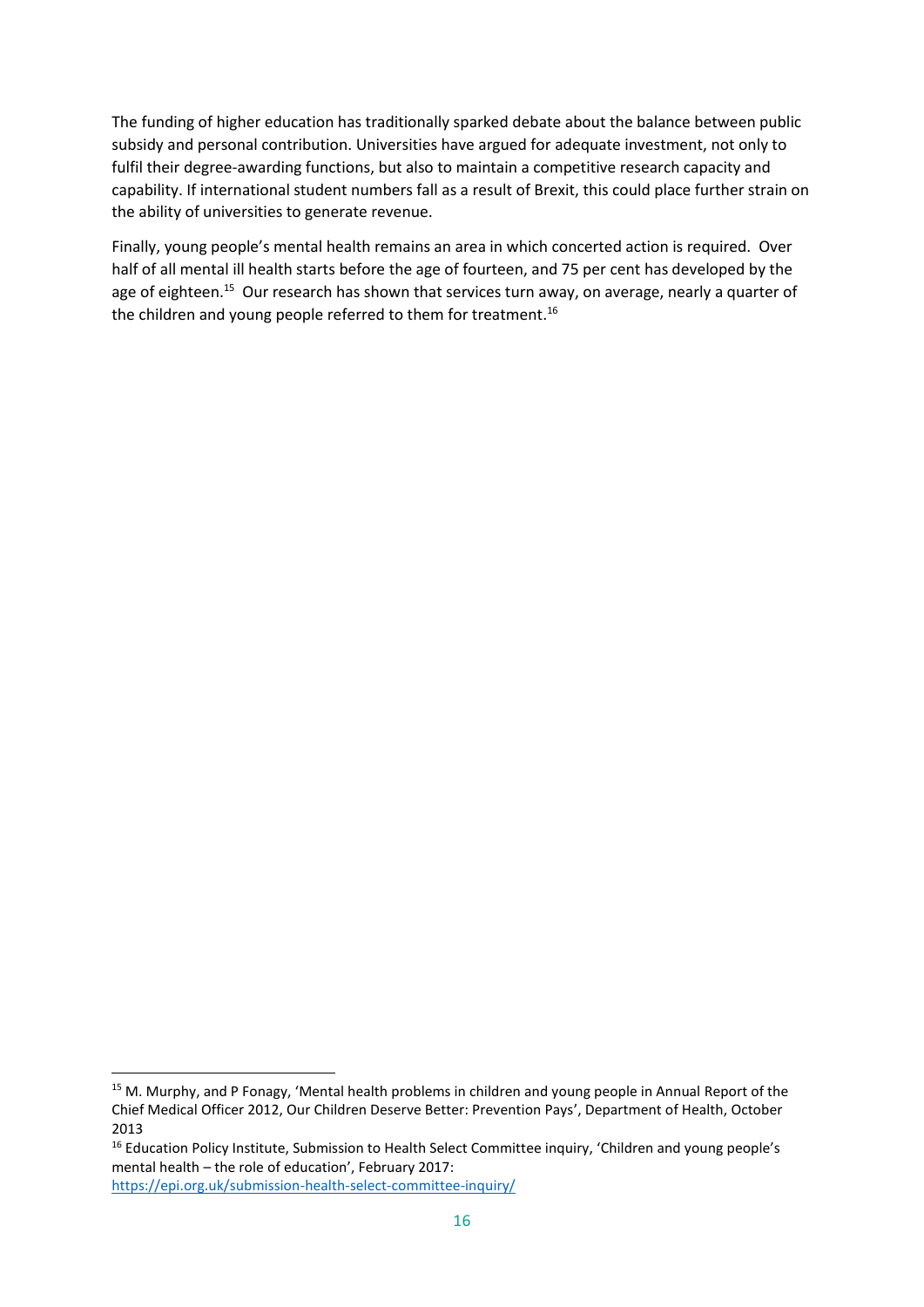# <span id="page-17-0"></span>**Part 1: Early years**

# <span id="page-17-1"></span>**Context**

**.** 

Many of the current challenges relating to early years provision result from an inherent and longstanding tension between the different purposes which it is expected to fulfil: to offer childcare in order to promote parental employment, and to deliver early education so as to support child development.<sup>17</sup> These are competing aims, and the incoming government will need to determine the balance it wishes to strike between them.

Although childcare costs have stabilised over the past couple of years, this follows a sustained period of real-terms increases dating back at least to the mid-1990s.<sup>18</sup> The cost of a nursery place for a child under two increased by around 20 per cent in real terms between 2004 and 2014, and by 23 per cent for children over two over the same period.<sup>19</sup> The average weekly cost of a part-time nursery place in England for a two-year-old is now just over £113.<sup>20</sup> Analysis by the OECD estimates that in the United Kingdom, full-time childcare costs typically consume 7.9 per cent of a lone parent's net income and 33.8 per cent of a couple's net income (compared with OECD averages of 13.5 per cent and 12.6 per cent respectively). $21$ 

Outcomes for children appear to be improving in the early years: since the Early Years Foundation Stage Profile replaced the Foundation Stage Profile in 2013, the proportion of children assessed as achieving a good level of development at the end of reception (age 5) has increased from 51.7 per cent in 2013 to 69.3 per cent in 2016.<sup>22</sup> However, at least some of this increase may be attributed to practitioners' increasing familiarity with the assessment, and it is difficult to know how much this represents genuine improvement. The gap in attainment between disadvantaged children and their peers has been gradually narrowing over the past decade, but remains substantial. The gap for children aged 5 in 2015 was equivalent to 4.3 months of development, and for the cohort who sat

```
<sup>18</sup> J. Rutter, '2016 Childcare Survey', Family and Childcare Trust, February 2016, p.3:
```
[https://www.familyandchildcaretrust.org/childcare-survey-2016-0;](https://www.familyandchildcaretrust.org/childcare-survey-2016-0) C. Harding, B. Wheaton, and A. Butler, 'Childcare survey 2017', Family and Childcare Trust, March 2017, p.3:

<sup>&</sup>lt;sup>17</sup> R. Johnes with J. Hutchinson, 'Widening the gap? The impact of the 30-hour entitlement on early years education and childcare', Education Policy Institute (previously CentreForum), May 2016, p.9: [https://epi.org.uk/wp-content/uploads/2016/05/widening-the-gap-final-epi.pdf.](https://epi.org.uk/wp-content/uploads/2016/05/widening-the-gap-final-epi.pdf) 

[https://www.familyandchildcaretrust.org/childcare-survey-2017;](https://www.familyandchildcaretrust.org/childcare-survey-2017) A. Butler with D. Lugton and J. Rutter, 'Where next for childcare?', Family and Childcare Trust, p.55: [https://www.familyandchildcaretrust.org/where](https://www.familyandchildcaretrust.org/where-next-childcare-learning-last-ten-years-childcare-policy)[next-childcare-learning-last-ten-years-childcare-policy.](https://www.familyandchildcaretrust.org/where-next-childcare-learning-last-ten-years-childcare-policy)

<sup>&</sup>lt;sup>19</sup> A. Butler with D. Lugton and J. Rutter, 'Where next for childcare?', Family and Childcare Trust, p.55: [https://www.familyandchildcaretrust.org/where-next-childcare-learning-last-ten-years-childcare-policy.](https://www.familyandchildcaretrust.org/where-next-childcare-learning-last-ten-years-childcare-policy) <sup>20</sup> C. Harding, B. Wheaton, and A. Butler, 'Childcare survey 2017', Family and Childcare Trust, March 2017, p.3: [https://www.familyandchildcaretrust.org/childcare-survey-2017.](https://www.familyandchildcaretrust.org/childcare-survey-2017)

<sup>21</sup> OECD, 'Society at a Glance 2016', 2016, pp.29-30.

<sup>&</sup>lt;sup>22</sup> Department for Education, 'Early years foundation stage profile results in England, 2016', SFR 50/2016, October 2016[: https://www.gov.uk/government/statistics/early-years-foundation-stage-profile-results-2015](https://www.gov.uk/government/statistics/early-years-foundation-stage-profile-results-2015-to-2016) [to-2016.](https://www.gov.uk/government/statistics/early-years-foundation-stage-profile-results-2015-to-2016)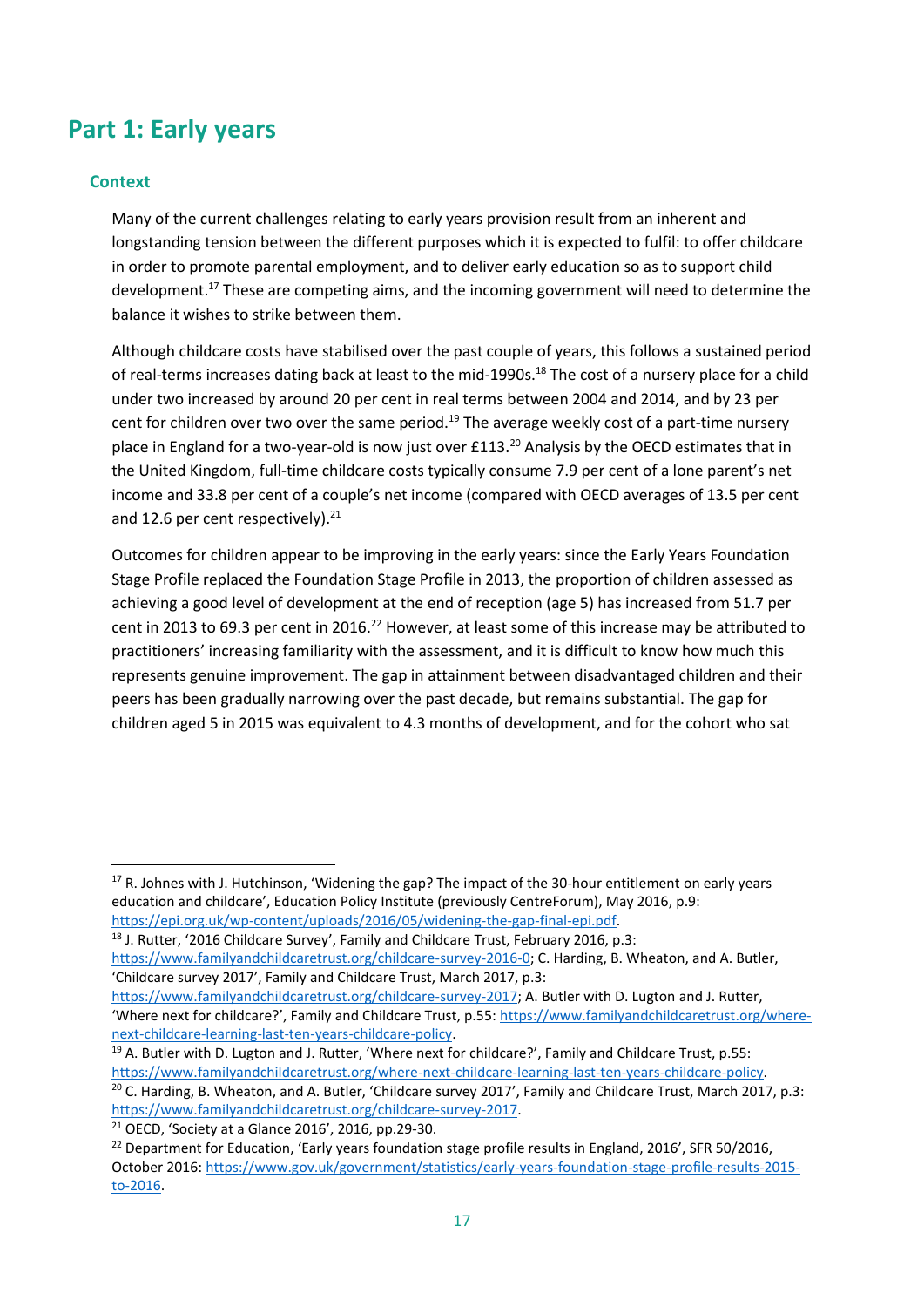their GCSEs in 2015, the age-five gap accounted for an estimated 40 per cent of the age-sixteen gap.<sup>23</sup>

All 3 and 4 year olds in England are currently entitled to 15 hours per week of free early years provision for 38 weeks per year; this entitlement extends to the 40 per cent most disadvantaged 2 year olds for whom its main aim is to support child development.<sup>24</sup> In order to assist parents with the costs of childcare, the entitlement is being extended: from September 2017, 3 and 4 year-olds whose parents each earn the equivalent of at least 16 hours per week at the national living wage (but under £100,000 per year) will be entitled to an additional 15 hours per week (a total of 30 hours).<sup>25</sup> There are two further ways in which government support is available: the childcare element of working tax credit (gradually being replaced by universal credit); and employer childcare vouchers (currently being replaced by tax-free childcare).

Within this context, a number of challenges exist for parents and childcare providers. There are shortages of places in some areas: according to a survey conducted in late 2016, only 64 per cent of English local authorities reported full availability of 15-hour places for 3 and 4 year-olds, ranging from 42 per cent of local authorities in the South East to 83 per cent in the North East.<sup>26</sup> Furthermore, only one-third of local authorities expected to have sufficient childcare places for 3 and 4 year olds claiming the extended 30-hour entitlement in 2017, and over half were unsure.<sup>27</sup>

Similarly, the sector has expressed concerns surrounding recruitment, retention, and development of sufficient numbers of high quality practitioners. A survey of mainly private nurseries, conducted in early 2017, found that rising staff wages and recruitment were the top two challenges reported.<sup>28</sup> Increases in the national living wage and the national minimum wage are particularly affecting the childcare sector, and growing numbers of nurseries stated that they were considering employing younger and less qualified staff in order to make ends meet.<sup>29</sup>

Funding for the early years is also undergoing substantial change. Hourly funding rates for the free entitlement have been increased from a national average of £4.56 to £4.94 for 3 and 4 year-olds,

<sup>&</sup>lt;sup>23</sup> N. Perera and M. Treadaway with P. Sellen, J. Hutchinson, R. Johnes, and L. Mao, 'Education in England: Annual Report 2016', Education Policy Institute (previously CentreForum), April 2016, p.42: [https://epi.org.uk/wp-content/uploads/2016/05/education-in-england-2016-web.pdf.](https://epi.org.uk/wp-content/uploads/2016/05/education-in-england-2016-web.pdf)

 $24$  R. Johnes with J. Hutchinson, 'Widening the gap? The impact of the 30-hour entitlement on early years education and childcare', Education Policy Institute (previously CentreForum), May 2016, pp.11-12: [https://epi.org.uk/wp-content/uploads/2016/05/widening-the-gap-final-epi.pdf.](https://epi.org.uk/wp-content/uploads/2016/05/widening-the-gap-final-epi.pdf)

<sup>&</sup>lt;sup>25</sup> R. Johnes with J. Hutchinson, 'Widening the gap? The impact of the 30-hour entitlement on early years education and childcare', Education Policy Institute (previously CentreForum), May 2016, p.12: [https://epi.org.uk/wp-content/uploads/2016/05/widening-the-gap-final-epi.pdf.](https://epi.org.uk/wp-content/uploads/2016/05/widening-the-gap-final-epi.pdf)

<sup>&</sup>lt;sup>26</sup> C. Harding, B. Wheaton, and A. Butler, 'Childcare survey 2017', Family and Childcare Trust, March 2017, pp.13-14: [https://www.familyandchildcaretrust.org/childcare-survey-2017.](https://www.familyandchildcaretrust.org/childcare-survey-2017)

<sup>&</sup>lt;sup>27</sup> C. Harding, B. Wheaton, and A. Butler, 'Childcare survey 2017', Family and Childcare Trust, March 2017, pp.17-18: [https://www.familyandchildcaretrust.org/childcare-survey-2017.](https://www.familyandchildcaretrust.org/childcare-survey-2017)

<sup>&</sup>lt;sup>28</sup> National Day Nurseries Association, 'Annual Nursery Survey 2017: England', April 2017, p.6: [http://www.ndna.org.uk/annualsurvey2017.](http://www.ndna.org.uk/annualsurvey2017)

<sup>&</sup>lt;sup>29</sup> National Day Nurseries Association, 'Annual Nursery Survey 2017: England', April 2017, p.6: [http://www.ndna.org.uk/annualsurvey2017.](http://www.ndna.org.uk/annualsurvey2017)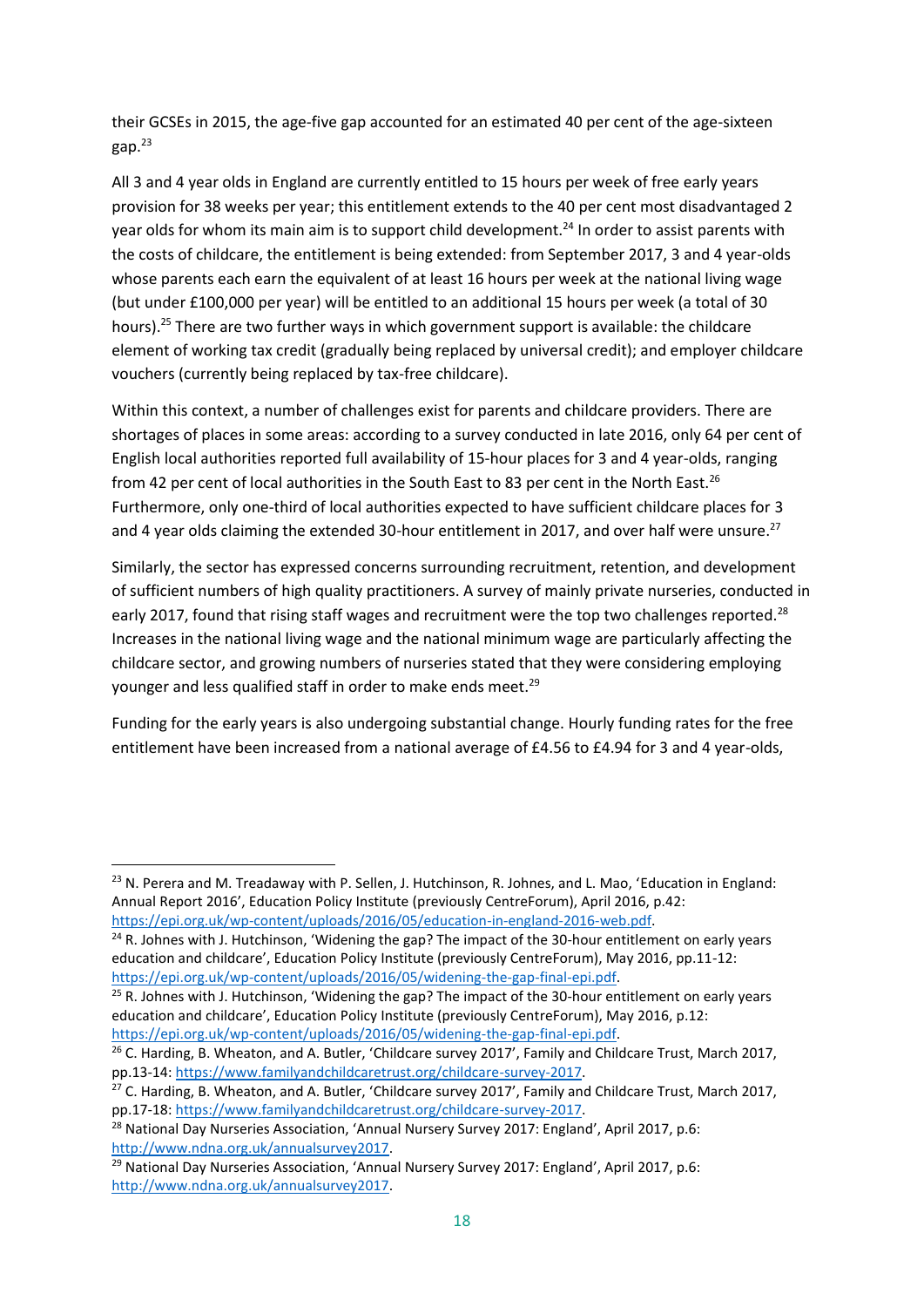and from £5.09 to £5.39 for 2 year-olds.<sup>30</sup> This overall increase forms part of a new national funding formula which came into force in April 2017. This is intended to standardise funding levels across the country, removing large disparities in between similar providers located in different areas. $31$ 

Evidence suggests that many providers will opt not to deliver the 30-hour entitlement. The Department for Education's survey of childcare and early years providers, carried out in 2016, found that whilst 96 per cent of group-based providers were offering the core 15-hour entitlement, 63 per cent were planning to offer the extended 30-hour entitlement and 17 per cent were not intending to do so.<sup>32</sup> This may be because some providers expect that it will not be financially viable for them.<sup>33</sup>

# <span id="page-19-0"></span>**Overall assessment**

 $\overline{a}$ 

The priority given to supporting parents with the costs of childcare varies between the different parties. Both Labour and the Liberal Democrats commit to large increases in the free entitlement; Labour to extending the 30-hour entitlement to all children aged 2 upwards (irrespective of the employment status of their parents) and the Liberal Democrats to 15 hours for all two year olds with a 'long term goal' of providing 30 hours free provision for all 2 to 4 year-olds.

The Conservatives do not make any new pledges in relation to increasing the free early years entitlement or reforming current childcare subsidies. Analysis carried out by the EPI in 2016 found that the planned extension to 30 hours for 3 and 4 year-olds (whose parents meet the eligibility requirements) will lead to proportionally higher overall childcare subsidies for better-off families earning up to £100,000 compared with families on low incomes.<sup>34</sup> For example, the resulting maximum subsidy will be an extra £600 per year (taking the total to £2,700) for a two-parent family earning £19,000, but an extra £1,400 (taking the total to £3,400) for an equivalent family earning £100,000.

Although the Labour and Liberal Democrat proposals would assist parents with the costs of childcare, they come at substantial cost. The Education Policy Institute estimates that extending the free entitlement to 15 hours for all 2 year-olds (proposed by the Liberal Democrats) could cost up to £1.7bn annually,<sup>35</sup> and that raising the free entitlement to 30 hours for all 2 year olds (pledged by

[https://www.gov.uk/government/uploads/system/uploads/attachment\\_data/file/574040/Early\\_years\\_fundin](https://www.gov.uk/government/uploads/system/uploads/attachment_data/file/574040/Early_years_funding_government_consultation_response.pdf) [g\\_government\\_consultation\\_response.pdf.](https://www.gov.uk/government/uploads/system/uploads/attachment_data/file/574040/Early_years_funding_government_consultation_response.pdf)

<sup>34</sup> R. Johnes with J. Hutchinson, 'Widening the gap? The impact of the 30-hour entitlement on early years education and childcare', Education Policy Institute (previously CentreForum), May 2016, p.12: [https://epi.org.uk/wp-content/uploads/2016/05/widening-the-gap-final-epi.pdf.](https://epi.org.uk/wp-content/uploads/2016/05/widening-the-gap-final-epi.pdf)

 $30$  Department for Education, 'Early years funding: Changes to funding for three- and four-year-olds – Government consultation response', December 2016, p.5:

 $31$  Department for Education, 'Early years funding: Changes to funding for three- and four-year-olds – Government consultation response', December 2016, p.6:

[https://www.gov.uk/government/uploads/system/uploads/attachment\\_data/file/574040/Early\\_years\\_fundin](https://www.gov.uk/government/uploads/system/uploads/attachment_data/file/574040/Early_years_funding_government_consultation_response.pdf) [g\\_government\\_consultation\\_response.pdf.](https://www.gov.uk/government/uploads/system/uploads/attachment_data/file/574040/Early_years_funding_government_consultation_response.pdf)

<sup>&</sup>lt;sup>32</sup> Department for Education, 'Survey of Childcare and Early Years Providers, England, 2016', SFR 09/2017, February 2017: [https://www.gov.uk/government/statistics/childcare-and-early-years-providers-survey-2016.](https://www.gov.uk/government/statistics/childcare-and-early-years-providers-survey-2016)

<sup>&</sup>lt;sup>33</sup> National Day Nurseries Association, 'Annual Nursery Survey 2016 – England', February 2016, p.11; Preschool Learning Alliance, 'Childcare providers fear closure over 30-hours offer, survey reveals', 20 April 2016.

<sup>&</sup>lt;sup>35</sup> Based on an estimated additional 553,000 places at 15 hours per week over 38 weeks, and funded at £5.39 per hour as announced:

[https://www.gov.uk/government/uploads/system/uploads/attachment\\_data/file/574040/Early\\_years\\_fundin](https://www.gov.uk/government/uploads/system/uploads/attachment_data/file/574040/Early_years_funding_government_consultation_response.pdf) [g\\_government\\_consultation\\_response.pdf,](https://www.gov.uk/government/uploads/system/uploads/attachment_data/file/574040/Early_years_funding_government_consultation_response.pdf) and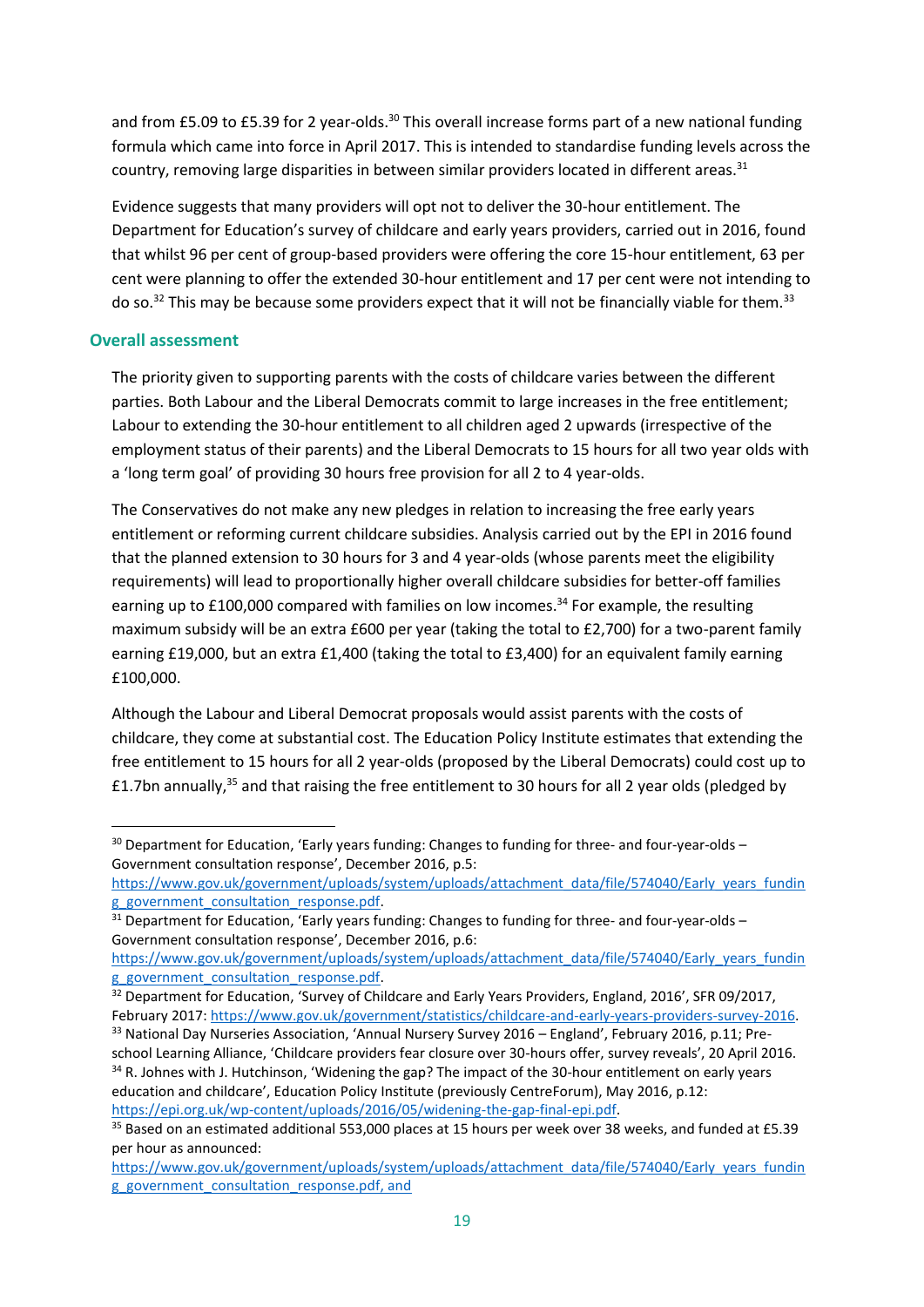Labour) could cost up to £3.9bn per year,<sup>36</sup> excluding any additional capital investment which would be required. Labour have also confirmed that they would extend the 30-hour entitlement to all 3 and 4 year-olds. We estimate that this would cost a further £1.9bn annually.

Experience suggests that these measures are unlikely to prove cost-effective as a means of increasing parental employment. Analysis of employment patterns as children become eligible for free part-time childcare (at age 3) and for free full-time care (at the start of school), has found that neither quantity of childcare appears to impact on the working patterns of fathers or of mothers with other younger children. Even for mothers whose youngest child becomes eligible, the probability of being in employment does not change when eligibility for part-time childcare begins. The proportion of mothers in work increases by a modest 3.5 percentage points (from a base of 58 per cent) when the youngest child starts school; this is equivalent to approximately 12,000 extra women in work. The authors conclude that increasing the quantity or flexibility of support targeted at those in need would be more cost-effective than providing universal entitlements.<sup>37</sup>

Introducing free full-time care at age 2 rather than age 4 might potentially have a different impact on maternal employment rates, by making it easier for women to return to work after a shorter break. However, it is also possible that some parents prefer not to place a younger child in formal childcare. <sup>38</sup> It is likely that this policy would carry considerable deadweight costs, as parents already paying for childcare or using informal care would transfer to the free entitlement and effectively receive a cash transfer from government.<sup>39</sup> However, even modest increases in demand would increase existing strains on capacity. In a survey of local authorities in late 2016, only 47 per cent reported sufficient places for 2 year-olds currently eligible for the free entitlement, and this figure fell as low as 32 per cent in the South East.<sup>40</sup> Labour have pledged to invest more capital funding to support the free entitlement; however, no information on the size of this commitment is offered.

All of the parties agree on the need to support quality in the early years, although there are some differences in the proposed approaches. Both Labour and the Liberal Democrats pledge to increase the numbers of graduates working in early years settings. The scale of this ambition, particularly the Liberal Democrat aim for every early years setting to employ an early years teacher by 2022, is substantial. In 2016, 92 per cent of head teachers at school-based or local authority nurseries were

<sup>&</sup>lt;sup>36</sup> Based on 553,000 additional places at 15 hours per week, plus a further 15 hours for the full cohort estimated at 720,000 2 year-olds:

[https://www.ons.gov.uk/peoplepopulationandcommunity/birthsdeathsandmarriages/livebirths/datasets/birth](https://www.ons.gov.uk/peoplepopulationandcommunity/birthsdeathsandmarriages/livebirths/datasets/birthsummarytables) [summarytables\)](https://www.ons.gov.uk/peoplepopulationandcommunity/birthsdeathsandmarriages/livebirths/datasets/birthsummarytables).

<sup>&</sup>lt;sup>37</sup> M. Brewer, S. Cattan, C. Crawford, and B. Rabe, 'Free childcare and parents' labour supply: is more better?', Institute for Fiscal Studies, December 2016: [https://www.ifs.org.uk/uploads/publications/wps/WP201622.pdf;](https://www.ifs.org.uk/uploads/publications/wps/WP201622.pdf) Institute for Fiscal Studies, '30 hours of free childcare likely to boost parental employment only slightly', December 2016[: https://www.ifs.org.uk/publications/8793.](https://www.ifs.org.uk/publications/8793)

<sup>&</sup>lt;sup>38</sup> Department for Education, 'Childcare and early years survey of parents 2014 to 2015', March 2016, pp.171-172: [https://www.gov.uk/government/uploads/system/uploads/attachment\\_data/file/516924/SFR09-](https://www.gov.uk/government/uploads/system/uploads/attachment_data/file/516924/SFR09-2016_Childcare_and_Early_Years_Parents_Survey_2014-15_report.pdf.pdf) 2016 Childcare and Early Years Parents Survey 2014-15 report.pdf.pdf.

<sup>&</sup>lt;sup>39</sup> Analysis of the roll-out of the initial free entitlement for 3-year-olds found that between 2002 and 2007 the number of free places increased much more than the number of children attending pre-school: for every 10 government-funded places, only 2.7 were actually new places. See: J. Blanden, E. Del Bono, S. McNally and B. Rabe, 'Universal Pre-School Education: The Case of Public Funding With Private Provision', The Economic Journal, 126:592, May 2016, pp.682-723.

<sup>40</sup> C. Harding, B. Wheaton, and A. Butler, 'Childcare survey 2017', Family and Childcare Trust, March 2017, pp.13-14: [https://www.familyandchildcaretrust.org/childcare-survey-2017.](https://www.familyandchildcaretrust.org/childcare-survey-2017)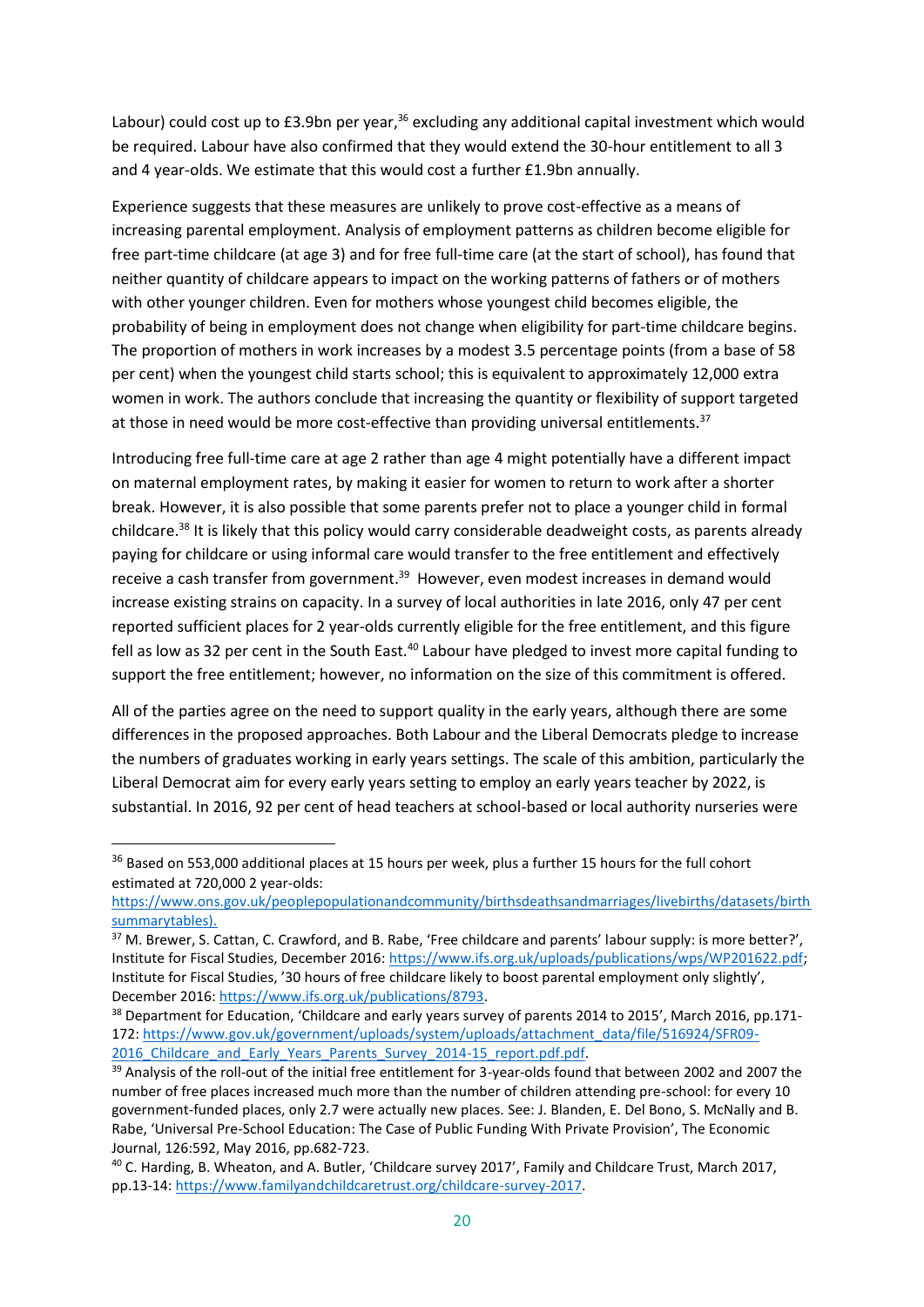qualified to at least degree level, but this is much lower at 33 per cent for senior managers of private and voluntary group-based providers. 41

Any increase to the number of graduates will require a commensurate increase to government funding. The median hourly pay for staff working in non-school group-based providers is £9.20 for those with a degree, compared with £7.70 for those whose highest qualification is level 3, and £7.20 for those with level 2 or below.<sup>42</sup> If all senior managers in group-based providers were qualified to degree level, this suggests an additional £66m funding per year would be needed to cover existing provision; plus a further £16m per year to cover the Liberal Democrat entitlement offer, or a further £56m annually to cover the Labour entitlement offer.<sup>43</sup> Therefore the cost of these pledges is estimated at a total of £83m per year under the Liberal Democrat entitlements, and £122m under the Labour entitlements.

The evidence relating to the impact of graduate staff is not clear-cut. Much of the focus in the UK has examined process quality, which relates to the activities that take place in early years settings (such as interactions between children and adults) which can be measured using observational rating scales. Research has found that the presence of a graduate is associated with improved interaction quality.<sup>44</sup> However, evidence on the relationship between the presence of a qualified teacher and children's attainment is mixed. The Effective Provision of Pre-School Education (EPPE) Project, a longitudinal study established in the late 1990s, concluded that higher staff qualifications were associated with greater child progress.<sup>45</sup> However, more recent research, since the introduction of universal childcare entitlements, finds that attainment at the end of the first year of primary school was only very slightly higher for children who attended an early years setting with a graduate. The authors concluded that the quality of provision does impact on children's outcomes, but that graduate presence does not currently signal higher quality in any straightforward way.<sup>46</sup>

Rather than focusing directly on staff qualifications, the Conservative manifesto instead proposes an expansion of nursery provision within primary schools as a means of raising quality. This shift does, however, have implications for staff qualifications, because maintained nursery schools and nursery

 $\overline{a}$ 

[https://www.gov.uk/government/uploads/system/uploads/attachment\\_data/file/181480/DFE-RR144.pdf.](https://www.gov.uk/government/uploads/system/uploads/attachment_data/file/181480/DFE-RR144.pdf) <sup>45</sup> K. Sylva, E. Melhuish, P. Sammons, I. Siraj-Blatchford, and B. Taggart, 'The Effective Provision of Pre-school Education (EPPE) Project: Findings from Pre-school to end of Key Stage 1', p.3: [http://eppe.ioe.ac.uk/eppe/eppepdfs/RBTec1223sept0412.pdf.](http://eppe.ioe.ac.uk/eppe/eppepdfs/RBTec1223sept0412.pdf)

<sup>&</sup>lt;sup>41</sup> S. Panayiotou, S. McGinigal, J. Kent, C. Smit, C. Witsø, and E. Edwards-Hughes, 'Survey of Childcare and Early Years Providers: England 2016', Department for Education, February 2017, p.60:

[https://www.gov.uk/government/uploads/system/uploads/attachment\\_data/file/593965/SFR09\\_2017\\_Resea](https://www.gov.uk/government/uploads/system/uploads/attachment_data/file/593965/SFR09_2017_Research_Report.pdf) [rch\\_Report.pdf.](https://www.gov.uk/government/uploads/system/uploads/attachment_data/file/593965/SFR09_2017_Research_Report.pdf)

<sup>42</sup> S. Panayiotou, S. McGinigal, J. Kent, C. Smit, C. Witsø, and E. Edwards-Hughes, 'Survey of Childcare and Early Years Providers: England 2016, Department for Education', February 2017, p.70:

[https://www.gov.uk/government/uploads/system/uploads/attachment\\_data/file/593965/SFR09\\_2017\\_Resea](https://www.gov.uk/government/uploads/system/uploads/attachment_data/file/593965/SFR09_2017_Research_Report.pdf) [rch\\_Report.pdf.](https://www.gov.uk/government/uploads/system/uploads/attachment_data/file/593965/SFR09_2017_Research_Report.pdf)

<sup>43</sup> Based on an additional £3,700 in annual salary and associated costs for each of 16,000 current level 3 leaders, and £5,000 for each of 1,300 current level 2 leaders; provider numbers and therefore salary costs are estimated to need to increase by 25% to cover the Liberal Democrat offer and by 85% to cover the Labour offer based on additional place numbers estimated in this chapter.

<sup>44</sup> S. Mathers, H. Ranns, A. Karemaker, A. Moody, K. Sylva, J. Graham, and I. Siraj-Blatchford, 'Evaluation of the Graduate Leader Fund: Final report', Department for Education, July 2011:

<sup>46</sup> J. Blanden, K. Hansen, and S. McNally, 'Quality in Early Years Settings and Children's School Achievement', Centre for Economic Performance Discussion Paper No 1468, February 2017: [http://cep.lse.ac.uk/pubs/download/dp1468.pdf.](http://cep.lse.ac.uk/pubs/download/dp1468.pdf)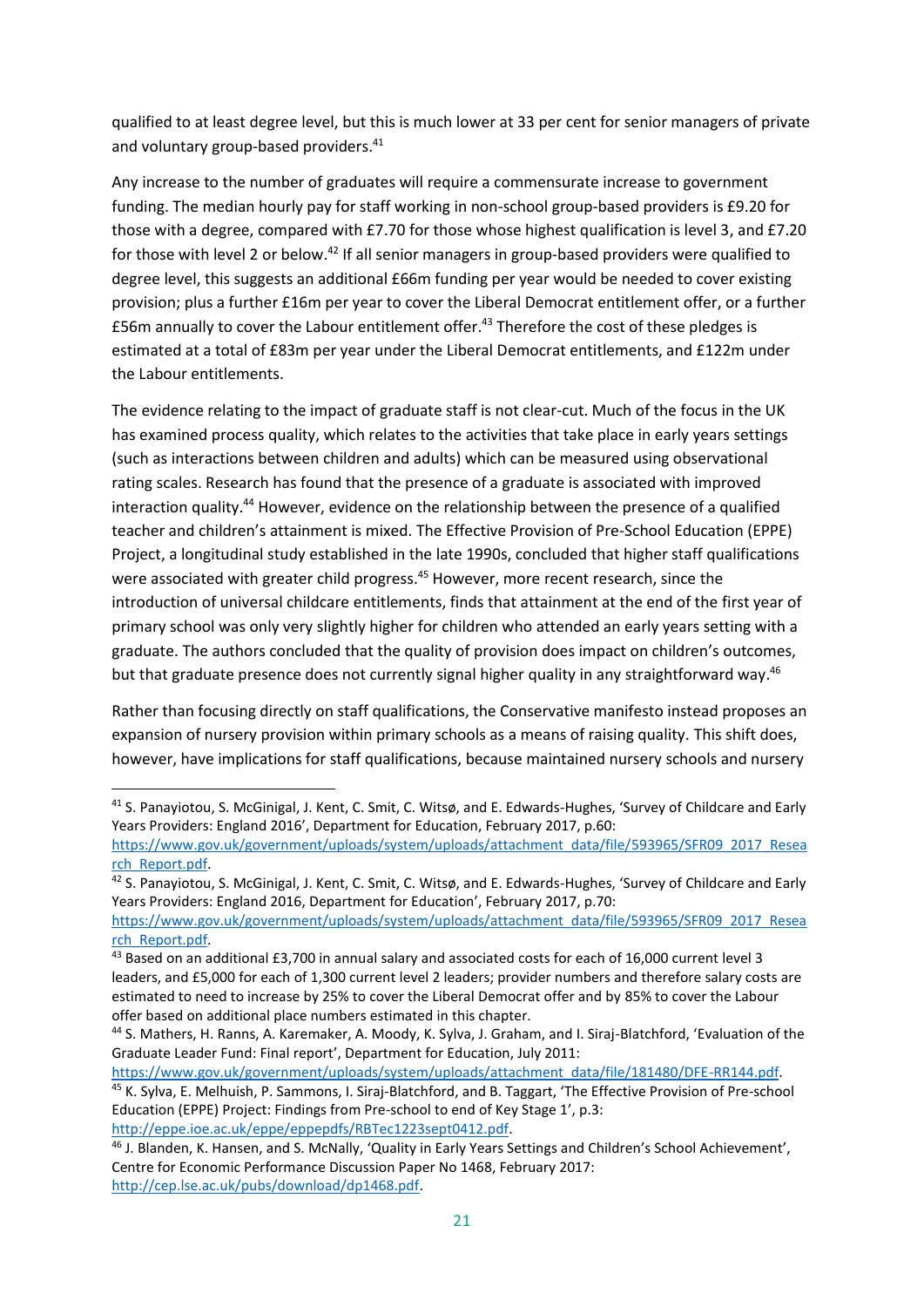classes based in maintained schools are required to ensure that a teacher with a degree level qualification is always present, whereas private settings are not required to employ a qualified teacher.<sup>47</sup> It is not clear whether this additional cost has been factored in to the Conservative plans. Therefore, in addition to the capital funding which is pledged as part of the manifesto commitment, the policy will also require revenue funding to meet the higher wages of additional qualified teachers. Labour also promises direct subsidy of providers, suggesting potential expansion of school and nursery settings, but has paired this with a graduate-led workforce.

The implications for quality are uncertain. There is evidence to suggest that quality is higher, on average, in maintained settings than in the private and voluntary sectors. <sup>48</sup> However, the link between setting type and children's outcomes is not clear: recent analysis found no evidence that children who had attended a nursery class in a maintained school had better outcomes than those who had attended a private or voluntary setting, although the researchers acknowledged that this result could be influenced by the fact that children from different backgrounds are not equally distributed between different types of providers.<sup>49</sup> Aside from the ambition to raise quality, creating new nurseries within primary schools may help to ease the current pressure on places in some areas.

The Liberal Democrats are the only main party to offer additional targeted support for disadvantaged children. They pledge to triple the early years pupil premium from its current annual rate of just over £300 per child to £1,000. This would cost around £120m, taking total spending on the early years pupil premium to approximately  $£172m$  per year.<sup>50</sup> Although a small-scale qualitative study into providers' experiences of the pupil premium found that practitioners believed that the early years pupil premium had positively impacted children at their setting,<sup>51</sup> there has been no fullscale evaluation of child outcomes (as opposed to staff perceptions), or on the gap in attainment between disadvantaged children and their peers.

 $\overline{a}$ 

<sup>47</sup> Department for Education, 'Statutory framework for the early years foundation stage', March 2017, pp.23- 25:

[https://www.gov.uk/government/uploads/system/uploads/attachment\\_data/file/596629/EYFS\\_STATUTORY\\_F](https://www.gov.uk/government/uploads/system/uploads/attachment_data/file/596629/EYFS_STATUTORY_FRAMEWORK_2017.pdf) [RAMEWORK\\_2017.pdf.](https://www.gov.uk/government/uploads/system/uploads/attachment_data/file/596629/EYFS_STATUTORY_FRAMEWORK_2017.pdf)

<sup>48</sup> J. Hillman, and T. Williams, 'Early years education and childcare: Lessons from evidence and future priorities', Nuffield Foundation, March 2015, p.29:

[http://www.nuffieldfoundation.org/sites/default/files/files/Early\\_years\\_education\\_and\\_childcare\\_Nuffield\\_FI](http://www.nuffieldfoundation.org/sites/default/files/files/Early_years_education_and_childcare_Nuffield_FINAL.pdf)\_ [NAL.pdf.](http://www.nuffieldfoundation.org/sites/default/files/files/Early_years_education_and_childcare_Nuffield_FINAL.pdf)

<sup>49</sup> J. Blanden, K. Hansen, and S. McNally, 'Quality in Early Years Settings and Children's School Achievement', Centre for Economic Performance Discussion Paper No 1468, February 2017: [http://cep.lse.ac.uk/pubs/download/dp1468.pdf.](http://cep.lse.ac.uk/pubs/download/dp1468.pdf) 

<sup>50</sup> Based on the 2015/16 budget, inflated for population growth and the increased rate per child. The total budget for the early years pupil premium was £50 million in 2015-16: Department for Education, 'Extra funding to prepare for the early years pupil premium', February 2015: [https://www.gov.uk/government/news/extra](https://www.gov.uk/government/news/extra-funding-to-prepare-for-the-early-years-pupil-premium)[funding-to-prepare-for-the-early-years-pupil-premium.](https://www.gov.uk/government/news/extra-funding-to-prepare-for-the-early-years-pupil-premium)

<sup>&</sup>lt;sup>51</sup> E. Roberts, J. Griggs, and S. Robb, 'Study of Early Education and Development: Experiences of the Early Years Pupil Premium', Department for Education, January 2017, pp.9-10, 36-41:

[https://www.gov.uk/government/uploads/system/uploads/attachment\\_data/file/586474/SEED-](https://www.gov.uk/government/uploads/system/uploads/attachment_data/file/586474/SEED-Experiences_of_the_Early_Years_Pupil_Premium_-_RR645.pdf)Experiences of the Early Years Pupil Premium - RR645.pdf.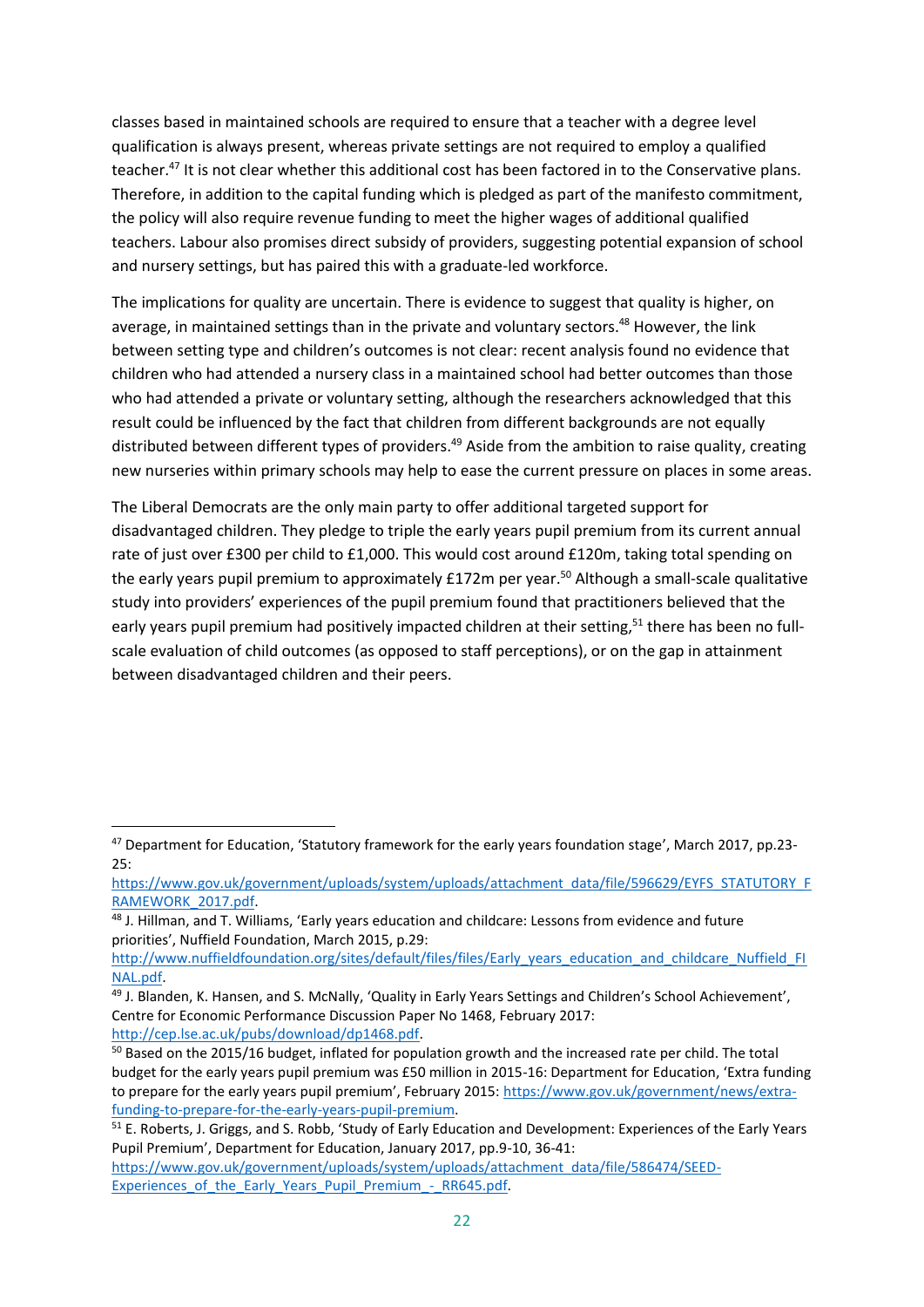# <span id="page-23-0"></span>**Part 2: School capacity**

# <span id="page-23-1"></span>**Context**

1

The incoming government will need to support the creation of hundreds of thousands of new school places over the course of the next parliament.<sup>52</sup> The Department for Education has estimated that an additional 420,000 school places will be required between 2016 and 2021 (232,000 in primary schools and 189,000 in secondary schools).<sup>53</sup>

Local authorities have a statutory duty to provide sufficient numbers of school places to meet demand.<sup>54</sup> Capital funding is available to support the construction of new school buildings or entirely new schools. The Department for Education distributes this capital funding via two routes: the 'basic need' grant, to enable local authorities to create new school places in response to demographic changes; and the Free Schools Programme, managed centrally by the Department. Where a local authority thinks a new school needs to be established it must seek proposals to establish a free school.<sup>55</sup> These schools are intended to increase the diversity of school provision and raise educational standards, as well as providing additional capacity. Funding allocations for both the basic need grant and the Free Schools Programme have increased in recent years: the basic need grant increased from £670 million in the 2010-11 financial year to an average of £1.3bn per year between 2011-12 and 2018-19, whilst funding for free schools has risen from £760m in the 2014-15 financial year to an average of £1.4bn between 2016-17 and 2020-21.<sup>56</sup> By April 2017, 427 free schools had been opened in England.<sup>57</sup>

Many but not all free schools are located in areas with the greatest demographic need: according to the Department for Education, 83 per cent of the 213 mainstream primary and secondary free schools approved between 2013 and February 2017 will provide places to address demand caused by demographic need, but may also cause some spare capacity in their areas. On the other hand, it estimates that over half of the 113,500 new places provided by mainstream free schools opening between 2015 and 2021 will lead to spare capacity.<sup>58</sup>

<sup>&</sup>lt;sup>52</sup> Department for Education, 'National pupil projections: July 2016', SFR 25/2016, July 2016: [https://www.gov.uk/government/statistics/national-pupil-projections-july-2016.](https://www.gov.uk/government/statistics/national-pupil-projections-july-2016) 

<sup>&</sup>lt;sup>53</sup> The numbers at primary and secondary level do not sum to the total due to rounding. National Audit Office, 'Capital funding for schools', February 2017, p.21: [https://www.nao.org.uk/wp](https://www.nao.org.uk/wp-content/uploads/2017/02/Capital-funding-for-schools.pdf)[content/uploads/2017/02/Capital-funding-for-schools.pdf](https://www.nao.org.uk/wp-content/uploads/2017/02/Capital-funding-for-schools.pdf)

<sup>54</sup> Department for Education, 'Schools, pupils and their characteristics', January 2016

[https://www.gov.uk/government/uploads/system/uploads/attachment\\_data/file/552342/SFR20\\_2016\\_Main\\_](https://www.gov.uk/government/uploads/system/uploads/attachment_data/file/552342/SFR20_2016_Main_Text.pdf) [Text.pdf](https://www.gov.uk/government/uploads/system/uploads/attachment_data/file/552342/SFR20_2016_Main_Text.pdf)

<sup>&</sup>lt;sup>55</sup> Department for Education, 'The free school presumption: Departmental advice for local authorities and new school proposers', February 2016:

[https://www.gov.uk/government/uploads/system/uploads/attachment\\_data/file/501328/Free\\_school\\_\\_pres](https://www.gov.uk/government/uploads/system/uploads/attachment_data/file/501328/Free_school__presumption_guidance_18_february.pdf) [umption\\_guidance\\_18\\_february.pdf](https://www.gov.uk/government/uploads/system/uploads/attachment_data/file/501328/Free_school__presumption_guidance_18_february.pdf)

<sup>56</sup> National Audit Office, 'Capital funding for schools', February 2017, pp.23-24[: https://www.nao.org.uk/wp](https://www.nao.org.uk/wp-content/uploads/2017/02/Capital-funding-for-schools.pdf)[content/uploads/2017/02/Capital-funding-for-schools.pdf.](https://www.nao.org.uk/wp-content/uploads/2017/02/Capital-funding-for-schools.pdf)

<sup>57</sup> Department for Education, 'Free schools: open schools and successful applications', April 2017: [https://www.gov.uk/government/publications/free-schools-open-schools-and-successful-applications.](https://www.gov.uk/government/publications/free-schools-open-schools-and-successful-applications)

<sup>58</sup> National Audit Office, 'Capital funding for schools', February 2017, p.27: [https://www.nao.org.uk/wp](https://www.nao.org.uk/wp-content/uploads/2017/02/Capital-funding-for-schools.pdf)[content/uploads/2017/02/Capital-funding-for-schools.pdf.](https://www.nao.org.uk/wp-content/uploads/2017/02/Capital-funding-for-schools.pdf)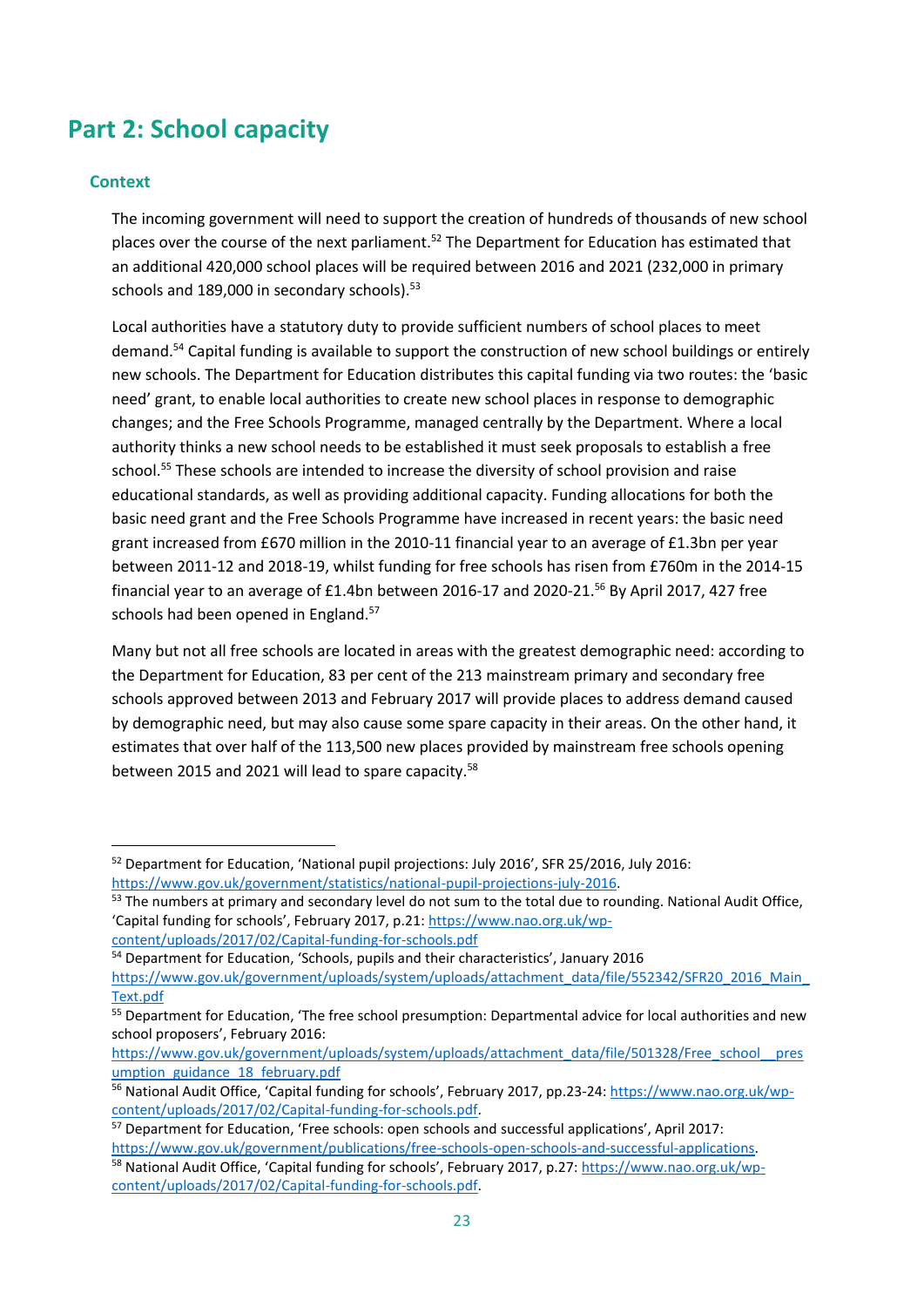In addition to tackling the demand for more school places, the incoming government will need to address the repair and maintenance requirements of existing school buildings. Data from the Department for Education's property survey, completed in 2014, indicate that it would cost £6.7bn to ensure that the condition of all school buildings is at least satisfactory, and that it would cost an additional £7.1bn to improve the condition of school buildings from satisfactory to good condition.<sup>59</sup> The Department for Education expects that the condition of school buildings will decline further, and that the associated maintenance and repair costs will therefore increase.<sup>60</sup> In 2015-16, this maintenance funding totalled £2.4bn, and the main funding routes were school condition allocations to local authorities and academy trusts, the Condition Improvement Fund, and the Priority School Building Programme.<sup>61</sup>

## <span id="page-24-0"></span>**Overall assessment**

 $\overline{a}$ 

The manifestos vary in the solutions offered to create new school places. Labour makes a commitment not to open new free schools but it does not explicitly offer an alternative solution. The Liberal Democrats are more explicit in advocating a shift to local authorities in responsibility and powers for establishing new school places: their pledges indicate that new school places could be created by establishing new local authority schools. The Conservative Party, on the other hand, commits to a target of building at least 100 new free schools each year; this implies a continuation of the average rate pledged in its 2015 manifesto of at least 500 new free schools to open between 2015 and 2020.

The Conservative pledge is presented within the context of an ambition to improve the quality of school places, indicating that these new schools are intended not only to provide additional capacity but also to raise standards and may therefore not always be targeted in the areas with the greatest demographic need. The National Audit Office found that half of local authorities with primary free schools, and two-thirds of those with secondary free schools, and that those schools were not always located in the areas of greatest need within the authority.<sup>62</sup> In terms of raising quality, there is not yet enough evidence to judge the extent to which free schools are fulfilling this ambition.

Details on the amount of capital funding allocated to creating new school places by the different parties is not generally clear. Specific amounts do not appear in Labour's manifesto and may form one element of the proposed £250bn National Investment Fund. However, the party recently announced that it would invest £8.4bn in capital funding over the course of the next parliament to create new school places.<sup>63</sup> That would constitute a small real increase on the £7.5bn the Department spent between 2010 and 2015 to create 599,000 places.<sup>64</sup> Neither the Liberal

<sup>60</sup> National Audit Office, 'Capital funding for schools', February 2017, p.33: [https://www.nao.org.uk/wp](https://www.nao.org.uk/wp-content/uploads/2017/02/Capital-funding-for-schools.pdf)[content/uploads/2017/02/Capital-funding-for-schools.pdf.](https://www.nao.org.uk/wp-content/uploads/2017/02/Capital-funding-for-schools.pdf)

<sup>61</sup> National Audit Office, 'Capital funding for schools', February 2017, pp.29,34-38:

<sup>59</sup> National Audit Office, 'Capital funding for schools', February 2017, p.29: [https://www.nao.org.uk/wp](https://www.nao.org.uk/wp-content/uploads/2017/02/Capital-funding-for-schools.pdf)[content/uploads/2017/02/Capital-funding-for-schools.pdf.](https://www.nao.org.uk/wp-content/uploads/2017/02/Capital-funding-for-schools.pdf)

<https://www.nao.org.uk/wp-content/uploads/2017/02/Capital-funding-for-schools.pdf> <sup>62</sup> National Audit Office, 'Capital funding for schools', February 2017, p.27: [https://www.nao.org.uk/wp](https://www.nao.org.uk/wp-content/uploads/2017/02/Capital-funding-for-schools.pdf)[content/uploads/2017/02/Capital-funding-for-schools.pdf.](https://www.nao.org.uk/wp-content/uploads/2017/02/Capital-funding-for-schools.pdf)

<sup>&</sup>lt;sup>63</sup> Labour Party, 'Labour will transform education for the many not the few', 9 May 2017: [http://press.labour.org.uk/post/160492246769/labour-will-transform-education-for-the-many-not.](http://press.labour.org.uk/post/160492246769/labour-will-transform-education-for-the-many-not) <sup>64</sup> National Audit Office, 'Capital funding for schools', February 2017, pp.7: [https://www.nao.org.uk/wp](https://www.nao.org.uk/wp-content/uploads/2017/02/Capital-funding-for-schools.pdf)[content/uploads/2017/02/Capital-funding-for-schools.pdf](https://www.nao.org.uk/wp-content/uploads/2017/02/Capital-funding-for-schools.pdf)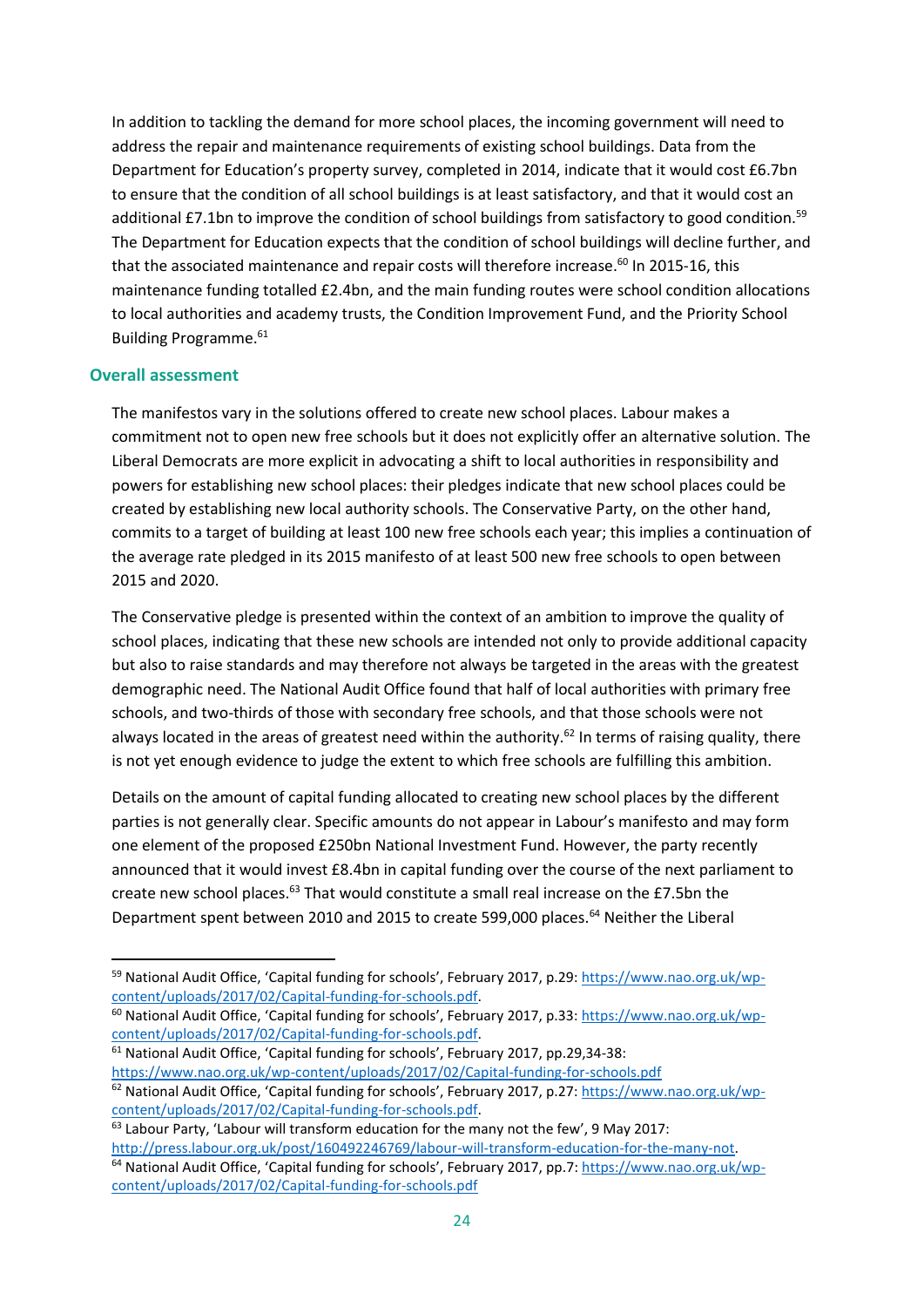Democrats or the Conservatives give any information on the level of capital funding which they would make available for new school places, but their manifestos do not rule out such levels of funding being provided as a matter of course or as a continuation of the government's plans.

One way of meeting demand for school places has been to increase class sizes. In a National Audit Office survey, 84 per cent of local authorities had 'bulged' classes to create new places.<sup>65</sup> The School Admissions (Infant Class Sizes) Regulations 2012 caps infant class sizes at 30, although lawful exceptions are permitted, including looked after children, twins, and children admitted to the school outside the normal admission rounds.<sup>66</sup> In 2016, 5.8 per cent of Key Stage 1 pupils were in classes of more than 30; this figure has stabilised in the last three years, but follows an increase from around 2 per cent in 2008.<sup>67</sup> Of those in classes with more than 30, 94.8 per cent were in classes of 31 or 32.<sup>68</sup>

Against this context, Labour have proposed to limit classes to 30 for all five-, six-, and seven yearolds, and to seek to extend that later if resources allow.<sup>69</sup> This could be interpreted as strictly enforcing a class size limit for infant years, and removing the exemptions that currently ensure that the vast majority of classes in excess of 30 pupils are 'lawful'.

The manifesto does not specify the funding required to deliver this, but the practical implications could be significant. The small proportion of classes over 30 are not caused by an aggregate shortage of places. Most obviously, the average infant class size in 2016 was 27.4, but even when looking within each local authority, the number of Key Stage 1 pupils taking their classes over 30 tends to be well exceeded by the 'spaces' in classes of fewer than 30 (notwithstanding that some classrooms included will not actually have a capacity of 30).<sup>70</sup>

That implies that, in many cases, it is the unpredictable fluctuations in pupil numbers associated with the permitted exceptions that take classes above 30. If local authorities were able to simply redistribute children across their local schools to prevent large classes, few additional places or teachers would be required. This, however, would likely require an erosion of parental choice and school freedoms over admissions, and in some cases significant increases in travel times. On the other hand, to illustrate the potential magnitude of costs of a highly inflexible approach to implementing the policy, **if every class of over 30 pupils in a given year led to another having to be** 

1

<sup>&</sup>lt;sup>65</sup> National Audit Office, 'Capital funding for schools', February 2017, p.41: [https://www.nao.org.uk/wp](https://www.nao.org.uk/wp-content/uploads/2017/02/Capital-funding-for-schools.pdf)[content/uploads/2017/02/Capital-funding-for-schools.pdf.](https://www.nao.org.uk/wp-content/uploads/2017/02/Capital-funding-for-schools.pdf)

<sup>&</sup>lt;sup>66</sup> The School Admissions (Infant Class Sizes) Regulations 2012.

<sup>67</sup> National Audit Office, 'Capital funding for schools', February 2017, p.8: [https://www.nao.org.uk/wp](https://www.nao.org.uk/wp-content/uploads/2017/02/Capital-funding-for-schools.pdf)[content/uploads/2017/02/Capital-funding-for-schools.pdf.](https://www.nao.org.uk/wp-content/uploads/2017/02/Capital-funding-for-schools.pdf)

 $68$  Department for Education, 'Schools, pupils and their characteristics', January 2016 (SFR20) [https://www.gov.uk/government/uploads/system/uploads/attachment\\_data/file/552342/SFR20\\_2016\\_Main\\_](https://www.gov.uk/government/uploads/system/uploads/attachment_data/file/552342/SFR20_2016_Main_Text.pdf) [Text.pdf](https://www.gov.uk/government/uploads/system/uploads/attachment_data/file/552342/SFR20_2016_Main_Text.pdf)

 $69$  The party's manifesto text suggests a limit of 'less than 30', but it has been clarified that the intention is to restrict classes to no more than 30.

 $70$  Analysis of published underlying data for Department for Education, 'Schools, pupils and their characteristics', January 2016: [https://www.gov.uk/government/statistics/schools-pupils-and-their](https://www.gov.uk/government/statistics/schools-pupils-and-their-characteristics-january-2016)[characteristics-january-2016](https://www.gov.uk/government/statistics/schools-pupils-and-their-characteristics-january-2016)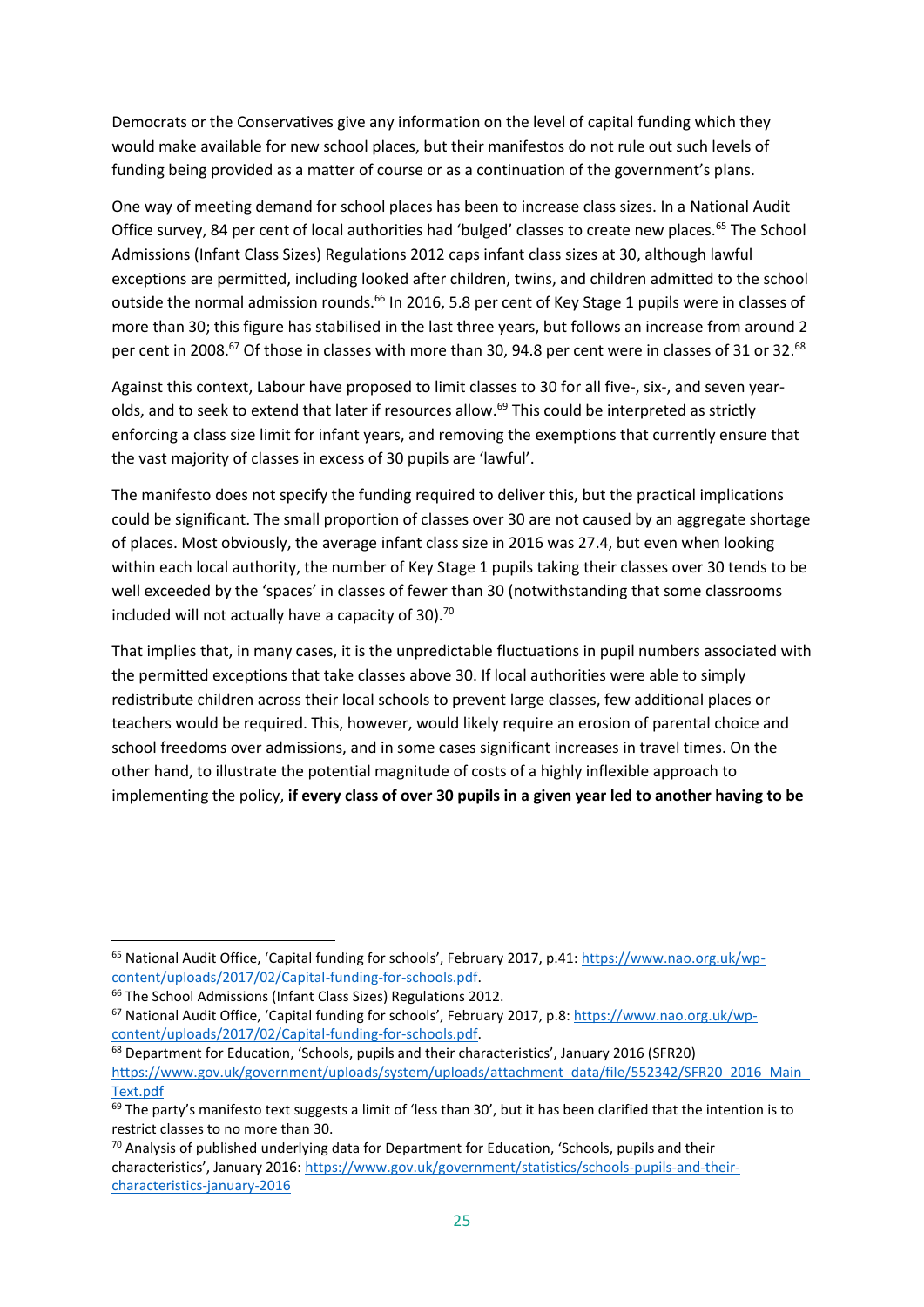# **provided for, the capital cost arising from that year alone could be around £1.5bn and teacher pay costs could increase by roughly £140m by 2021-22**. 71

In practice, that would be an extreme response which would create a great deal of unneeded school capacity. A less costly implementation of a strict enforcement of class size limits can be illustrated. Here, if absolute limits were strictly enforced with some sanction for schools breaking rules, we might expect schools to build up bigger 'buffers' to reduce the risk of inadvertantly exceeding limits. To model this scenario, we assume that all pupils currently bunched in classes of 30 move into classes of 29, while those in classes larger than 30 move into classes of 30. Overall, that would imply a reduction in average class size to 27. If pupils were evenly redistributed into the implied extra classes, the increase – based on 2016 pupil numbers – would be of just 960 extra classes, but this would likely only be possible with a very gradual implementation, and careful planning (which may imply greater administrative costs for schools and local authorities). In terms of pupil numbers and prices in 2021-22, that would imply the creation of places costing around £450m and annual teacher costs of around £40m.

**Overall, then, the costs of Labour's class size commitment are highly uncertain, and it is likely that a heavy-handed implementation would create significant costs and greater restrictions on locallevel decision making.** It is therefore important to understand the benefits such a policy could bring. It is indeed the case that average class sizes in the UK's primary schools are high in government-run schools at 26, compared to an OECD average of  $21.<sup>72</sup>$  However, existing research suggests that reducing class sizes has only weak impacts on attainment, and noticeable impacts only tend to be found for large reductions. Whilst the effects appear greater in the early years of school, they have been found to diminish over time, and are modest compared to the cost.<sup>73</sup> International evidence for secondary schools also suggests that, if it is not accompanied by a proportional increase in teacher numbers, reductions in class sizes in secondary school may also put greater pressure on teacher workloads and the time staff have available for lesson planning and other duties.<sup>74</sup> The UK's

<sup>72</sup> OECD, 'Education at a glance 2016', 2016 (Table D2.1, figures for 2014): <http://www.oecd.org/edu/education-at-a-glance-19991487.htm>

1

<sup>&</sup>lt;sup>71</sup> Based on DfE's SFR20, around 3,100 key stage 1 classes in 2016 were of more than 30 pupils. If each triggered an extra class to be provided, the equivalent number of 'places' created is 30 for each class and a notional 92,000 overall – creating lots of small classes in the process. The average cost per place is assumed to be £15,200 (based on average DfE funding per school place in 2015-16 to 2018-19, reported in the NAO's *Capital Funding for Schools* report (pp.25), uprated to 2021-22 costs using the GDP deflator). The annual cost of additional teachers is estimated using average primary school salaries reported in the School Workforce Census 2015 (table 9b: [https://www.gov.uk/government/statistics/school-workforce-in-england-november-](https://www.gov.uk/government/statistics/school-workforce-in-england-november-2015)[2015\)](https://www.gov.uk/government/statistics/school-workforce-in-england-november-2015), uplifted by 1% per year until 2019-20 and by OBR-forecast CPI thereafter, with on-costs at 26% applied. All costs are uprated to 2021-22 for general pupil growth, based on the DfE's pupil projections [\(https://www.gov.uk/government/statistics/national-pupil-projections-july-2016\)](https://www.gov.uk/government/statistics/national-pupil-projections-july-2016).

<sup>73</sup> Department for Education, 'Class size and education in England evidence report', December 2011: [https://www.gov.uk/government/uploads/system/uploads/attachment\\_data/file/183364/DFE-RR169.pdf](https://www.gov.uk/government/uploads/system/uploads/attachment_data/file/183364/DFE-RR169.pdf) , Education Endowment Foundation, 'Teaching and learning toolkit: reducing class size', May 2017: <https://educationendowmentfoundation.org.uk/resources/teaching-learning-toolkit/reducing-class-size/> <sup>74</sup> Sellen, P., 'Teacher workload and professional development in England's secondary schools: insights from TALIS', October 2016: <https://epi.org.uk/report/teacherworkload/>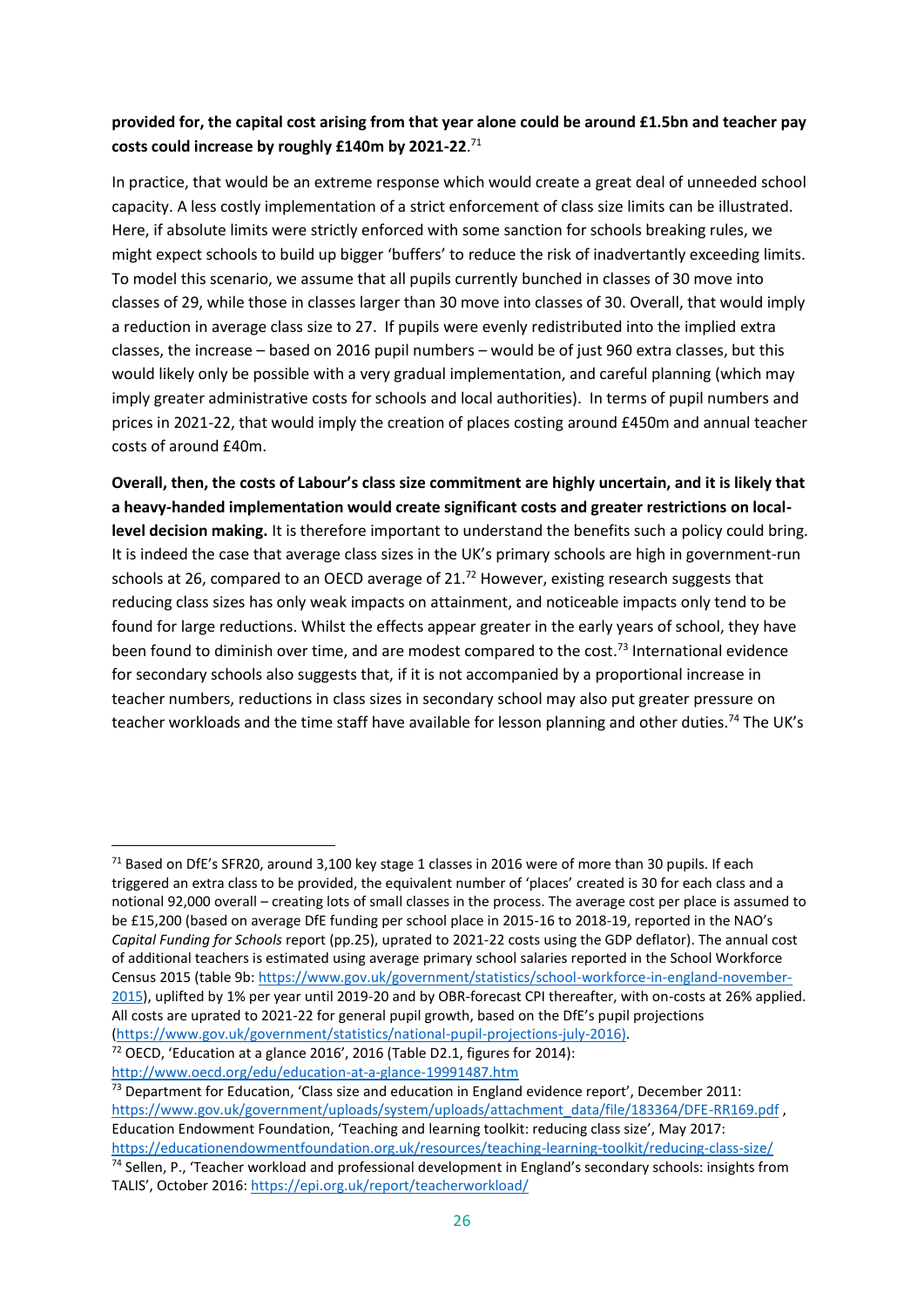high class sizes are associated with its high pupil to teacher ratios<sup>75</sup> – perhaps addressing teacher supply effectively would be a better first step to ease burdens on teachers and improve in the round.

Finally, Labour is the only party to explicitly commit funding to repairing and maintaining existing schools, though this activity would likely be funded to some extent as a matter of course by any incoming government. Labour's pledge to fund the construction of new school buildings and to remove asbestos from existing schools is not costed in the manifesto, although the party recently announced that it would allocate £13.8bn of capital funding over the course of the next parliament for maintaining school buildings.<sup>76</sup> This is equivalent to the level of investment estimated to be required to ensure that all school buildings are in a good condition, although this estimate is based on data from the Department for Education's property survey (completed in 2014), and does not account for change since then. Neither the Liberal Democrat nor the Conservative manifestos detail their approaches to tackling the challenges of school building maintenance.

<sup>&</sup>lt;sup>75</sup> 20 in primary schools, compared to an OECD average of 15. OECD, 'Education at a glance 2016', 2016 (Table D2.2, figures for 2014):<http://www.oecd.org/edu/education-at-a-glance-19991487.htm>  $76$  Labour Party, 'Labour will transform education for the many not the few', 9 May 2017: [http://press.labour.org.uk/post/160492246769/labour-will-transform-education-for-the-many-not.](http://press.labour.org.uk/post/160492246769/labour-will-transform-education-for-the-many-not)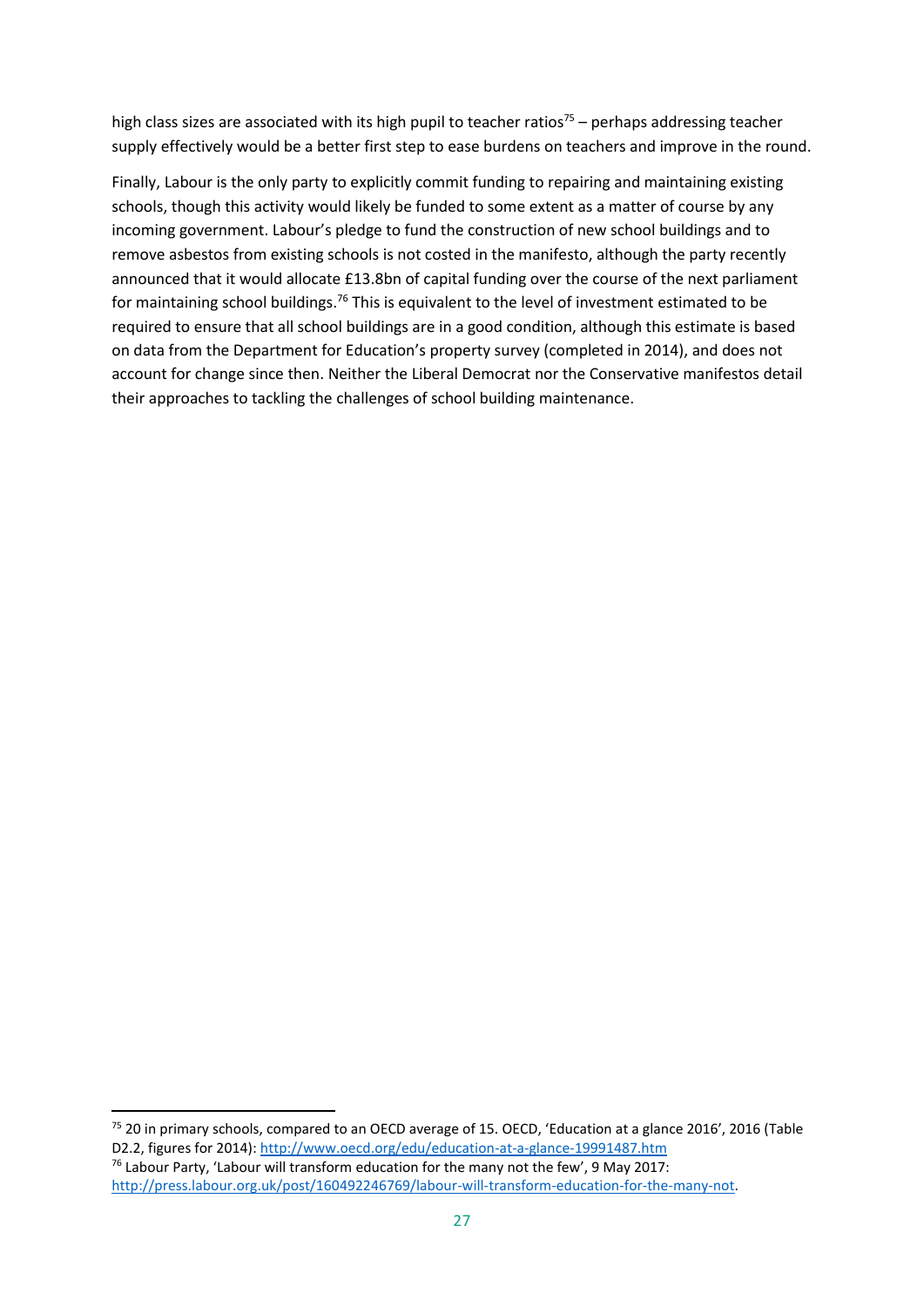# <span id="page-28-0"></span>**Part 3: Access to high quality schools**

# <span id="page-28-1"></span>**Context**

**.** 

Analysis by the Education Policy Institute found that in 2015 only 38 per cent of pupils in England achieved what it considers to be a world-class standard at the end of Key Stage 4; this figure falls to 20 per cent for disadvantaged pupils.<sup>77</sup> The gap in attainment between disadvantaged and nondisadvantaged pupils grows at each Key Stage: in 2015, it was 4.3 months at the end of the early years, 9.6 months at the end of Key Stage 2, and 19.2 months by the end of Key Stage 4.<sup>78</sup>

A key challenge for any government is to provide access to the high quality schools that will help to achieve this world-class ambition.

Since the 1980s, there has been a general shift towards diversifying the choice of schools available, on the basis that broadening parental choice will increase competition between schools and therefore encourage innovation and raise standards.<sup>79</sup> Initially introduced in 2002 as an attempt to raise educational standards in areas with high levels of deprivation and poor quality school provision, the academies programme has expanded rapidly in recent years. Since 2010 it has consisted of both sponsored academies (low performing schools taken out of local authority oversight and placed under the supervision of a sponsor) and converter academies (usually higher performing schools which have chosen to become academies). It has also been possible since 2010 for new academies to be established as free schools. Most academies are part of a multi-academy trust, meaning that their trust generally runs multiple academies.<sup>80</sup> By March 2017, there were a total of 6,087 open academies in England, constituting 22 per cent of primary schools and 62 per cent of secondary schools.<sup>81</sup>

Research by the Education Policy Institute found that although some multi-academy trusts are performing extremely well and have substantially raised outcomes for pupils, others are performing very poorly; the same is true of local authorities. Academisation does not guarantee higher standards.<sup>82</sup> Research conducted by the London School of Economics found that the early academies sponsored under the Labour government between 2001 and 2010 did demonstrate a positive improvement of around one grade in each of five GCSEs, on average, for each pupil. The research did

<sup>77</sup> N. Perera and M. Treadaway, with P. Sellen, J. Hutchinson, R. Johnes, and L. Mao, 'Education in England: Annual Report 2016', Education Policy Institute (formerly CentreForum), April 2016, p.42: [https://epi.org.uk/wp-content/uploads/2016/05/education-in-england-2016-web.pdf.](https://epi.org.uk/wp-content/uploads/2016/05/education-in-england-2016-web.pdf)

<sup>&</sup>lt;sup>78</sup> N. Perera and M. Treadaway, with P. Sellen, J. Hutchinson, R. Johnes, and L. Mao, 'Education in England: Annual Report 2016', Education Policy Institute (formerly CentreForum), April 2016, pp.10, 37: [https://epi.org.uk/wp-content/uploads/2016/05/education-in-england-2016-web.pdf.](https://epi.org.uk/wp-content/uploads/2016/05/education-in-england-2016-web.pdf)

<sup>79</sup> S. Sims, 'The development of quasi-markets in secondary education', Institute for Government, November 2012: [https://www.instituteforgovernment.org.uk/publications/development-quasi-markets-secondary](https://www.instituteforgovernment.org.uk/publications/development-quasi-markets-secondary-education)[education.](https://www.instituteforgovernment.org.uk/publications/development-quasi-markets-secondary-education)

<sup>80</sup> J. Andrews, 'School performance in multi-academy trusts and local authorities - 2015', Education Policy Institute, July 2016, pp.8-9: [https://epi.org.uk/wp-content/uploads/2016/07/school-performance-in-multi](https://epi.org.uk/wp-content/uploads/2016/07/school-performance-in-multi-academy-trusts.pdf)[academy-trusts.pdf.](https://epi.org.uk/wp-content/uploads/2016/07/school-performance-in-multi-academy-trusts.pdf)

 $81$  Department for Education, 'Open academies and academy projects in development', March 2017: [https://www.gov.uk/government/publications/open-academies-and-academy-projects-in-development.](https://www.gov.uk/government/publications/open-academies-and-academy-projects-in-development)

 $82$  J. Andrews, 'School performance in multi-academy trusts and local authorities – 2015', Education Policy Institute, July 2016: [https://epi.org.uk/wp-content/uploads/2016/07/school-performance-in-multi-academy](https://epi.org.uk/wp-content/uploads/2016/07/school-performance-in-multi-academy-trusts.pdf)[trusts.pdf.](https://epi.org.uk/wp-content/uploads/2016/07/school-performance-in-multi-academy-trusts.pdf)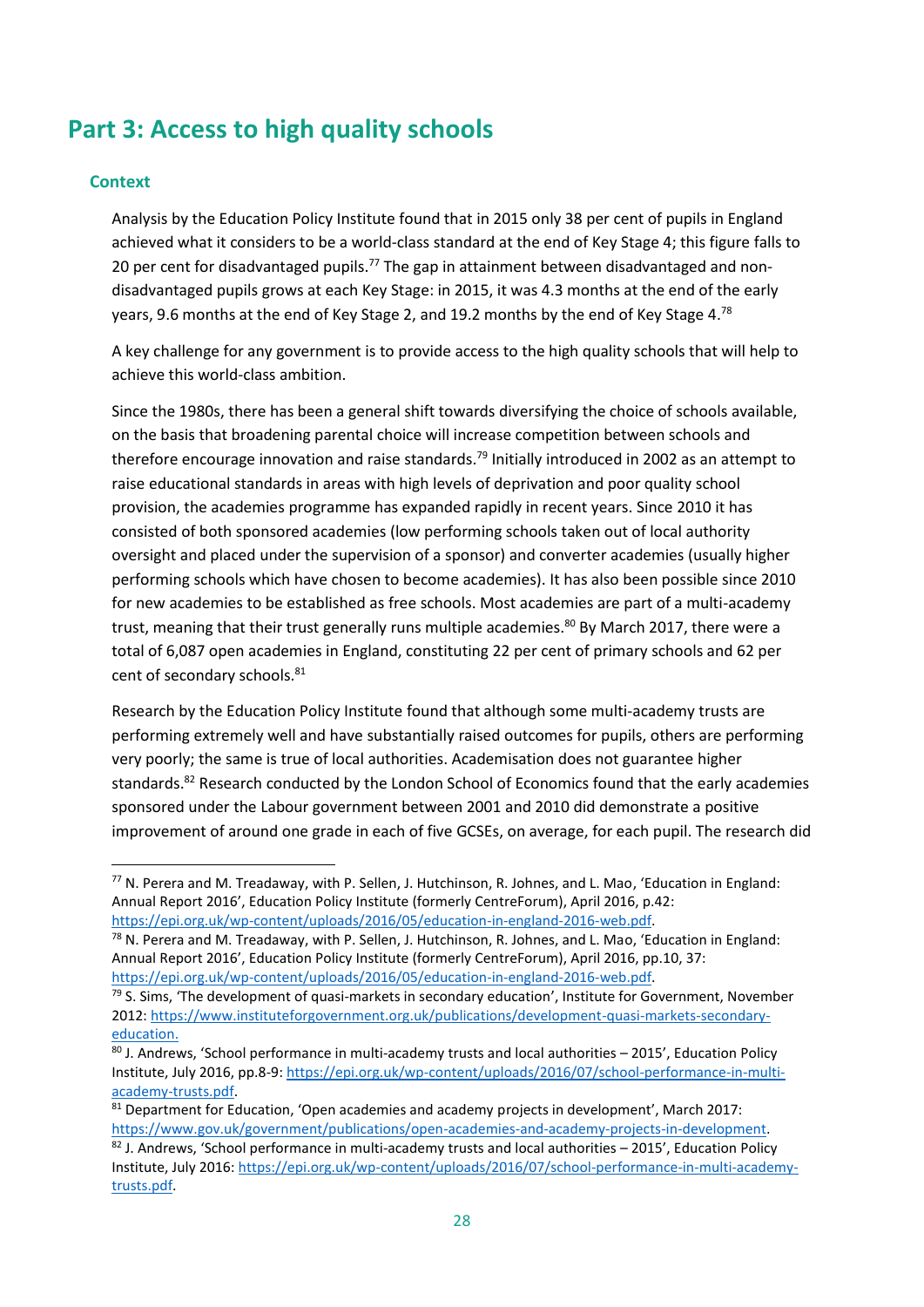not, however, find a discernible impact for most academies which were either sponsored or which converted after 2010, under the Coalition Government. The study observed a small improvement in 'outstanding' converter academies, equivalent to around one grade in two GCSE subjects – around a third of the impact observed in the pre-2010 sponsored academies.

Schools differ not only in terms of their academy or local authority status. For example, some schools specialise in certain subjects, select pupils on the basis of academic ability, or have a designated religious character (often referred to as faith schools).<sup>83</sup>

Grammar schools are permitted to select pupils on the basis of their academic ability. The School Standards and Framework Act 1998 prohibited the creation of any new selective schools, although such schools that were already open at the time were permitted to continue operating selective admissions arrangements.<sup>84</sup> There are currently 163 grammar schools in England.<sup>85</sup>

The majority of schools with a designated religious character are of a particular Christian denomination, but small numbers of schools of minority faiths (including Muslim, Jewish, and Sikh schools) also exist.<sup>86</sup> As of January 2017, there were 6,813 state-funded schools with a religious character in England, of which 63 were mainstream free schools.<sup>87</sup>

This variety in the school system co-exists with disparities in access to a high quality school between pupils from different backgrounds. Pupils from poorer backgrounds are notably under represented in grammar schools, pupils eligible for free school meals make up 2.5 per cent of pupils in grammar schools compared with 13.2 per cent of all pupils at state-funded secondary schools.<sup>88</sup> Faith schools are less 'socially selective' than grammar schools but still, on average, have lower proportions of pupils from disadvantaged backgrounds than their local areas.<sup>89</sup>

However, these features are not unique to selective and faith schools. Around 1 in 30 non-selective, non-faith secondary schools are as socially selective as the average grammar school. Nor is the pattern consistent across all schools - around a tenth of faith secondary schools have levels of disadvantage that are well above that of their local area.<sup>90</sup>

 $\overline{a}$ 

<sup>&</sup>lt;sup>83</sup> The term 'faith schools' is not universally accepted as being applicable to all schools with a religious character.

<sup>84</sup> P. Bolton, 'Grammar School Statistics', Briefing Paper 1398, House of Commons Library, March 2017, p.4: [http://researchbriefings.parliament.uk/ResearchBriefing/Summary/SN01398.](http://researchbriefings.parliament.uk/ResearchBriefing/Summary/SN01398) 

<sup>85</sup> P. Bolton, 'Grammar School Statistics', Briefing Paper 1398, House of Commons Library, March 2017, p.2: [http://researchbriefings.parliament.uk/ResearchBriefing/Summary/SN01398.](http://researchbriefings.parliament.uk/ResearchBriefing/Summary/SN01398)

<sup>86</sup> J. Andrews and R. Johnes, 'Faith Schools, Pupil Performance and Social Selection', Education Policy Institute, December 2016, p.8: [https://epi.org.uk/wp-](https://epi.org.uk/wp-content/uploads/2016/11/Pupil_characteristics_and_performance_at_faith_schools.pdf)

[content/uploads/2016/11/Pupil\\_characteristics\\_and\\_performance\\_at\\_faith\\_schools.pdf.](https://epi.org.uk/wp-content/uploads/2016/11/Pupil_characteristics_and_performance_at_faith_schools.pdf)

<sup>87</sup> R. Long and P. Bolton, 'Faith Schools in England: FAQs', Briefing Paper 06972, March 2017, pp.15-16: [http://researchbriefings.parliament.uk/ResearchBriefing/Summary/SN06972.](http://researchbriefings.parliament.uk/ResearchBriefing/Summary/SN06972)

<sup>88</sup> J. Andrews, J. Hutchinson, and R. Johnes, 'Grammar schools and social mobility', Education Policy Institute, September 2016[: https://epi.org.uk/wp-content/uploads/2016/09/Grammar-schools-and-social-mobility\\_.pdf](https://epi.org.uk/wp-content/uploads/2016/09/Grammar-schools-and-social-mobility_.pdf)

<sup>89</sup> J. Andrews and R. Johnes, 'Faith Schools, Pupil Performance and Social Selection', Education Policy Institute, December 2016, p.24: [https://epi.org.uk/wp-](https://epi.org.uk/wp-content/uploads/2016/11/Pupil_characteristics_and_performance_at_faith_schools.pdf)

[content/uploads/2016/11/Pupil\\_characteristics\\_and\\_performance\\_at\\_faith\\_schools.pdf.](https://epi.org.uk/wp-content/uploads/2016/11/Pupil_characteristics_and_performance_at_faith_schools.pdf)

<sup>90</sup> J. Andrews and R. Johnes, 'Faith Schools, Pupil Performance and Social Selection', Education Policy Institute, December 2016, p.24: [https://epi.org.uk/wp-](https://epi.org.uk/wp-content/uploads/2016/11/Pupil_characteristics_and_performance_at_faith_schools.pdf)

[content/uploads/2016/11/Pupil\\_characteristics\\_and\\_performance\\_at\\_faith\\_schools.pdf](https://epi.org.uk/wp-content/uploads/2016/11/Pupil_characteristics_and_performance_at_faith_schools.pdf)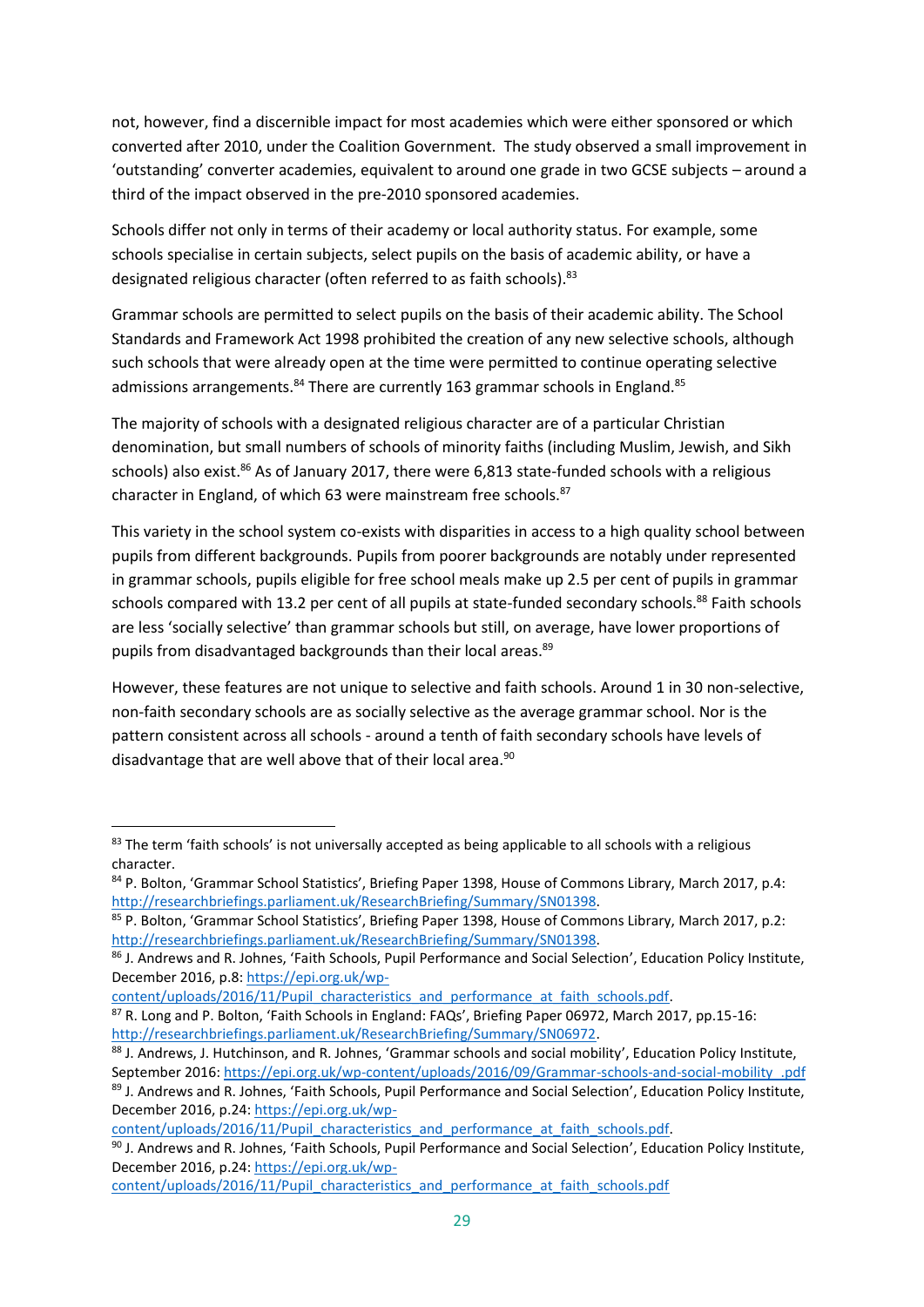The Prime Minister has also argued that selection already exists through 'selection by house price'.<sup>91</sup> In March the Department for Education published analysis examining the relationship between school performance and house prices.<sup>92</sup> It found an 8.0 per cent price premium near the highest performing primary schools and a 6.8 per cent premium near the highest performing secondary schools. However, the direction of causality is unclear. For example, the children of wealthier parents are more likely to achieve higher results at the end of primary and secondary school.

#### <span id="page-30-0"></span>**Overall assessment**

 $\overline{a}$ 

Although each party seeks to raise the standard of school provision, they differ substantially in how they propose to achieve this. Both Labour and the Liberal Democrats propose a shift away from academies and towards giving greater powers back to local authorities, although neither rule out the prospect of further academisation for schools which wish to follow this route.

The Conservative Party commits to extending the academy programme, seeking new academy sponsors from amongst universities and private schools. Comprehensive data relating to collaboration arrangements between independent and state-funded schools is not currently available, and therefore it is difficult to assess the extent to which such links are affecting outcomes for pupils in state-funded schools. School leaders in the state sector tend to face different challenges from those in the independent sector, including under-performance, poor parental engagement, difficulties recruiting and retaining high quality teachers, and supporting the needs of large number of pupils with special educational needs and/or behavioural disorders.<sup>93</sup> These differences will need to be considered if independent school leaders are to take on a greater role in state-funded schools.

Similarly, there is not yet sufficient evidence of whether there is an improvement in quality when a university becomes an academy sponsor. Successful examples of such arrangements that have previously been cited by the current government relate to schools which opened very recently, and therefore assessments about their long-term performance cannot yet be made; nor is there enough evidence to offer an indication of the average performance of this model across a number of different schools and universities. Linking university fees with the requirement to act as an academy sponsor or founder of a free school also creates the risk of incentivising potentially weaker universities to enter into such a project as a means of raising additional funds, thereby potentially compromising the quality of the schools involved.

Arguably, the most controversial area of structural reform is the position of the different parties on the role of selective schools. Both the Labour and the Liberal Democrat manifestos explicitly rule out any extension of selective education, whereas the Conservatives commit to removing the ban on new selective schools, although certain requirements are proposed such as allowing multiple entry points beyond the age of eleven. This pledge is made within the context of an aim to increase the number of good school places. However, the Education Policy Institute's analysis of current grammar schools suggests that, overall, selective education does not have any net impact on outcomes at a

<https://www.gov.uk/government/publications/school-performance-and-house-prices-analysis> 93 Education Policy Institute, 'Response to 'Schools that Work for Everyone' Consultation Document', December 2016, p.5: [http://epi.org.uk/wp-content/uploads/2016/12/Consultation-Response.pdf.](http://epi.org.uk/wp-content/uploads/2016/12/Consultation-Response.pdf)

 $91$  Theresa May, 'Britain, the great meritocracy', September 2016:

<https://www.gov.uk/government/speeches/britain-the-great-meritocracy-prime-ministers-speech>  $92$  Department for Education, 'House prices and schools: do houses close to the best performing schools cost more?', March 2017: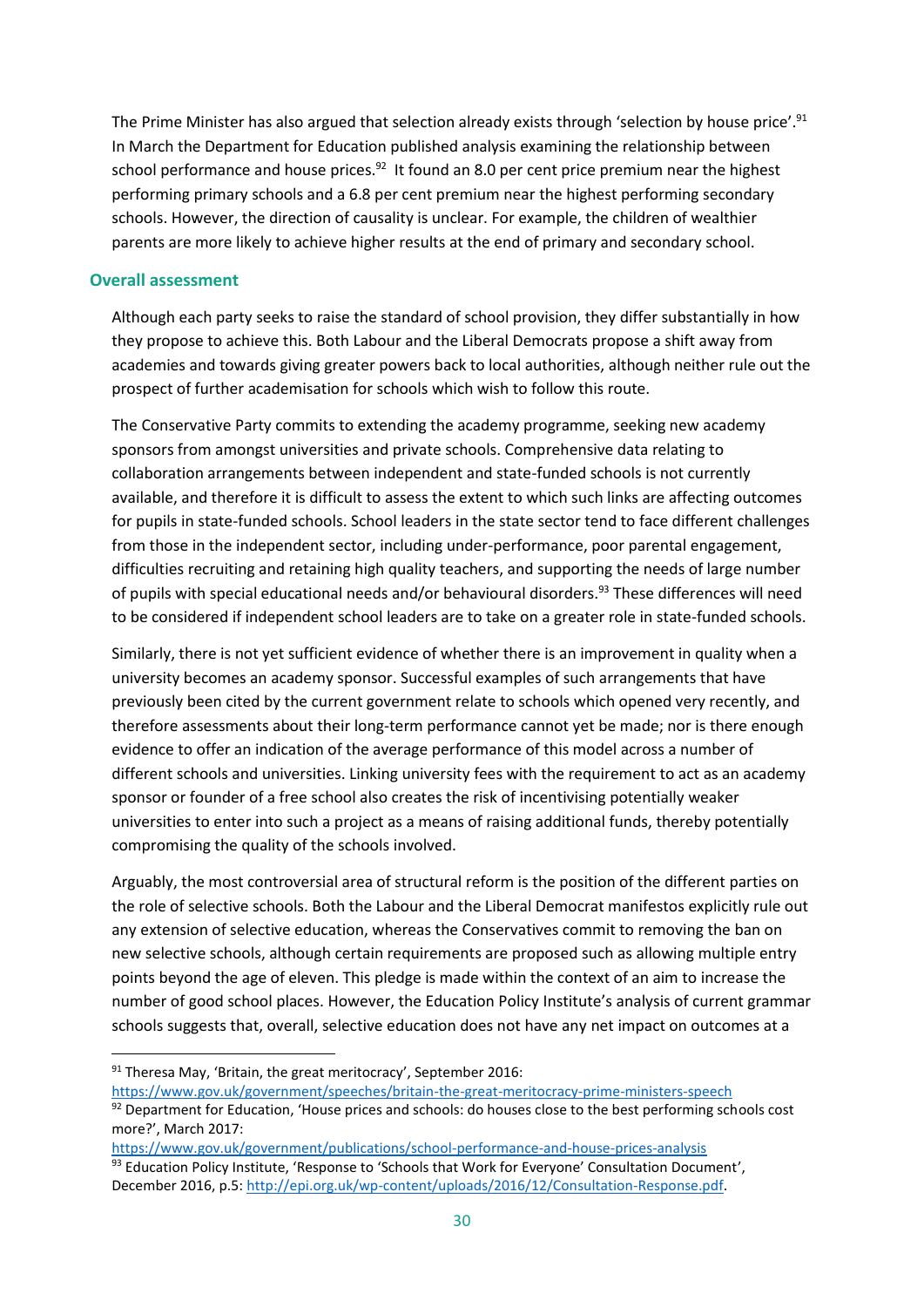national level. Grammar schools do have a positive impact on outcomes for pupils who attend them, amounting to around one-third of a grade higher in each of eight GCSE subjects, compared with pupils with similar characteristics in non-selective schools in comprehensive areas.

These benefits, however, decline as the proportion of pupils attending grammar schools increases and penalties emerge for those who do not attend. In more selective areas, these penalties are equivalent to just under 0.1 of a grade in each of a pupil's eight GCSE subjects. This negative impact is greatest for FSM pupils, who experience a penalty equivalent to just under 0.2 grades in each of eight GCSE subjects.<sup>94</sup> Therefore, whilst selective schools do demonstrate slightly higher outcomes, this appears to come at a cost to other local schools in areas with high levels of selection.

Furthermore, it is unlikely that an expansion in selective education will promote the social mobility that is envisaged in the Conservative manifesto entitled to free school meals, compared with 13.2 per cent in all state funded secondary schools, and 8.9 per cent in the areas surrounding grammar schools.<sup>95</sup> This is partly because of the substantial attainment gap between FSM and non-FSM pupils, which stands at 9.6 months at the age of 11, and partly because of the widespread use of private tuition in order to prepare children for the 11-plus.<sup>96</sup>. Pupils who are eligible for free school meals are currently vastly under-represented in selective schools: only 2.5 per cent of grammar school pupils are

Similarly, some ethnic groups are also under-represented in selective schools. For example, pupils from Black Caribbean backgrounds represent 1.3 per cent of pupils with high prior attainment near selective schools but just 0.5 per cent of pupils who attend them. In other words, even after controlling for prior attainment, Black Caribbean pupils are far less likely to attend a grammar school.

The Conservative manifesto also points to a large attainment gap between disadvantaged and nondisadvantaged pupils in non-selective schools and contrasts this with a virtually non-existent one in selective schools. However, this comparison does not account for the fact that grammar schools select the highest attaining pupils at age 11. The effect of this can be illustrated by looking at FSM pupils with high prior attainment in non-selective schools. In non-selective schools the gap between FSM pupils and their peers is 25.1 percentage points, if only selecting those pupils with high attainment at the end of primary school that gap falls to 7.9 percentage points.<sup>97</sup>

There is a risk also that allowing children admission at later ages will not diversify the intake of grammar schools. This is because the attainment gap widens further between the ages of 11 and 16;

<sup>94</sup> J. Andrews, J. Hutchinson, and R. Johnes, 'Grammar schools and social mobility', Education Policy Institute, September 2016: [https://epi.org.uk/wp-content/uploads/2016/09/Grammar-schools-and-social-mobility\\_.pdf.](https://epi.org.uk/wp-content/uploads/2016/09/Grammar-schools-and-social-mobility_.pdf)  95 J. Andrews, J. Hutchinson, and R. Johnes, 'Grammar schools and social mobility', Education Policy Institute, September 2016, p.6: [https://epi.org.uk/wp-content/uploads/2016/09/Grammar-schools-and-social](https://epi.org.uk/wp-content/uploads/2016/09/Grammar-schools-and-social-mobility_.pdf)mobility .pdf.

<sup>96</sup> R. Johnes, 'The 11-plus and access to grammar schools', Education Policy Institute, December 2016: [https://epi.org.uk/wp-content/uploads/2016/12/EPI\\_11\\_Plus\\_Examination\\_Analysis.pdf.](https://epi.org.uk/wp-content/uploads/2016/12/EPI_11_Plus_Examination_Analysis.pdf)

<sup>97</sup> J. Andrews, J. Hutchinson, and R. Johnes, 'Grammar schools and social mobility', Education Policy Institute, September 2016, p.36: [https://epi.org.uk/wp-content/uploads/2016/09/Grammar-schools-and-social](https://epi.org.uk/wp-content/uploads/2016/09/Grammar-schools-and-social-mobility_.pdf)mobility .pdf.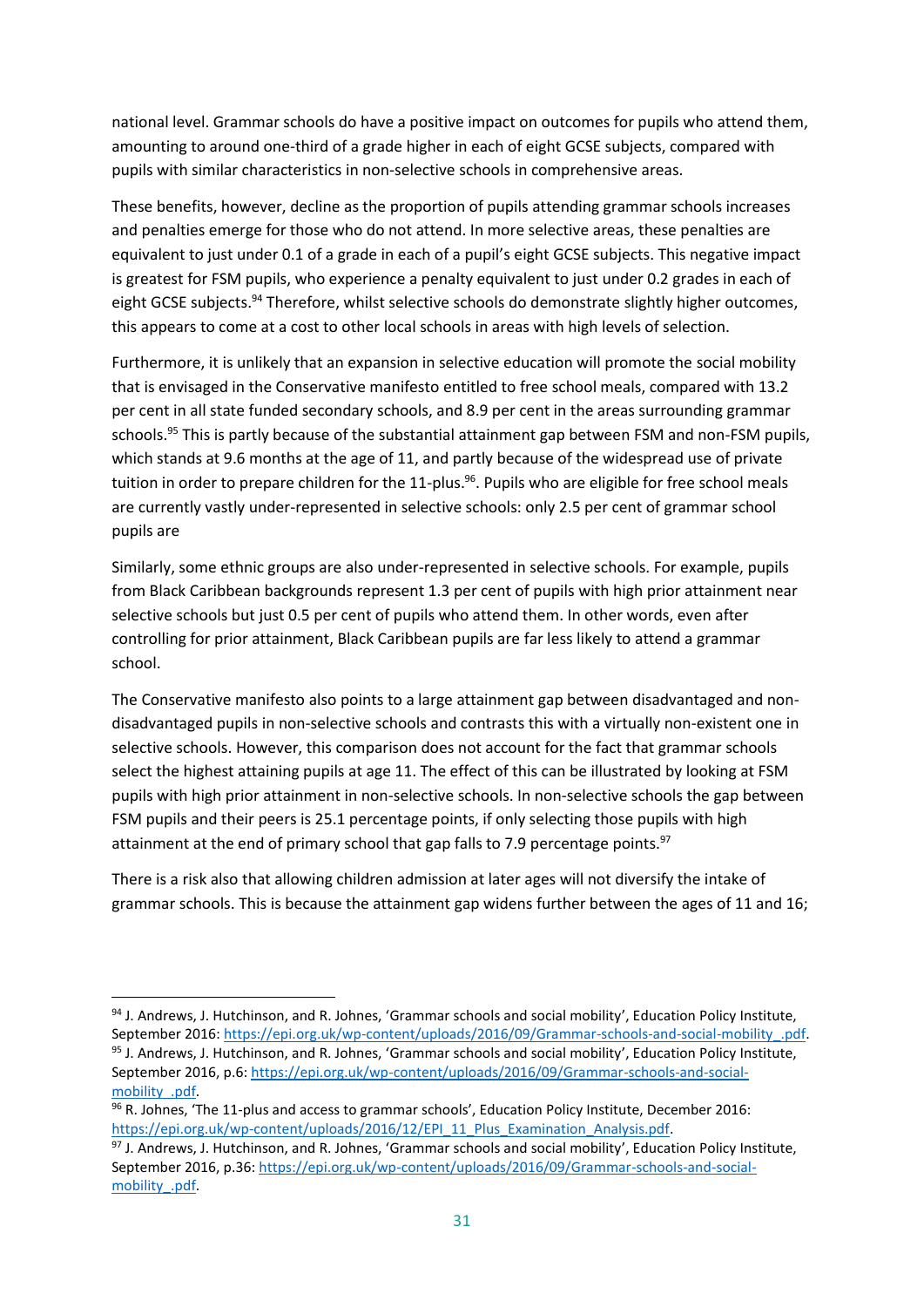in 2015 it stood at 19.2 months by the end of Key Stage 4.<sup>98</sup> If a disadvantaged pupil fails the 11-plus then they are unlikely to gain entry in subsequent years. It is concerning that the Conservative manifesto does not acknowledge the barriers in accessing grammar schools which disadvantaged pupils currently face.

The Conservative manifesto also points to the relatively high proportion of children from Ordinary Working Families in grammar schools. This does not address concerns that children from disadvantaged backgrounds miss out on a place. This is because the Department for Education's definition of Ordinary Working Families identifies in effect the 'average child' – the group occupies the centre of the income distribution of children in maintained schools. Crucially, however, the child of the Ordinary Working Family experiences attainment and progress outcomes that are *above* average. This comes about because the slightly smaller group of children we typically think of as 'poor' (those eligible for the Pupil Premium) have outcomes that are so low that they pull down the average for all children – these disadvantaged children are especially vulnerable in an educational sense as well as in a socio-economic sense.

The Department for Education's analysis demonstrates that selective schools continue to be dominated by the most affluent.<sup>99</sup> Over half of pupils in selective schools are in families with income above the national median and fewer than one in ten are eligible for the Pupil Premium. Ultimately, the proportion of pupils in selective schools that are from Ordinary Working Families being similar to other schools is not surprising given the range of pupils and attainment that this group covers.

Within this context, it is notable that the government's plans for 'opportunity areas' are not reconfirmed in the Conservative manifesto. These areas, selected because they demonstrate low levels of social mobility, are due to receive targeted support to raise standards and opportunities for children and young people.<sup>100</sup>

The Conservative's commitment to remove the 50 per cent cap on faith-based admissions suggests an increase in the number of faith schools (in particular it is likely to lead to an increase in the number of Roman Catholic schools). Our research shows that, having controlled for prior attainment and other pupil characteristics, the performance of primary faith schools is no different from other schools and only slightly higher in secondary faith schools than in other schools.<sup>101</sup> As set out above, faith schools tend to be more socially selective than other schools. Therefore, any small gains would come at the price of increased social segregation.

Labour have pledged to 'require joined-up admissions policies' but there is a lack of detail on how this would work in practice. The Conservatives have committed to undertaking a review of school

[https://epi.org.uk/wp-content/uploads/2016/05/education-in-england-2016-web.pdf.](https://epi.org.uk/wp-content/uploads/2016/05/education-in-england-2016-web.pdf) 99 Department for Education, 'Analysing family circumstances and education', April 2017

**.** 

[https://consult.education.gov.uk/school-leadership-analysis-unit/analysing-family-circumstances-and](https://consult.education.gov.uk/school-leadership-analysis-unit/analysing-family-circumstances-and-education-1/)[education-1/](https://consult.education.gov.uk/school-leadership-analysis-unit/analysing-family-circumstances-and-education-1/)

[content/uploads/2016/11/Pupil\\_characteristics\\_and\\_performance\\_at\\_faith\\_schools.pdf](https://epi.org.uk/wp-content/uploads/2016/11/Pupil_characteristics_and_performance_at_faith_schools.pdf)

<sup>98</sup> N. Perera and M. Treadaway, with P. Sellen, J. Hutchinson, R. Johnes, and L. Mao, 'Education in England: Annual Report 2016', Education Policy Institute (formerly CentreForum), April 2016, p.42:

<sup>100</sup> Department for Education, 'Education Secretary announced 6 new opportunity areas', 18 January 2017: [https://www.gov.uk/government/news/education-secretary-announces-6-new-opportunity-areas.](https://www.gov.uk/government/news/education-secretary-announces-6-new-opportunity-areas)

<sup>101</sup> J. Andrews and R. Johnes, 'Faith Schools, Pupil Performance and Social Selection', Education Policy Institute, December 2016, p.39: [https://epi.org.uk/wp-](https://epi.org.uk/wp-content/uploads/2016/11/Pupil_characteristics_and_performance_at_faith_schools.pdf)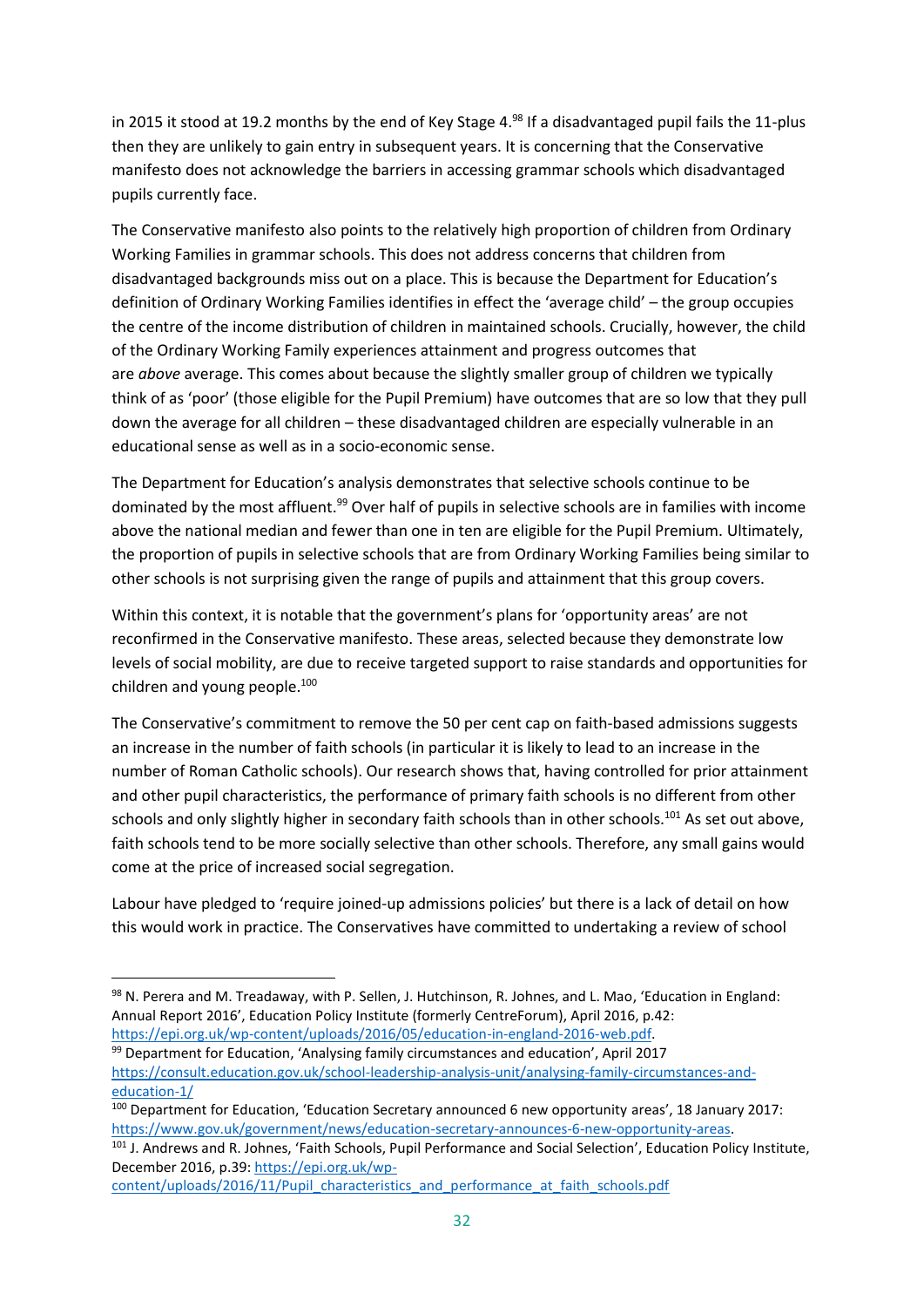admissions policies but have ruled out, from the outset, introducing a mandatory lottery based policy.

Both Labour and the Liberal Democrats make references in their manifestos to addressing the specific needs of pupils with Special Educational Needs and Disabilities (SEND). Labour pledge to delivering a strategy for pupils with SEND and embed SEND into training for teachers and nonteaching staff while the Liberal Democrats have committed to ensuring that identification and support for children with SEND take places as early as possible.

The commitment of both of these parties is welcome as, in 2016, there was a difference of 22 points between the average Attainment 8 score of pupils were classified as SEND and those who were not.<sup>102</sup> By the end of the next parliament the Conservatives want to see three quarters of pupils entered for the EBacc combination of GCSE subjects. Currently, just 12 per cent of SEND pupils do so and less than half of those achieve a grade C or above in each subject.

This group risks being left behind. It is therefore concerning that the Conservative party makes no reference to pupils with SEND in their manifesto.

<sup>102</sup> Department for Education, 'Revised GCSE and equivalent results in England: 2015 to 2016', January 2017 https://www.gov.uk/government/statistics/revised-gcse-and-equivalent-results-in-england-2015-to-2016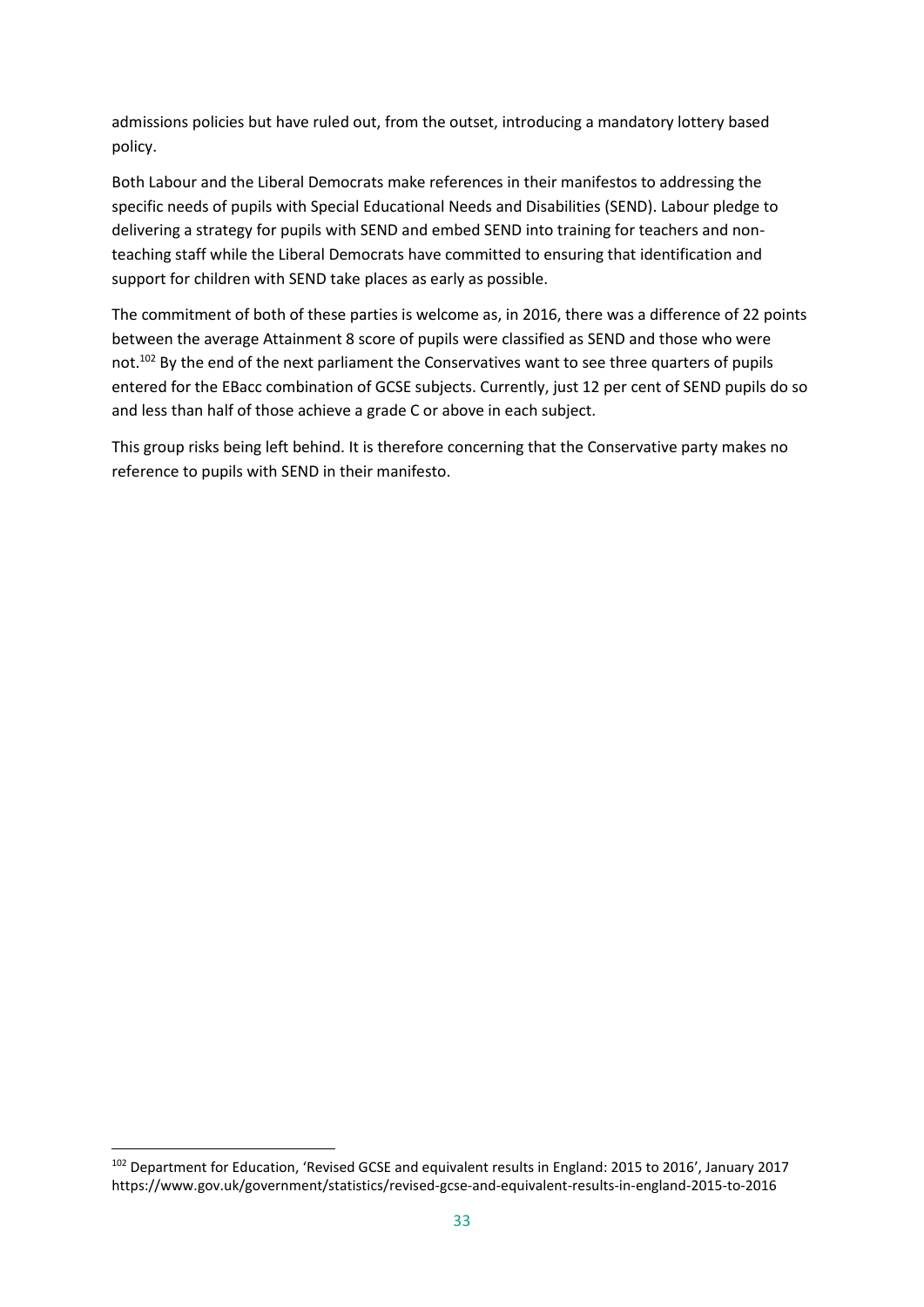# <span id="page-34-0"></span>**Part 4: School revenue funding**

# <span id="page-34-1"></span>**Context**

In the past year the way in which we fund our schools and colleges has rapidly grown into one of the most salient political issues. While parties of all colours may disagree on how to address the future of the system, all will agree that the incoming government will be immediately faced with two major challenges; firstly, responding to the challenge of overall funding pressures, secondly, responding to the problem of how this funding should be allocated across the school system.

Overall school spending has steadily grown since the 1990s in England – with the figure around £40bn in 2016-17. Additionally, Pupil Premium funding from outside the Dedicated Schools Grant (DSG), set aside for disadvantaged pupils, stood at £1,320 for primary school pupils, and £935 for secondary school pupils in 2016-17.<sup>103</sup> With the core allocation of schools funding, however, trends of recent years are set to be discontinued: EPI analysis estimated that by 2019-20 there are unlikely to be any schools in England which will avoid a real terms cut in per pupil funding under the government's plans.<sup>104</sup> Indeed, as a consequence of commitments to freezing per pupil school spending made by the government, our research found that up to half of primary schools and around half of secondary schools would be faced with significant real cuts in funding per pupil of between 6 and 11 per cent by 2019-20.<sup>105</sup> This is as a result of a combination of the impact of inflationary pressures and the removal of the Education Services Grant.<sup>106</sup>

In addition to making changes to the overall schools budget, the government has also sought to change how this funding is distributed by consulting on a new National Funding Formula for schools.<sup>107</sup> As they stand, current proposals to rebalance the fixed overall allocation mean that some schools are set to incur relative losses; others gains. Such plans have naturally engendered some unrest from 'losing' schools - yet given that the funding disparities in England are both clear and longstanding, a degree of cross-party consensus nonetheless has emerged for the need for some form of modification to the system.<sup>108</sup>

Total spending on 16–18 education, including sixth form, sixth form colleges and further education in England, stood at just below £6bn in 2015–16.<sup>109</sup> For further education, the recent Budget also saw £500m announced to increase the amount of technical training available for 16 to 19-year-olds. However, as recently highlighted by bodies such as House of Lords Select Committee on Social Mobility and Public Accounts Committee, the sector nonetheless has acute, long-entrenched

1

<sup>&</sup>lt;sup>103</sup> T. Jarrett, R. Long and D. Foster, 'School funding: Pupil Premium', House of Commons Library Briefing Paper, 16/6700, 21 November 2016

<sup>104</sup> N. Perera, J. Andrews, and P. Sellen, 'The implications of the National Funding Formula for Schools', Education Policy Institute, March 2017

 $105$  ibid

 $106$  ibid

 $107$ Department for Education, 'Schools national funding formula Government consultation – stage 2', December 2016

<sup>108</sup> N. Perera, J. Andrews, and P. Sellen, 'The implications of the National Funding Formula for Schools', Education Policy Institute, March 2017

<sup>&</sup>lt;sup>109</sup> C. Belfield, C. Crawford and L. Sibieta, 'Long-run comparisons of spending per pupil across different stages of education', Institute for Fiscal Studies, February 2017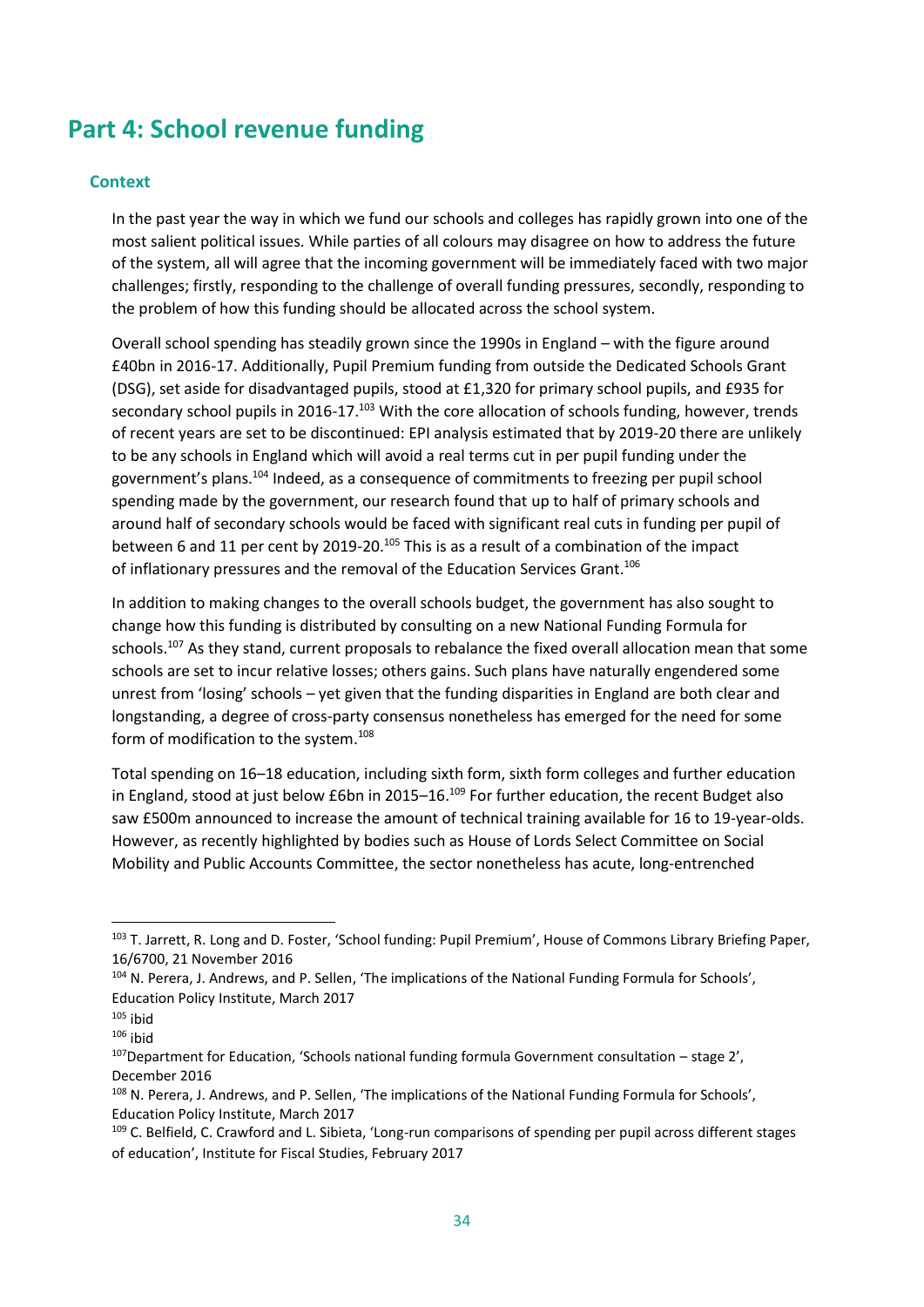financial problems – and has progressively lost out on funding.<sup>110 111</sup> Indeed, according to the Institute for Fiscal Studies, further education 'has been the only major area of education spending to see cuts since 2010'. Per student spending in 1990/91 for further education was almost 50 per cent higher than spending per student in secondary schools - yet since then, levels have undergone a dramatic transformation: in 2015–16 it was 10 per cent lower, at around £5,600 per student.<sup>112</sup>

# <span id="page-35-0"></span>**Overall Asessment**

1

Each of the major parties acknowledges the challenges associated with the school funding system in their respective manifestos.

Labour appears to be promising the biggest boost to school budgets - with a commitment of an extra £6.3bn, by 2021-22, over existing plans. Significantly, Labour propose to reverse the recent cuts to real terms per pupil budgets, which the IFS have forecast to amount to between 6.5 per cent and 8 per cent between 2015-16 and 2019-20, and protect the funding in these terms to the end of the parliament.<sup>113</sup> This would cost an estimated £4.8bn per year. On top of this, they would introduce a "fairer funding formula that leaves no school worse off", with that commitment costing around £300m. **We estimate that Labour's commitment represents a real terms increase of around 6 per**  cent over the next parliament.<sup>114</sup> If we look at the spending since 2015-16, then the increase is smaller, at around 2 per cent per pupil. They would also introduce further measures that provide more funding to schools, but with additional obligations, including an arts pupil premium (£160m), extending free school meals to all pupils in state funded primary schools (around £900m), and extra schools counselling (£90m).<sup>115</sup>

The Liberal Democrats propose to cancel planned reductions in per pupil funding, protecting it in real terms, including the pupil premium, but not to reverse cuts that have already taken place. They have suggested that the increases will amount to around £1bn in 2019-20, but it is unclear how great the costs are expected to be by the end of the parliament, and how they would be financed. **Overall, we estimate that the Liberal Democrat's commitment represents a small real terms increase over the new parliament of around 1 per cent per pupil.** This would still leave estimated per-pupil

<sup>110</sup> House of Lords Committee, 'Overlooked and left behind: improving the transition from school to work for the majority of young people', 16 March 2016, HL Paper 120, 2015-16

<sup>111</sup> House of Commons Committee of Public Accounts, 'Overseeing financial sustainability in the further education sector', 16 December 2015, HC 414, 2015-16

<sup>112</sup> C. Belfield, C. Crawford and L. Sibieta, 'Long-run comparisons of spending per pupil across different stages of education', Institute for Fiscal Studies, February 2017

<sup>113</sup> J. Britton, and L. Sibieta, 'Labour's proposed boost to education spending', Institute for Fiscal Studies, May 2017

<sup>114</sup> Per-pupil funding amounts are calculated using DfE's 'National Pupil Projections: July 2016', and converted into real terms using HMT's GDP Deflator series (March 2017 update). Core schools funding for 2015-16 to 2017-18 is estimated using total Dedicated Schools Grant allocations published by DfE, subtracting early years funding and retained duties ESG for 2017-18. Pupil Premium funding for schools (including special schools) is included from published allocations for 2015-16 and 2016-17, with 2017-18 funding estimated by assuming spending grows in line with school-age children numbers. Based on our understanding of the Labour manifesto, funding in 2021-22 is estimated by assuming that total funding is uprated from 2018-19 to make up for cumulative cost pressures estimated in NAO, 'Financial sustainability of schools', 2016 (Fig. 3, pp15) for 2017-18, and uprating subsequent funding using the GDP Deflator and growth in pupil numbers. NFF protection funding at an assumed cost of £335m is added on top of this in 2021-22.

<sup>115</sup> The Labour Party, 'Labour will transform education for the many not the few', 9 May 2017: [http://press.labour.org.uk/post/160492246769/labour-will-transform-education-for-the-many-not.](http://press.labour.org.uk/post/160492246769/labour-will-transform-education-for-the-many-not)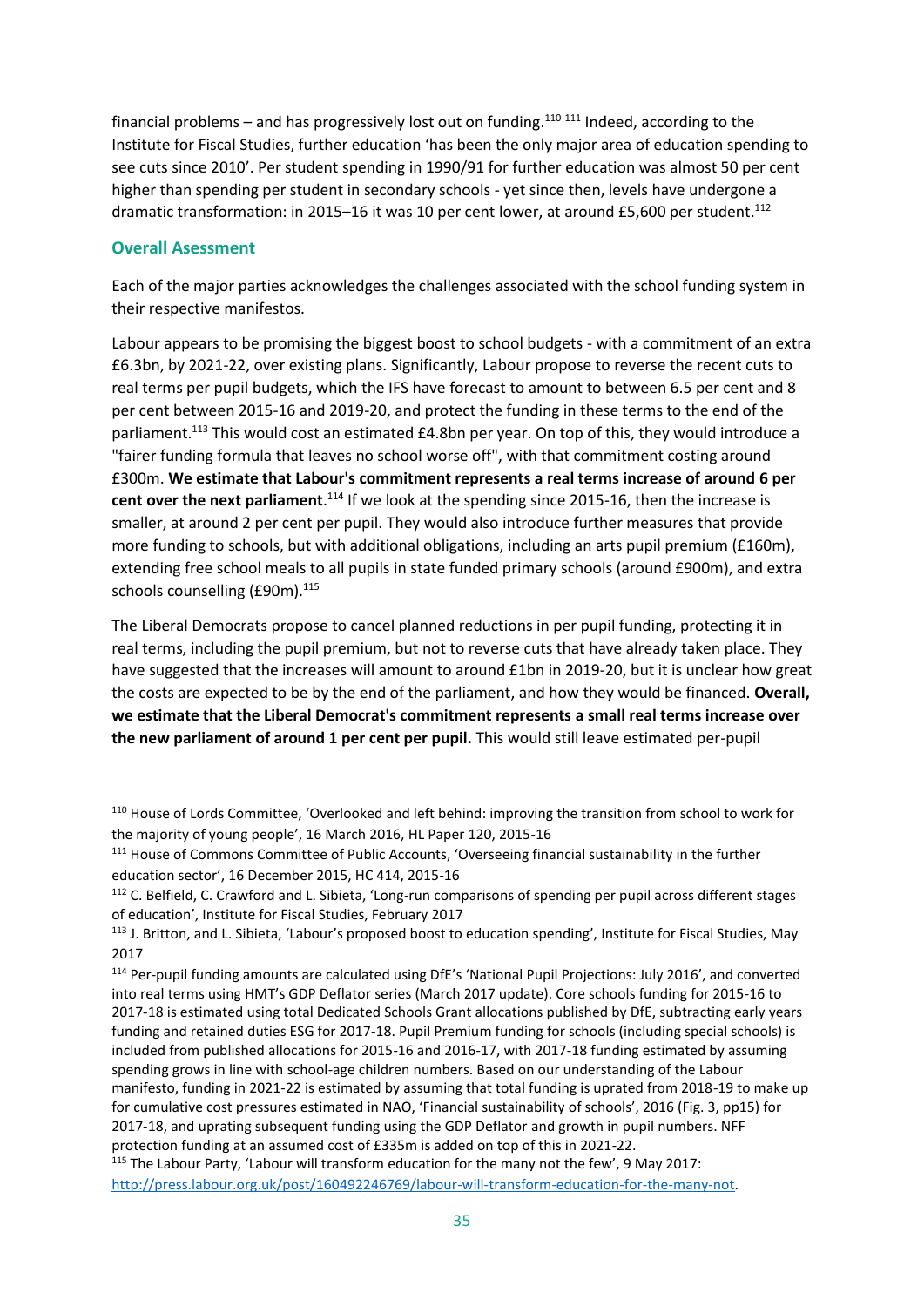funding below the levels seen in 2015-16 in real terms by around 4 per cent per pupil**. <sup>116</sup>** The Liberal Democrats also propose to use around an additional £300m per year over the period to prevent losers in cash terms whilst implementing a new National Funding Formula (NFF). As with Labour, they would extend free school meals to all primary school pupils. They have also committed to ensuring teaching staff have the training to identify mental health issues, although it is unclear whether this cost will be met from within the core schools budget or from planned increases to the NHS and care budget.

The Conservatives appear to be offering the smallest change to school budget plans, increasing funding by £4bn by 2021-22. **We estimate that this would imply a reduction in per pupil funding in real terms of around 3 per cent between 2017-18 and 2021-22**. <sup>117</sup> That means a reduction in per pupil funding in real terms of around 7 per cent between 2015-16 and 2021-22. The Conservatives would similarly ensure no schools lose in cash terms under the NFF, but it appears this is expected to be delivered within the £4bn increase in funding in this parliament.

The Conservatives have also pledged to abolish Free School Meals for infant pupils (except for those from families on low incomes), saving £650m and instead spending £60m on providing free breakfasts for all primary aged pupils. The party has also pledged to introduce Mental Health First Aid Training for teachers in every primary and secondary school as well as a new 'curriculum fund'. It is, however, unclear whether the £4bn is intended for all of these purposes or whether additional funding will be made available for these purposes.

As well as the £650m saving from scrapping universal infant free school lunches, the Conservatives also plan to save an additional £200m from "better systems" for the Student Loans Companies, £160m from efficiency savings to government departments, as well as £10m from a levy on soft drinks.

# <span id="page-36-0"></span>**Free School Meals**

**.** 

The provision of free meals to primary aged pupils has emerged as one of the key dividing lines between Labour and the Liberal Democrats; and the Conservatives. Universal Infant Free School Meals (UIFSM), which were rolled out in September 2014, mean that all children in state funded schools in reception, year 1 and year 2 receive a free school lunch. Currently, the government pays £2.30 for each meal taken under the Universal Infant Free School Meals programme introduced in 2014.

Both Labour and the Liberal Democrats have pledged to extend the current UIFSM entitlement so that all primary pupils receive a free school lunch, irrespective of their family income. The Conservatives have pledged to abolish Free School Meals for all but the poorest school children and replace UIFSM with a free breakfast for all primary aged pupils.

<sup>116</sup> Methodology used similar to that for Labour, except that, based on our understanding of the Liberal Democrat manifesto, it is assumed that core schools and Pupil Premium funding is uplifted between 2017-18 and 2021-22 to account only for pupil numbers and inflation using the GDP Deflator. NFF protection funding of £335m is again added for 2021-22.

<sup>&</sup>lt;sup>117</sup> Methodology used similar to that for Labour and the Liberal Democrats, except that, based on our understanding of the Conservative manifesto, it is assumed that core schools and Pupil Premium funding is increased by £4bn in nominal terms between 2017-18 and 2021-22, and that this includes any funding for NFF protection.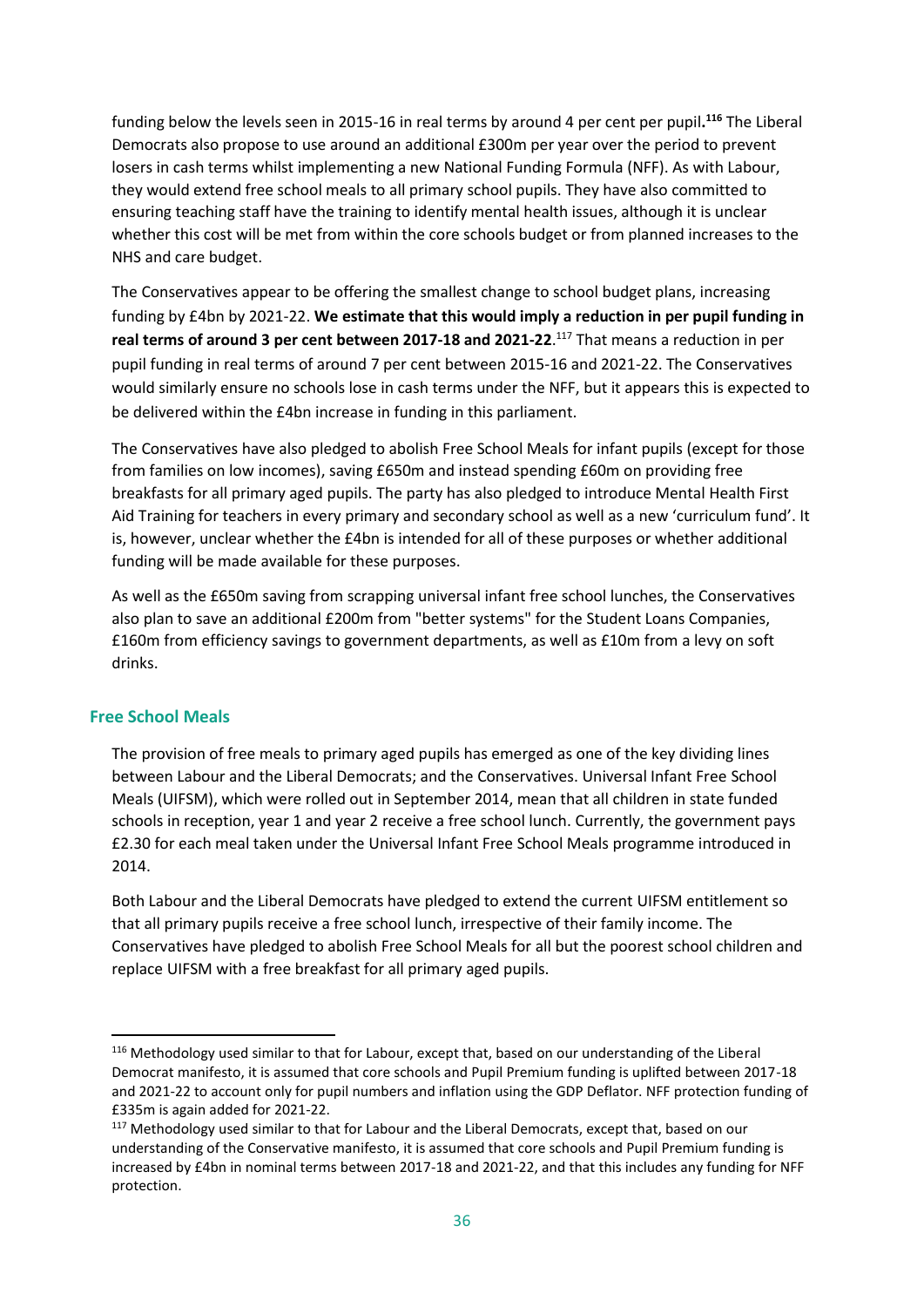The evaluation of the Free School Meals Pilot in England found that pupils in both of the universal pilot areas made around two months' more progress at Key Stage 2 than those in the control areas.<sup>118</sup> The universal entitlement pilot appeared to improve attainment more for children from poorer families (pupils who were already eligible for Free School Meals) and for those pupils with lower levels of prior attainment – although some of these differences between pupil types are not significant. Overall therefore, there was some evidence that the universal pilot may have contributed to a reduction in education inequalities, although the pilot did not provide clear evidence on what was driving the improved productivity in class.

There is stronger evidence that increasing take up of school meals increases the nutritional balance of food consumed during the school day, if not overall dietary patterns. This is because school meals served have to meet prescribed standards in most state-funded schools, whereas packed lunches continue (despite modest improvements recently) to be a poor choice in terms of nutrition. Only 1.6 per cent of primary children's packed lunches meet the nutritional standards set for their classmates eating school lunches, a figure which has barely changed in 10 years. <sup>119</sup>

Labour estimate that extending free school meals to all primary pupils will cost between £700m and £900m annually and propose to fund it through imposing VAT on private school fees which they claim would raise around £1.6bn. <sup>120</sup> Using estimates of current numbers of children in independent schools in UK and current average fee levels, we estimate that subjecting fees to 20 per cent VAT could raise around £1.4bn. However, this figure does not take into account the VAT claimed back from non-staff costs. The overall amount raised could vary significantly from this figure if, as seems likely, independent schools raise fees to at least partly offset the imposition of VAT. These higher fees are likely to encourage some parents to move their children back into the state sector, incurring additional costs for the state.

The government currently spends £650m on providing free school meals for all infant aged pupils and the IFS estimate that an additional £950m would be needed to extend the offer to all primary aged pupils (this includes  $E270m$  of upfront funding and Barnett consequentials).<sup>121</sup>

Under Conservative plans to abolish free school meals for all infant aged pupils, we estimate that around 900,000 children, from families with incomes below median equivalised income, would lose their current entitlement to a free meal. Around two-thirds of these children are from what the government has defined as Ordinary Working Families and the remaining third are children who are

<sup>118</sup> Department for Education, 'Evaluation of the Free School Meals Pilot', March 2012:

[https://www.gov.uk/government/uploads/system/uploads/attachment\\_data/file/184047/DFE-RR227.pdf](https://www.gov.uk/government/uploads/system/uploads/attachment_data/file/184047/DFE-RR227.pdf) <sup>119</sup> University of Leeds, 'Too few school packed lunches meet nutritional standards', September 2016: [https://www.leeds.ac.uk/news/article/3907/too\\_few\\_school\\_packed\\_lunches\\_meet\\_nutritional\\_standards](https://www.leeds.ac.uk/news/article/3907/too_few_school_packed_lunches_meet_nutritional_standards) <sup>120</sup> The Labour Party, Funding Britain's Future, May 2017:

[http://www.labour.org.uk/page/-/PDFs/ONLINE%209660\\_17%20HMT%20Manifesto%20pamphlet%20.pdf](http://www.labour.org.uk/page/-/PDFs/ONLINE%209660_17%20HMT%20Manifesto%20pamphlet%20.pdf) <sup>121</sup> L. Dearden and C. Farquharson, 'Free school meals for all primary pupils: Projections from a pilot', Institute for Fiscal Studies, May 2017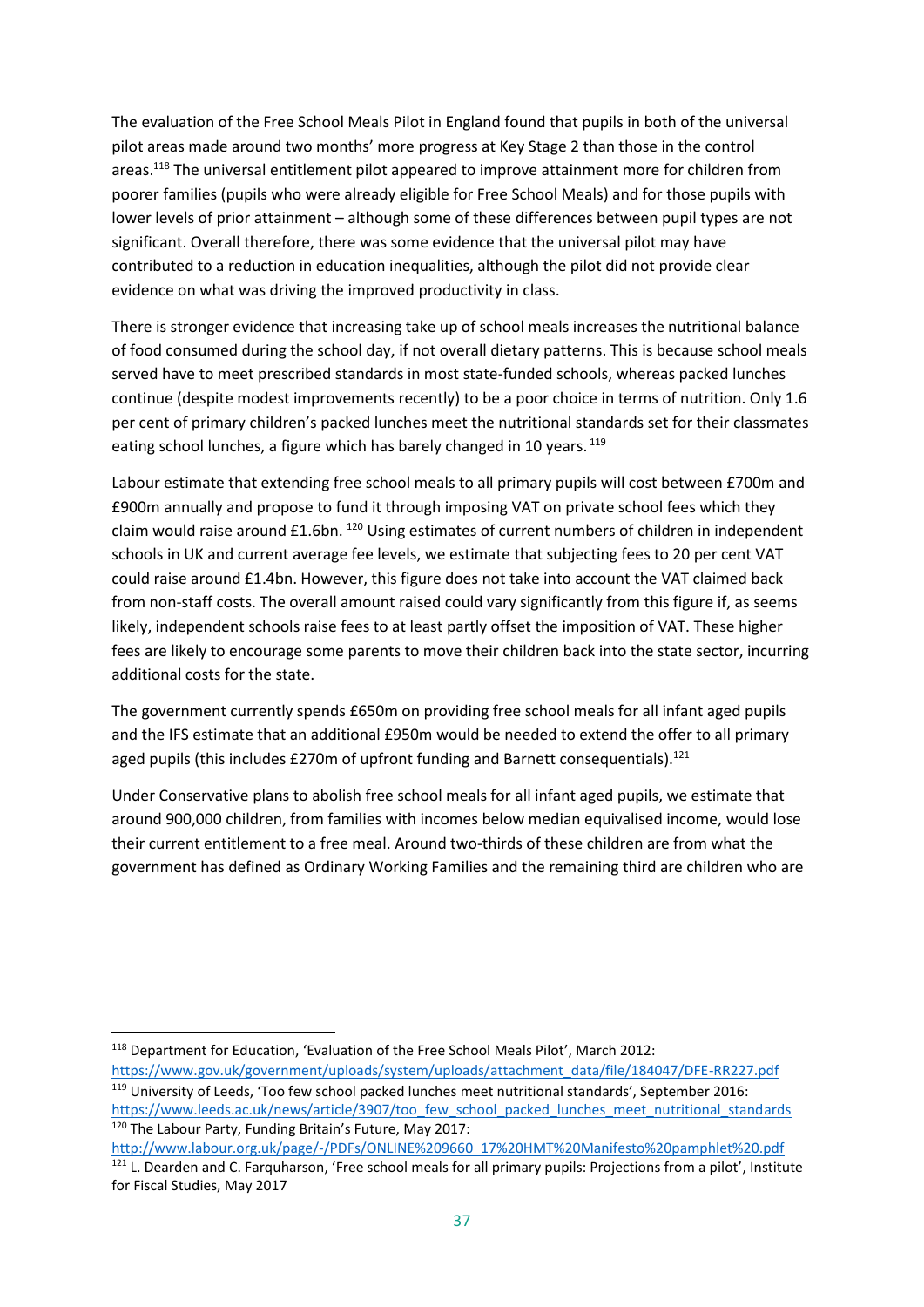eligible for the Pupil Premium.<sup>122</sup> We estimate that the typical annual cost for these families would be around £440 for each child aged between 4 and 7.<sup>123</sup>

However, as we have previously argued, the group identified as Ordinary Working Families are not educationally disadvantaged.<sup>124</sup> The Department for Education's definition identifies in effect the 'average child', occupying the middle of the income distribution of children in state-funded schools and they have attainment and progress outcomes that are above average.

A recent evaluation of a one year trial of free breakfast in 53 disadvantaged schools delivered similar academic benefits to universal free school meal provision. The breakfast clubs also significantly improved behaviour and concentration, and reduced absences. 125

However, the study also found that, while relatively disadvantaged students were more likely to attend the breakfast clubs, the intervention was more effective at raising the attainment of pupils from less disadvantaged backgrounds, unlike UIFSM. This suggests that support for school breakfast clubs might not reduce socio-economic gaps in pupil attainment.

The cost of providing a free breakfast in this trial was, however, significantly cheaper than providing universal free school meals for all infant aged pupils. Under the current funding arrangements, £437 is provided per eligible pupil to fund UIFSM whereas the on-going cost per pupil per year of providing breakfast in the trial was £16.<sup>126 127</sup> Based on the costs used in the trials and the levels of take-up, we estimate that the total on-going cost would be in the range of £70m to £85m, with a central estimate of £75m by 2021-22, with up-front costs of between £11m and £22m, with a central

 $\overline{a}$  $122$  This estimate is derived by taking the total number of pupils in reception, year 1 and year 2 in state-funded schools (approximately 2 million) and applying the proportion of primary school pupils identified by the Department for Education as eligible for the pupil premium but not free school meals (12 per cent) and the proportion in families with income below the national median but not in receipt of the pupil premium (34 per cent). These figures can be found in:

Department for Education, 'Schools, pupils and their characteristics: January 2016', June 2016, Table 1d [https://www.gov.uk/government/statistics/schools-pupils-and-their-characteristics-january-2016;](https://www.gov.uk/government/statistics/schools-pupils-and-their-characteristics-january-2016) and Department for Education, 'Analysing family circumstances and education', April 2017, p.38 [https://consult.education.gov.uk/school-leadership-analysis-unit/analysing-family-circumstances-and](https://consult.education.gov.uk/school-leadership-analysis-unit/analysing-family-circumstances-and-education-1/)[education-1/](https://consult.education.gov.uk/school-leadership-analysis-unit/analysing-family-circumstances-and-education-1/)

<sup>123</sup> The current government rate for infant school meals of £2.30

[<sup>\(</sup>https://www.gov.uk/government/publications/universal-infant-free-school-meals-uifsm-funding-allocations-](https://www.gov.uk/government/publications/universal-infant-free-school-meals-uifsm-funding-allocations-2016-to-2017/universal-infant-free-school-meals-uifsm-conditions-of-grant-2016-to-2017)[2016-to-2017/universal-infant-free-school-meals-uifsm-conditions-of-grant-2016-to-2017\)](https://www.gov.uk/government/publications/universal-infant-free-school-meals-uifsm-funding-allocations-2016-to-2017/universal-infant-free-school-meals-uifsm-conditions-of-grant-2016-to-2017) multiplied by 190 school days per year and rounded to the nearest 0.

<sup>124</sup> Education Policy Institute, 'EPI responds to consultation on supporting 'ordinary working families', April 201[7 https://epi.org.uk/news/ordinary-working-families-consultation/](https://epi.org.uk/news/ordinary-working-families-consultation/)

<sup>&</sup>lt;sup>125</sup> C. Crawford, A. Edwards et al, 'Magic Breakfast: Evaluating the effectiveness of school breakfast provision', Education Endowment Foundation, November 2016:

[https://educationendowmentfoundation.org.uk/public/files/Projects/Evaluation\\_Reports/EEF\\_Project\\_Report](https://educationendowmentfoundation.org.uk/public/files/Projects/Evaluation_Reports/EEF_Project_Report_Magic_Breakfast.pdf) Magic Breakfast.pdf

<sup>126</sup> Education Funding Agency, 'Universal infant free school meals (UIFSM): conditions of grant 2016 to 2017', 7 July 2016:

[https://www.gov.uk/government/publications/universal-infant-free-school-meals-uifsm-funding-allocations-](https://www.gov.uk/government/publications/universal-infant-free-school-meals-uifsm-funding-allocations-2016-to-2017/universal-infant-free-school-meals-uifsm-conditions-of-grant-2016-to-2017)[2016-to-2017/universal-infant-free-school-meals-uifsm-conditions-of-grant-2016-to-2017](https://www.gov.uk/government/publications/universal-infant-free-school-meals-uifsm-funding-allocations-2016-to-2017/universal-infant-free-school-meals-uifsm-conditions-of-grant-2016-to-2017)

<sup>&</sup>lt;sup>127</sup> C. Crawford, A. Edwards et al, 'Magic Breakfast: Evaluating the effectiveness of school breakfast provision', [Education Endowment Foundation, November 2016](https://educationendowmentfoundation.org.uk/public/files/Projects/Evaluation_Reports/EEF_Project_Report_Magic_Breakfast.pdf) (on-going costs of £10.75 per pupil per year plus staff costs of £5.46 per pupil per year)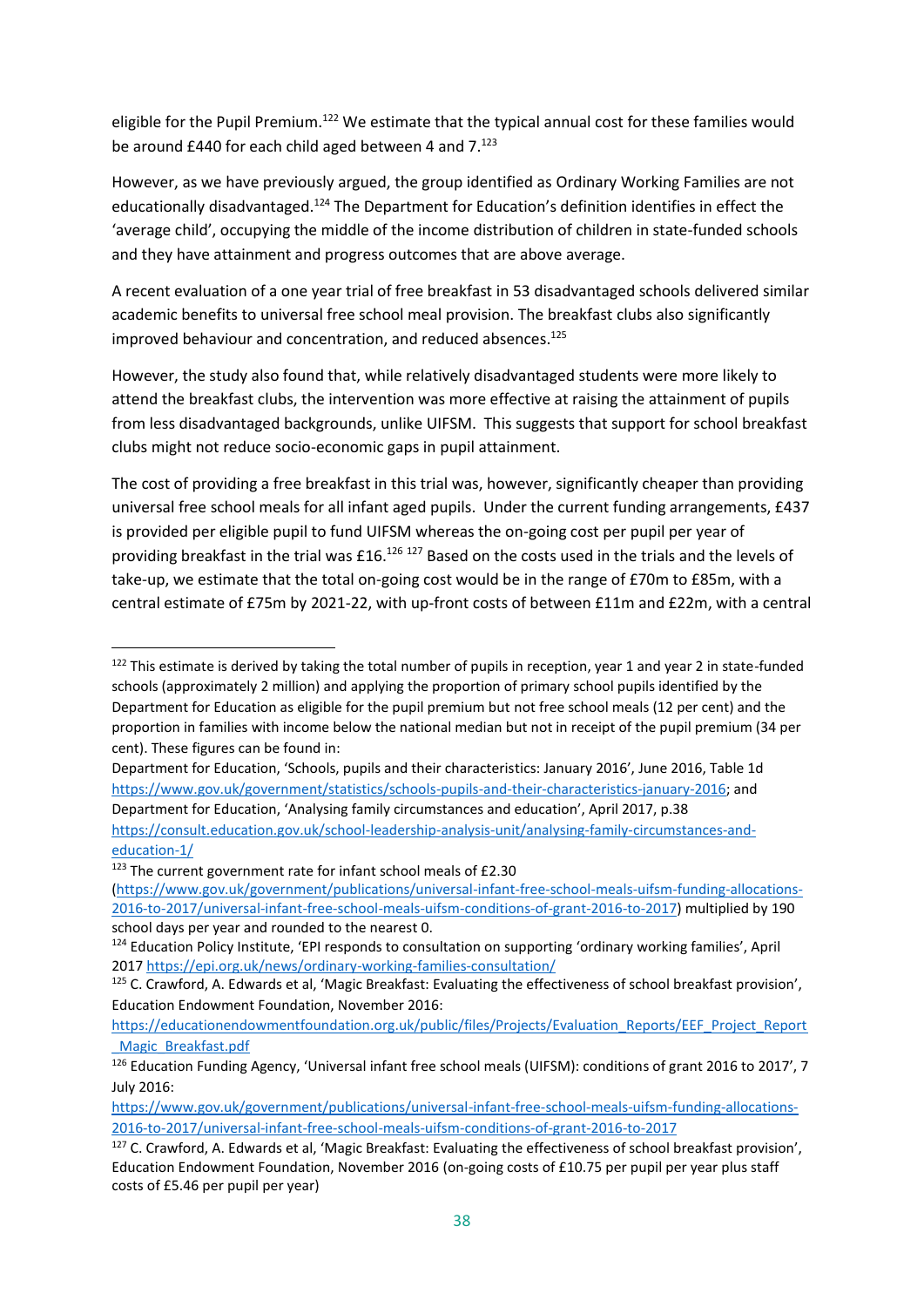estimate of £15m.<sup>128</sup> However, these estimates are based on the relatively low take-up rates from the pilot of between 13 and 52 per cent.<sup>129</sup> If take-up rates were higher, or if staff could not be **reassigned from other duties, costs could be considerably larger, but so could the impact.**

There are also practical considerations in providing a free breakfast to all primary pupils, including the physical space needed. At present, schools with limited dining space can stagger their lunch breaks (and the current UIFSM policy included £10m of capital funding in 2015/16 to enable schools to accommodate the additional demand). This might be more difficult at breakfast times but this would require additional staff supervision time and is likely to prove trickier.

# <span id="page-39-0"></span>**Funding of Post 16 Education**

 $\overline{a}$ 

Both Labour and the Liberal Democrats have proposed to address the current reductions in real funding for post-16 education, which have left the 16 to 18 phase relatively underfunded compared to secondary school education.<sup>130</sup> The Liberal Democrats would protect funding rates in real terms, at a cost of almost £200m in 2019-20, whilst Labour would seek to close the disparity in funding between Key Stage 4 and 16 to 18 education. The cost implications of this depend on trends in educational participation – and any growth in apprenticeships – but such proposals could have similar outcomes, raising funding by around half a billion pounds by 2021-22. These increases in course funding would produce modest increases in real funding rates relative to 2015-16, but come in addition to the increase in funding for technical education (of £445m in 2021-22) announced by the Conservative Government at Budget 2017.<sup>131</sup>

The Conservatives have not proposed specific increases in revenue funding in this phase, but they do pledge to invest in further education colleges to ensure they are well equipped, and to support them in attracting industry professional staff. They have re-emphasised their ongoing reforms of technical education, and plans to introduce new T Levels for post-16 educational routes.

Meanwhile, Labour have committed to reintroducing the Education Maintenance Allowance (EMA), scrapped under the Coalition Government, at a cost of £540m.<sup>132</sup> This may well improve educational participation, and support many young people on low incomes who would not otherwise qualify for college-administered Bursaries. However, with the evaluation of EMA-abolition suggesting a modest impact on participation relative to the numbers affected, and Raising the Participation Age since having come fully into effect, the impact is uncertain.<sup>133</sup>

<sup>&</sup>lt;sup>128</sup> Estimates are calculated using per-pupil costs from the Magic Breakfasts impact evaluation [\(https://www.ifs.org.uk/publications/9202\)](https://www.ifs.org.uk/publications/9202) with pessimistic and optimistic scenarios taken from the average costs of survey respondents with no previous provision and with previous provision respectively (apart from Staff costs where a +/-10% adjustment was applied). This was multiplied by DfE pupil projections for the relevant year and age group, with costs uprated for inflation using HMT GDP deflator estimates.

<sup>&</sup>lt;sup>129</sup> C. Crawford, A. Edwards et al, 'Magic Breakfast: Evaluating the effectiveness of school breakfast provision', Education Endowment Foundation, November 2016

<sup>&</sup>lt;sup>130</sup> C. Belfield, C. Crawford and L. Sibieta, 'Long-run comparisons of spending per pupil across different stages of education', Institute for Fiscal Studies, February 2017

<sup>131</sup> HM Treasury, 'Spring Budget 2017', HC 1025, March 2017

<sup>132</sup> J. Britton, and L. Sibieta, 'Labour's proposed boost to education spending', Institute for Fiscal Studies, May 2017

<sup>133</sup> J. Britton, and L. Dearden, Department for Education, 'The 16 to 19 bursary fund: impact evaluation', June 2015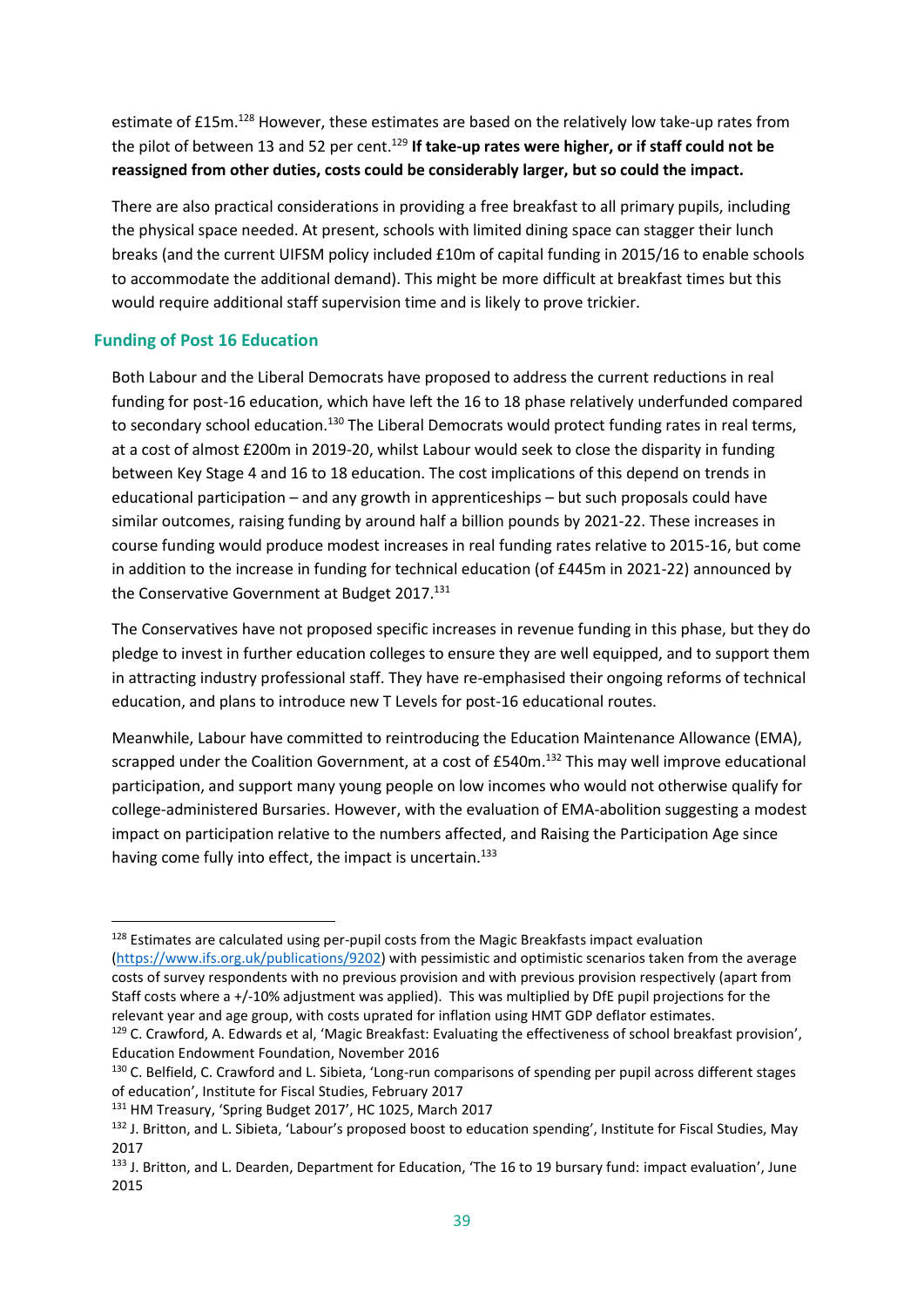# <span id="page-40-0"></span>**Part 5: Curriculum, assessment, and qualifications**

## <span id="page-40-1"></span>**Context**

**.** 

Over the past few years, schools in England have experienced considerable change in relation to curriculum and qualifications. New national curriculum for Key Stages 1 to 4 were introduced in September 2014. These were intended to raise standards, focusing on core knowledge and skills that were considered to align more closely with the highest performing school systems in the world.<sup>134</sup> All local authority schools in England must follow the national curriculum. Academies are not subject to this requirement, but they do appear in school performance tables; this can restrict the extent to which they can deviate from the national curriculum if they wish to perform well at these measures.

As part of this curriculum change, more rigorous assessments for Key Stage 1 and Key Stage 2 were introduced in 2016. Some parents and teachers expressed concern that the new assessments were placing too much pressure on primary school children and were narrowing the curriculum taught in schools due to a focus on the tests.<sup>135</sup> In 2016, 53 per cent of pupils at the end of Key Stage 2 reached the new expected standard in reading, writing, and maths. This is considerably lower than the 80 per cent of pupils who achieved the former national standard of level 4c in 2015, and lower also than the 69 per cent who reached the old level 4b in the same year.<sup>136</sup> The figures from 2015 and 2016 are not directly comparable, due to the changes in curriculum and assessments, but they do suggest that the new regime is more challenging than its predecessor, although the proportion of pupils reaching the expected standard is likely to increase as schools become more familiar with the new framework.

Concerns also remain about the use of assessments for accountability purposes in primary schools. Under the new system, a school is below the floor standard (and therefore likely to be subject to intervention by Ofsted or its regional schools commissioner) if less than 65 per cent of pupils achieve the expected standard in reading, writing, and maths, and pupils do not make sufficient progress in all three of these subject areas. Given that the national proportion of pupils reaching the expected standard of attainment was well below 65 per cent in 2016, the progress measure has particular importance for schools, and is currently based on a value-added measure from Key Stage 1 to Key Stage 2. Concerns have been expressed that this model does not credit schools with the progress made by pupils during their first three years in primary schools and, indeed, the Department for Education announced in March 2014 that it would introduce a new baseline assessment for all children at the start of reception in September 2016, with a pilot phase running from September 2015.<sup>137</sup> These plans were subsequently abandoned due to evidence that the three different

<sup>134</sup> Department for Education, 'New curriculum will make education system 'envy of the world'', 4 September 2014: [https://www.gov.uk/government/news/new-curriculum-will-make-education-system-envy-of-the](https://www.gov.uk/government/news/new-curriculum-will-make-education-system-envy-of-the-world)[world.](https://www.gov.uk/government/news/new-curriculum-will-make-education-system-envy-of-the-world) 

<sup>135</sup> S. Coughlan, 'Parents keep children off school in test protest', BBC, 3 May 2016: [http://www.bbc.co.uk/news/education-36188634.](http://www.bbc.co.uk/news/education-36188634)

<sup>136</sup> Department for Education, 'National curriculum assessments: key stage 2, 2016 (revised)', December 2016: [https://www.gov.uk/government/statistics/national-curriculum-assessments-key-stage-2-2016-revised.](https://www.gov.uk/government/statistics/national-curriculum-assessments-key-stage-2-2016-revised)

<sup>137</sup> Department for Education, 'Step-change in ambition will mean higher standards for all', 27 March 2014: [https://www.gov.uk/government/news/step-change-in-ambition-will-mean-higher-standards-for-all.](https://www.gov.uk/government/news/step-change-in-ambition-will-mean-higher-standards-for-all)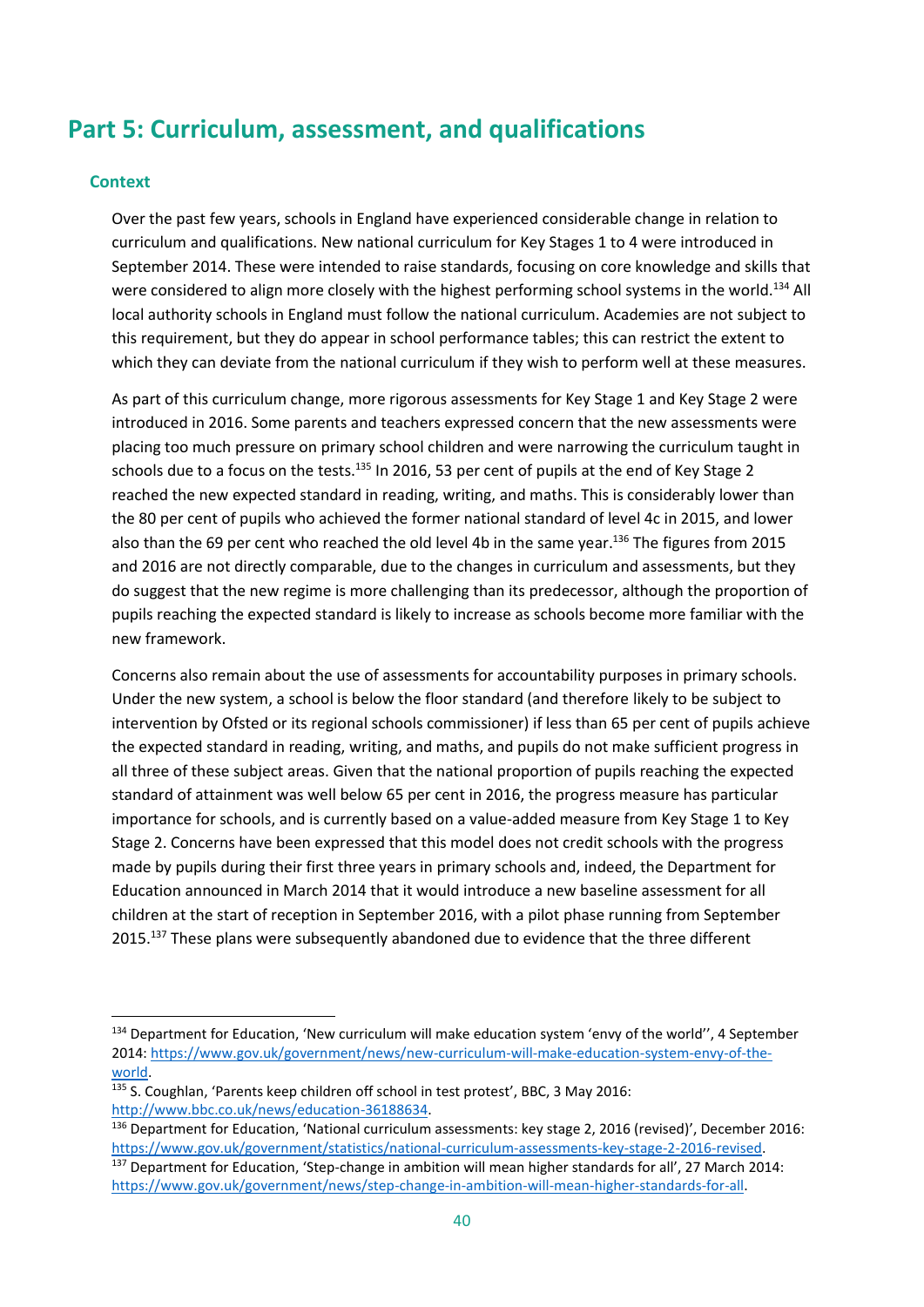baseline assessments from which schools could choose were not comparable.<sup>138</sup> The challenge of ensuring that primary schools are treated fairly under the new progress measure remains. In order to tackle these concerns, as well as those relating to the burdens which assessments place on children and teachers, the Department for Education launched a consultation in March 2017 which will close in June.<sup>139</sup>

Substantial changes are also occurring at secondary level. New accountability arrangements were introduced for secondary schools in 2016. These include two new headline measures: Attainment 8 and Progress 8. Attainment 8 is a measure of a pupil's achievement across eight subjects which fulfil certain requirements and include English and maths. Progress 8 measures the progress made by the pupil between Key Stage 2 and Key Stage 4 in these same eight subjects. Attainment 8 and Progress 8 are aggregated for all pupils in a school so that each school has an overall Attainment 8 and Progress 8 score. Alongside these changes to accountability measures, new GCSEs are being phased in. As at Key Stage 2, these changes are intended to raise standards by providing a more challenging curriculum and exams. The first reformed GCSE exams will be taken by pupils in summer 2017, in English and maths; the transition is being phased in for other subjects in subsequent years.

Alongside these more recent changes, controversy remains about other accountability arrangements at Key Stage 4. Most notably, the English Baccalaureate (EBacc), which was introduced as a school performance measure in 2010 with the aim of ensuring that all pupils are able to access a set of core academic subjects up to the age of 16. In order to achieve the EBacc, pupils must obtain a pass (grades A\* to C) at GCSE or equivalent in each of the following subjects: English, maths, the sciences, history or geography, and a language. Schools are measured according to the proportion of pupils who attain the EBacc and these figures are reported in school performance tables, although they do not count towards floor standards. The percentage of pupils entering the EBacc in state-funded schools has increased from 21.8 per cent in 2010 to 39.7 per cent in 2016, although most of this increase took place between 2012 and 2013. Since 2010, the proportion of pupils in state-funded schools attaining the EBacc has risen from 15.1 per cent to 24.7 per cent.<sup>140</sup>

Many organisations within the arts sector have expressed concern that this measure is causing a decline in the uptake of arts subjects at Key Stage 4.<sup>141</sup> However, the percentage of pupils in statefunded schools entering at least one arts subject at Key Stage 4 has remained fairly stable since the introduction of the EBacc, standing at 47.2 per cent in 2010 and at 48.0 per cent in 2016.<sup>142</sup>

In June 2015, the Department for Education announced that EBacc entry would be the standard expectation for all pupils by 2020. It subsequently launched a consultation seeking views on how to implement its aim that 90 per cent of pupils in mainstream secondary schools should ultimately be

<sup>&</sup>lt;sup>138</sup> Department for Education, 'Reception baseline comparability study published', 7 April 2016, [https://www.gov.uk/government/news/reception-baseline-comparability-study-published.](https://www.gov.uk/government/news/reception-baseline-comparability-study-published)

<sup>139</sup> Department for Education and Standards and Testing Agency, 'Primary assessment in England: Government consultation', March 2017: [https://consult.education.gov.uk/assessment-policy-and-development/primary](https://consult.education.gov.uk/assessment-policy-and-development/primary-assessment/supporting_documents/Primary%20assessment%20in%20England.pdf)[assessment/supporting\\_documents/Primary%20assessment%20in%20England.pdf.](https://consult.education.gov.uk/assessment-policy-and-development/primary-assessment/supporting_documents/Primary%20assessment%20in%20England.pdf)

<sup>140</sup> Department for Education, 'Revised GCSE and equivalent results in England: 2015 to 2016', January 2017: [https://www.gov.uk/government/statistics/revised-gcse-and-equivalent-results-in-england-2015-to-2016.](https://www.gov.uk/government/statistics/revised-gcse-and-equivalent-results-in-england-2015-to-2016) <sup>141</sup> These include the 'Bacc for the Future' campaign: [http://www.baccforthefuture.com/.](http://www.baccforthefuture.com/)

<sup>142</sup> Department for Education, 'Revised GCSE and equivalent results in England: 2015 to 2016', January 2017: [https://www.gov.uk/government/statistics/revised-gcse-and-equivalent-results-in-england-2015-to-2016.](https://www.gov.uk/government/statistics/revised-gcse-and-equivalent-results-in-england-2015-to-2016)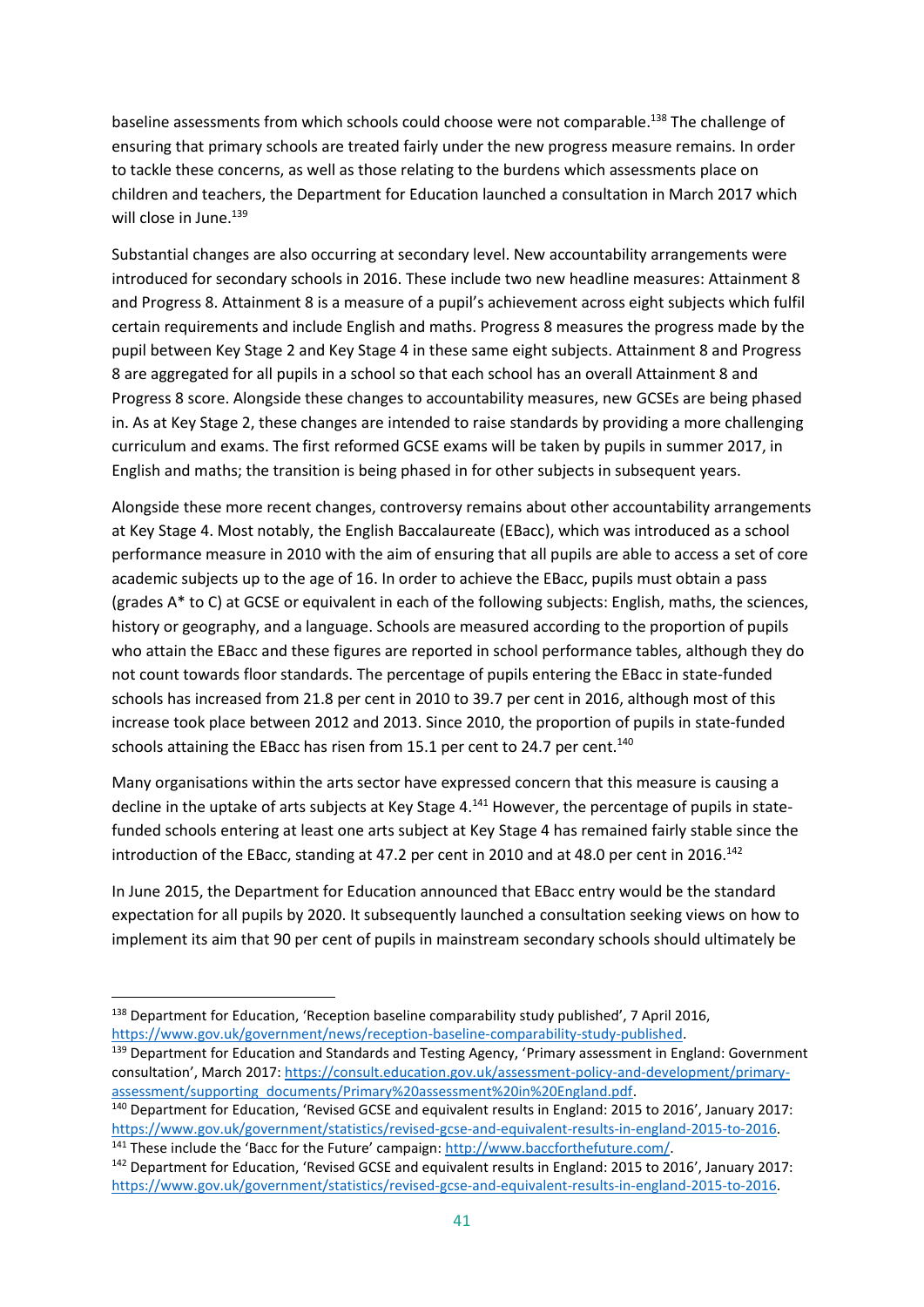entered for the EBacc at Key Stage 4.<sup>143</sup> This consultation closed in January 2016; the government response has yet to be published.

# <span id="page-42-0"></span>**Overall assessment**

**.** 

At primary level, all parties agree on the need to review the assessment and accountability arrangements which are currently in place: both Labour and the Liberal Democrats pledge to take action on this in their manifestos. However, whereas the existing government consultation proposes to introduce a new reception baseline test in order to measure the progress of pupils over the entirety of their time at primary school, the Labour Party explicitly rejects these plans. Assessing young children carries a relatively high risk of measurement error, particularly during a period of transition such as starting school.<sup>144</sup> However, research suggests that certain forms of assessment, such as teacher observations supported by high quality guidance, can lead to reliable measures.<sup>145</sup>. **Whilst the development of a new baseline assessment does therefore need to be handled with care, it is disappointing that Labour have ruled out further examination of its possibilities, given its potential to provide a measure of pupil progress over the entire course of primary school.**

At secondary level, the main debate between the different parties relates to the future of the EBacc and the level of priority which is given to arts subjects. The Conservatives reaffirm their commitment to the EBacc, and set new targets for its extension, although at 75 per cent entry rate by 2022 and 90 per cent by 2025, these represent a slower rate of implementation than the previously stated ambition that all pupils should be taking the EBacc by 2020. Alongside this, the Conservative Party pledges a curriculum fund to support cultural and scientific institutions to create materials that can be used by schools; however, the party has not confirmed the value of this grant. More specifically, the Labour Party commits to introducing an arts pupil premium for primary schools, worth £160m per year. This equates to around £37 per pupil.<sup>146</sup> In addition, Labour pledge to review the EBacc measure as a means of ensuring that arts subjects are a core part of the secondary curriculum. Like Labour, the Liberal Democrats commit to promoting access to arts subjects within the school curriculum, although the exact measures that they plan to use are made less clear.

The Conservative Party is the only one to address accountability measures at Key Stage 3, although their plans are not clear. National curriculum tests at Key Stage 3 were abolished in 2008, with effect from 2009, and since the 2013-14 academic year, schools have not been required to report teacher assessments at Key Stage 3. However, it is clear from outcomes at Key Stage 2 and Key Stage 4 that the attainment gap between disadvantaged pupils and their peers widens substantially between the

<sup>143</sup> Department for Education, 'Consultation on implementing the English Baccalaureate', November 2015: [https://www.gov.uk/government/uploads/system/uploads/attachment\\_data/file/473455/Consultation\\_on\\_i](https://www.gov.uk/government/uploads/system/uploads/attachment_data/file/473455/Consultation_on_implementing_the_English_Baccalaureate.pdf) mplementing the English Baccalaureate.pdf.

<sup>&</sup>lt;sup>144</sup> S. Brogaard Clausen, S. Guimaraes, S. Howe, and M. Cottle, 'Assessment of Young Children on Entry to School: Informative, Formative or Performative?', International Journal for Cross-Disciplinary Subjects in Education, 6:1, March 2015, pp.2120-2125: [http://infonomics-society.org/wp-](http://infonomics-society.org/wp-content/uploads/ijcdse/published-papers/volume-6-2015/Assessment-of-young-children-on-Entry-to-School.pdf)

[content/uploads/ijcdse/published-papers/volume-6-2015/Assessment-of-young-children-on-Entry-to-](http://infonomics-society.org/wp-content/uploads/ijcdse/published-papers/volume-6-2015/Assessment-of-young-children-on-Entry-to-School.pdf)[School.pdf.](http://infonomics-society.org/wp-content/uploads/ijcdse/published-papers/volume-6-2015/Assessment-of-young-children-on-Entry-to-School.pdf)

<sup>&</sup>lt;sup>145</sup> Assessment Review Group, 'Redressing the balance', National Association of Head Teachers, January 2017, p.15: [http://www.naht.org.uk/welcome/news-and-media/key-topics/assessment/assessment-review-group](http://www.naht.org.uk/welcome/news-and-media/key-topics/assessment/assessment-review-group-publishes-report-on-the-future-of-assessment/)[publishes-report-on-the-future-of-assessment/.](http://www.naht.org.uk/welcome/news-and-media/key-topics/assessment/assessment-review-group-publishes-report-on-the-future-of-assessment/)

<sup>&</sup>lt;sup>146</sup> This figure was estimated by dividing the total number of primary school pupils (excluding nursery pupils) as at January 2016 by the total value of the funding. Pupil numbers were taken from: Department for Education, 'Schools, pupils and their characteristics: January 2016', June 2016, Table 1d:

[https://www.gov.uk/government/statistics/schools-pupils-and-their-characteristics-january-2016.](https://www.gov.uk/government/statistics/schools-pupils-and-their-characteristics-january-2016)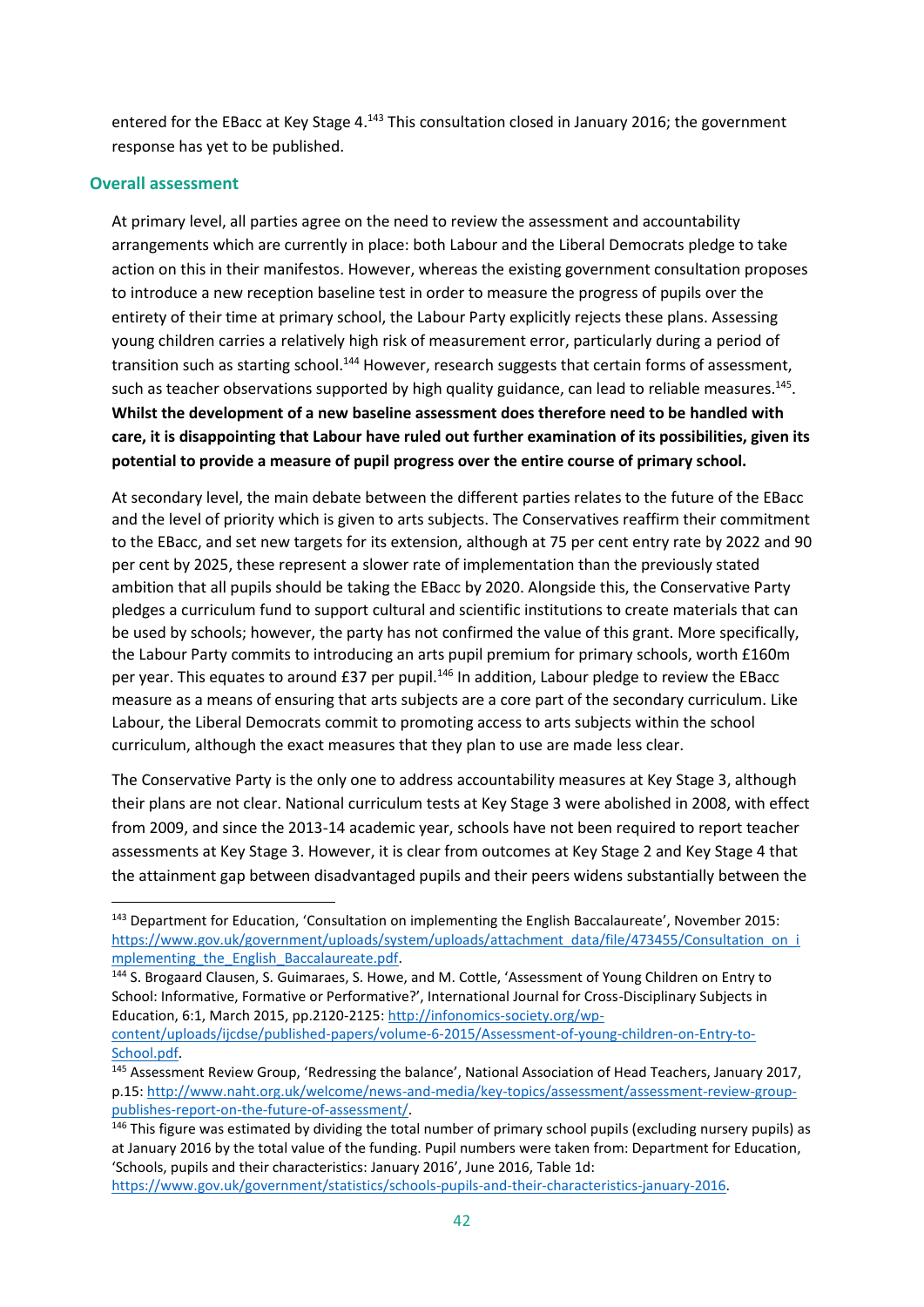ages of 11 and 16: the Education Policy Institute's most recent annual report found that for the 2015 Key Stage 4 cohort, the gap had widened from 11.0 months at age 11 (in 2010) to 19.2 months by age 16.<sup>147</sup> Increasing accountability at Key Stage 3 may help to identify more precisely whether this decline occurs at different rates throughout secondary school and address the challenges which underpin it. However, the exact nature of these new accountability measures will need to be considered carefully if they are to be effective.

**<sup>.</sup>** <sup>147</sup> N. Perera and M. Treadaway, with P. Sellen, J. Hutchinson, R. Johnes, and L. Mao, 'Education in England: Annual Report 2016', Education Policy Institute (formerly CentreForum), April 2016, p.42: [https://epi.org.uk/wp-content/uploads/2016/05/education-in-england-2016-web.pdf.](https://epi.org.uk/wp-content/uploads/2016/05/education-in-england-2016-web.pdf)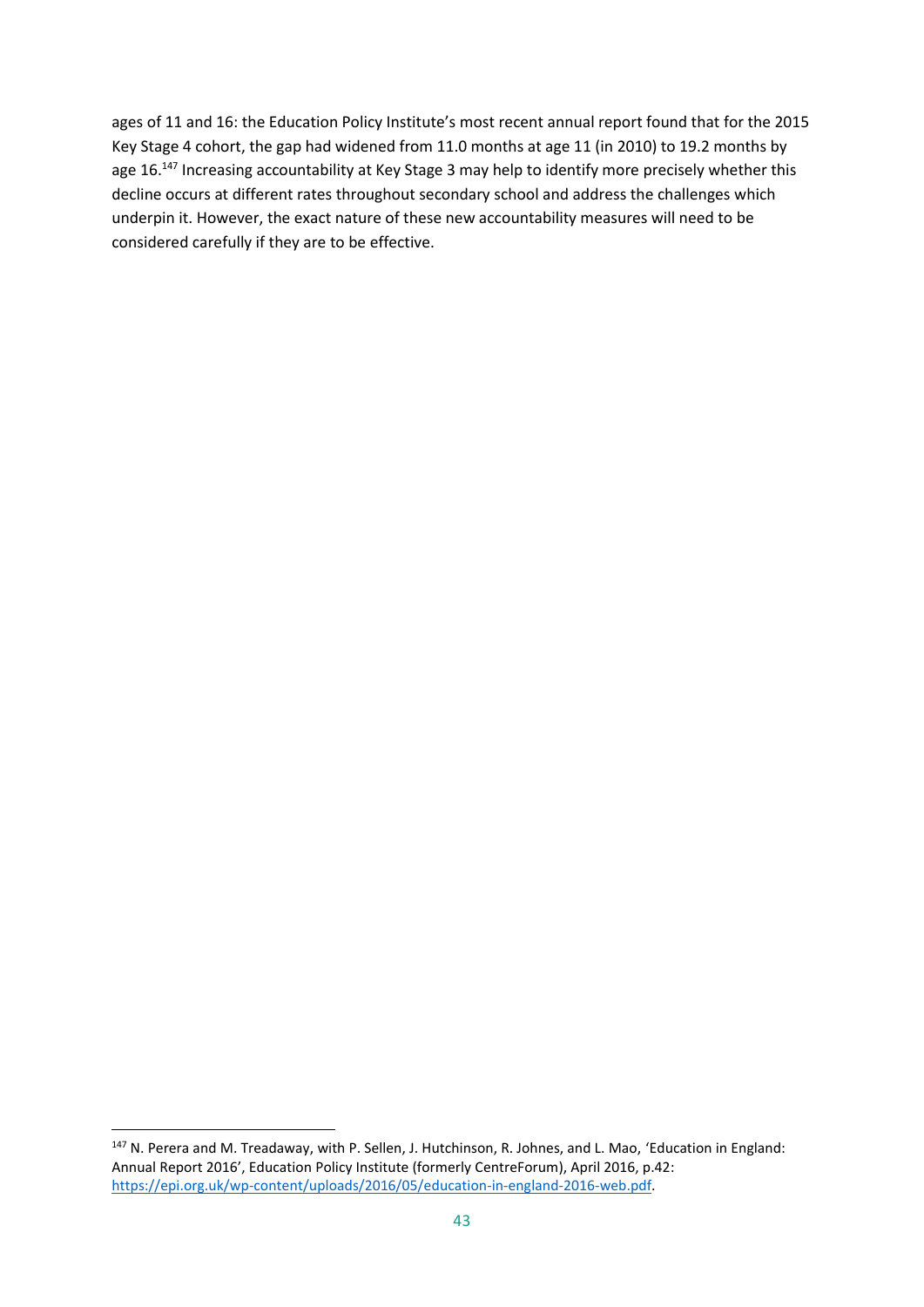# <span id="page-44-0"></span>**Part 6: Teacher recruitment and training**

# <span id="page-44-1"></span>**Context**

 $\overline{a}$ 

Having enough teachers in English schools will be a key challenge for any incoming administration. With secondary pupil numbers projected to rise by 20.6 per cent between 2015 and 2025, the number of teachers will have to rise accordingly if class sizes and workloads are not to increase with them.<sup>148</sup> The previous administration estimated that the teacher headcount would rise by 3 per cent between 2015-16 and 2019-20 – with the largest growth in the secondary sector<sup>149</sup>. Nevertheless there remain difficulties in recruiting new teachers with targets being missed for the last five years<sup>150</sup>.

In addition, teacher retention remains a significant challenge. Although recent increases in the proportion of teachers leaving have been matched by an increase in teachers joining, the proportion leaving before retirement age increased from 65 per cent in 2011 to 80 per cent in the year to 2015.<sup>151</sup> Of those starting teaching in state funded schools in 2009-10, only 72 per cent were still teaching there 5 years later,<sup>152</sup> and England has one of the youngest and least experienced workforces in the developed world.<sup>153</sup> Improving retention would not only reduce the expense of training large numbers of new teachers (estimated to cost around £700m pa by the NAO), but also ensure that there is a sufficient pool of talented teachers for schools to recruit from, and to take up leadership positions.

Previous research suggests that teachers' relative pay (compared to other professions) has an influence on retention, particularly for men.<sup>154</sup> Analysis by the School Teachers Pay Review Body (STRB) shows that, following several years of pay freezes and then caps at 1 per cent, the relative position of teachers' earnings overall has deteriorated further in 2016 and continues to trail those of other professional occupations in most regions, despite gaps in starting salaries remaining stable over the last three years.<sup>155</sup> The STRB concluded in 2016 that the decline in relative salaries is contributing to a deterioration in recruitment and retention.

<sup>148</sup> Department for Education, 'National pupil projections: July 2016', July 2016:

<https://www.gov.uk/government/statistics/national-pupil-projections-july-2016>

<sup>&</sup>lt;sup>149</sup> Department for Education, 'Postgraduate Initial Teacher Training (ITT) places and the Teacher Supply Model (TSM), England 2017/18, SFR 42/2017, May 2017:

https://www.gov.uk/government/uploads/system/uploads/attachment\_data/file/613037/SFR42\_2017\_TSM [Main\\_Text.pdf](https://www.gov.uk/government/uploads/system/uploads/attachment_data/file/613037/SFR42_2017_TSM_Main_Text.pdf)

<sup>150</sup> National Audit Office, *Training New Teachers*, February 2016:

<https://www.nao.org.uk/wp-content/uploads/2016/02/Training-new-teachers.pdf>

<sup>151</sup> Department for Education, 'School workforce in England: November 2015', June 2016: <https://www.gov.uk/government/statistics/school-workforce-in-england-november-2015>

<sup>152</sup> Department for Education, 'School workforce in England: November 2014', July 2015: <https://www.gov.uk/government/statistics/school-workforce-in-england-november-2014> (Table C2).

<sup>&</sup>lt;sup>153</sup> P. Sellen, 'Teacher workload and professional development in England's secondary schools: insights from TALIS', Education Policy Institute, October 2016

<sup>154</sup> Hutchings, M., 'What impact does the wider economic situation have on teachers' career decisions? A literature review', June 2011:

[https://www.gov.uk/government/uploads/system/uploads/attachment\\_data/file/181566/DFE-RR136.pdf](https://www.gov.uk/government/uploads/system/uploads/attachment_data/file/181566/DFE-RR136.pdf) <sup>155</sup> School Teachers' Review Body,' School Teachers' Review Body 26th report: 2016', July 2016: <https://www.gov.uk/government/publications/school-teachers-review-body-26th-report-2016>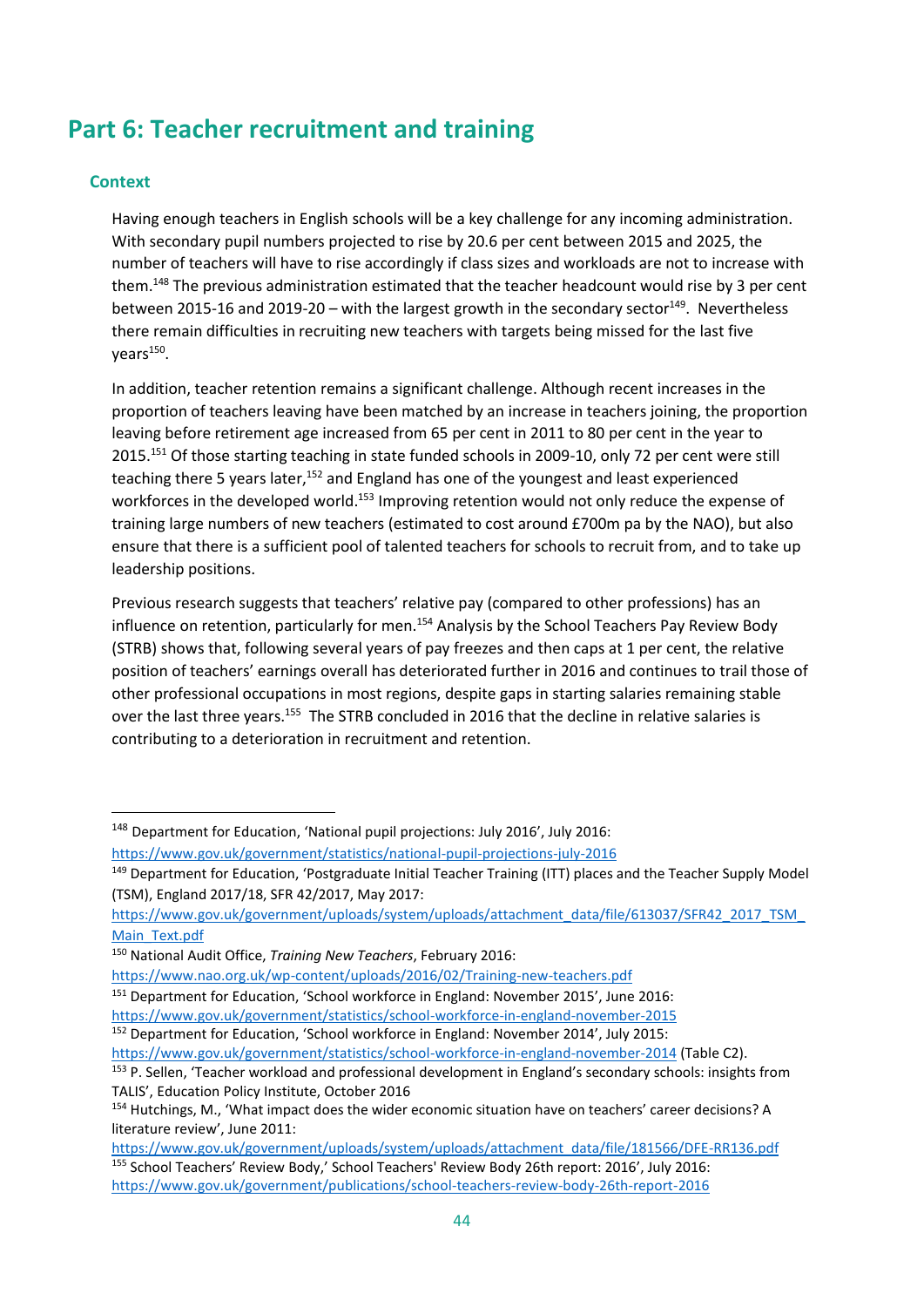However, many teachers leave to take up lower salaries.<sup>156</sup> Workload is consistently cited as one of the key drivers of decisions to leave the profession.<sup>157</sup> Whilst the previous administration recognised the problem and began a programme of work to engage the sector in school-led efforts to minimise unnecessary workload,<sup>158</sup> recent survey evidence shows that English teachers in both primary and secondary schools are still engaged in high levels of unpaid overtime. <sup>159</sup> Our research has highlighted that timetable pressures can put pressure on teacher development, and that England's teachers are as underpaid, but more overworked, relative to other professionals than their counterparts in most other countries assessed.<sup>160</sup>

The implications of Brexit on recruiting teachers from other countries of the EU is also potentially problematic – around 5000 teachers from the EEA were awarded QTS status in the financial year 2015 to 2016, a 10 per cent increase on the previous year. 161

#### <span id="page-45-0"></span>**Overall assessment**

**.** 

Both Labour and the Liberal Democrats have pledged to abolish the 1 per cent public sector pay cap and both have confirmed that funding for this will come from outside of the additional funding they have earmarked for schools. However, neither has given further details of the cost of the policy for education, or how any additional funding would be distributed to schools. Our estimates suggest that relaxing the pay cap on teachers' pay from 2017-18 and allowing salaries to rise with the consumer price index would cost over a base case assumption of 1 per cent pay award to 2019-20 (followed by increases by CPI thereafter) around an additional £900m for teachers by 2021-22.<sup>162</sup> It would lead to an increase in teacher salaries of almost 4% compared to the baseline by 2021-22. If pay policies for support staff were also to be relaxed, there would be further costs – support staff pay contributes over £4bn to school costs. 163

<sup>159</sup> Department for Education, 'Teacher workload survey 2016', February 2017: <https://www.gov.uk/government/publications/teacher-workload-survey-2016>

<sup>156</sup> NfER, 'Should I stay or should I go? NFER Analysis of Teachers Joining and Leaving the Profession', November 2015[: https://www.nfer.ac.uk/publications/LFSA01/LFSA01.pdf](https://www.nfer.ac.uk/publications/LFSA01/LFSA01.pdf)

<sup>157</sup> L. Menzies, M. Parameshwaran et al, 'Why Teach?', LKMco, October 2015:

[http://whyteach.lkmco.org/wp-content/uploads/2015/10/Embargoed-until-Friday-23-October-2015-Why-](http://whyteach.lkmco.org/wp-content/uploads/2015/10/Embargoed-until-Friday-23-October-2015-Why-Teach.pdf)[Teach.pdf](http://whyteach.lkmco.org/wp-content/uploads/2015/10/Embargoed-until-Friday-23-October-2015-Why-Teach.pdf)

<sup>158</sup> Department for Education, 'Policy Paper: Reducing teacher workload', February 2017: <https://www.gov.uk/government/publications/reducing-teachers-workload/reducing-teachers-workload>

<sup>160</sup> P. Sellen, 'Teacher workload and professional development in England's secondary schools: insights from TALIS', Education Policy Institute, October 2016

<sup>161</sup> Department for Education, 'Initial Teacher Training census for the academic year 2016 to 2017, England', SFR 57/2016, 24 November 2016:

[https://www.gov.uk/government/uploads/system/uploads/attachment\\_data/file/572290/ITT\\_Census\\_1617\\_S](https://www.gov.uk/government/uploads/system/uploads/attachment_data/file/572290/ITT_Census_1617_SFR_Final.pdf) [FR\\_Final.pdf](https://www.gov.uk/government/uploads/system/uploads/attachment_data/file/572290/ITT_Census_1617_SFR_Final.pdf)

<sup>&</sup>lt;sup>162</sup> Based on average teacher salaries and numbers reported in the School Workforce Census 2015 (Tables 3b, 4, 9b and 9c): <https://www.gov.uk/government/statistics/school-workforce-in-england-november-2015> . Based on pension and national insurance rates, on-costs are assumed at 26per cent of salaries, and overall teacher numbers are uprated to 2021-22 using the Teacher Supply Model projections:

[https://www.gov.uk/government/statistics/teacher-supply-model-2017-to-2018.](https://www.gov.uk/government/statistics/teacher-supply-model-2017-to-2018) In the baseline, teachers pay is assumed to increase with CPI inflation, based on OBR forecasts, after 2019-20.

<sup>&</sup>lt;sup>163</sup> Based on spending figures for maintained schools reported in Continuous Financial Reporting (Department for Education, 'LA and school expenditure: 2015 to 2016 financial year' (Table 3)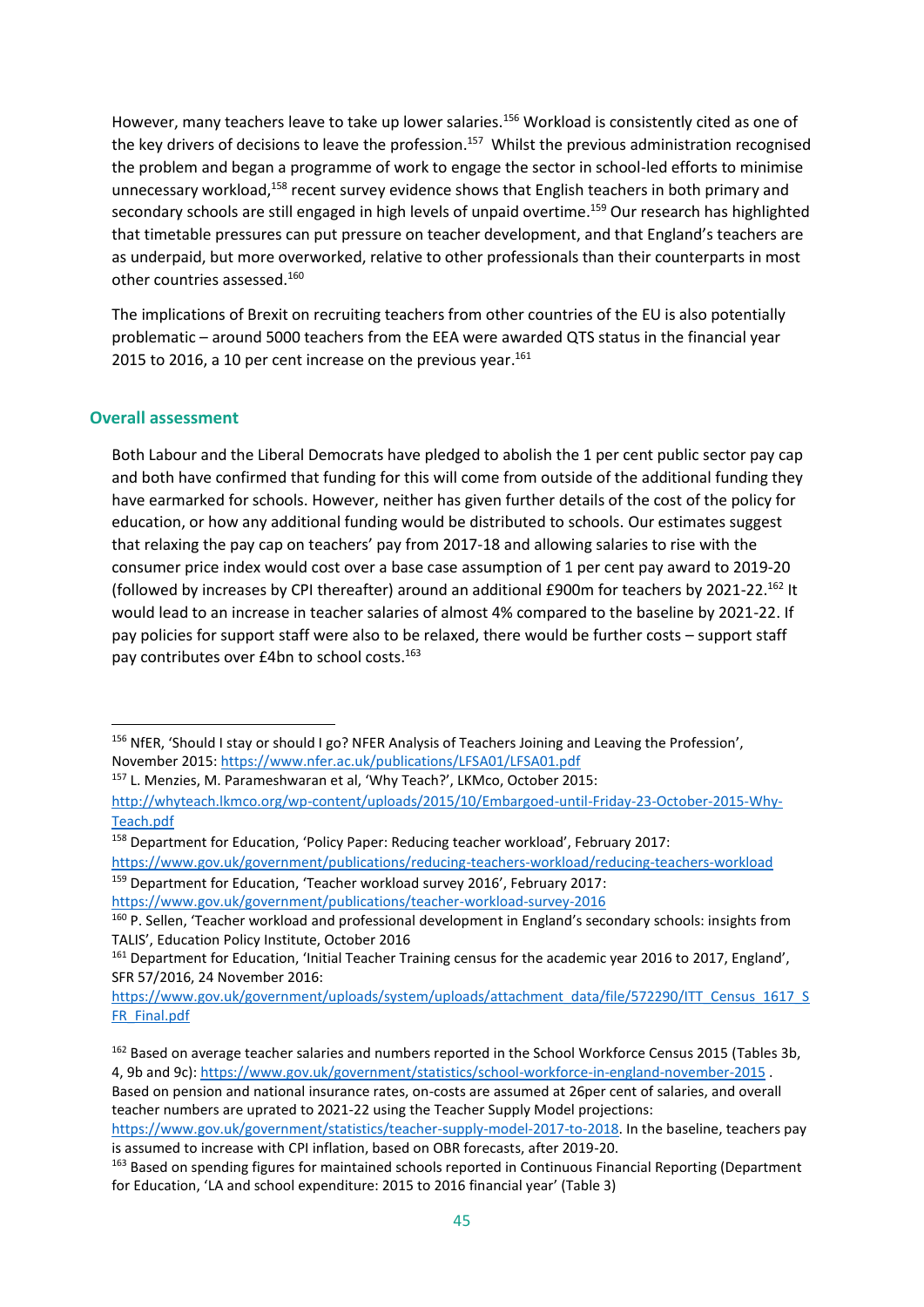Labour has also pledged to consult on introducing teacher sabbaticals and placements with industry and to reintroduce the Schools Support Staff Negotiating Body and national pay settlements for teachers. This would mark a clear break from recent steps to give more power to schools in setting pay frameworks, and could potentially lead to less use of performance-related pay. <sup>164</sup> As these reforms have yet to be properly evaluated – and the effect of pay flexibility has been muted by recent pay caps and funding constraints – the potential impact of these measures is be unclear.

However, it is not only Labour who appear to have judged that centralised policies might be the best way to influence teacher pay under challenging labour market conditions. The Conservatives have not made any commitments to remove the public sector pay cap, but propose to apply forgiveness on student loan repayments while graduates are teaching. This might be seen as a centralised approach to deliver what schools could – in theory – implement if provided with extra funding to raise certain teacher salaries under current flexibilities. There is little detail on this proposal in the manifesto, but one advantage of this approach for the Department for Education is that it could enable them to control who benefits from a net increase in pay.

In one potential incarnation of this, the offer could be limited to those starting their teaching careers, or their teacher training, after a certain point. In the short term, that might help to improve retention among new teachers whilst minimising total costs. The costs and commitments, however, could escalate quickly over time. To illustrate this, we estimate the short term reduction in student loan repayments for successive cohorts joining the state sector to teach from 2019-20 (assuming only those training from 2018-19 are affected). We assume these new joiners have repayments waived on any existing student loans, including those for undergraduate degrees obtained before a PGCE, and that 70% of NQTs have student debts that would imply repayments over the course of their first 10 years in teaching, The loan repayments foregone are equal to 9 per cent of teacher salaries over the student loan repayment threshold for new loans (currently £21,000, but assumed to be rising with earnings later in the period). We trace the lost repayments over a 10 year period, taking into account the fact that some of these teachers will leave in the meantime and begin repaying again.

**Our estimates for this scenario are that the annual cost of this policy in terms of repayments foregone would start at less than £10m in 2019-20, and then rise to around £160m after ten years**. <sup>165</sup> The long term impact of this policy to the Exchequer could be lower, but this would depend upon whether teachers have their student debts preserved for the duration of their teaching career, have their repayment window of 30 years paused, and/or whether their debt is reduced (at the government's expense) for them while they are teaching. As explained in our recent research, most graduates should expect to be repaying for the duration of the 30 year repayment period before having some outstanding debts cancelled, but the net cost to government of providing loans in the

[<sup>\(</sup>https://www.gov.uk/government/statistics/la-and-school-expenditure-2015-to-2016-financial-year\)](https://www.gov.uk/government/statistics/la-and-school-expenditure-2015-to-2016-financial-year), uprated to include academies using School Workforce Census teacher numbers.

<sup>164</sup> Department for Education, 'New advice to help schools set performance-related pay', April 2013: <https://www.gov.uk/government/news/new-advice-to-help-schools-set-performance-related-pay>

<sup>&</sup>lt;sup>165</sup> This assumes that the number of new teachers joining as NQTs from 2019-20 is in line with projections in the Teacher Supply Model 2017-18, that over the first ten years teachers progress in pay from the current average salaries for under-25s to those for 30-34s, that all salaries are uprated at the rate of average economywide earnings based on OBR forecasts after 2019-20, and that retention rates over the first 10 years of teaching careers are equal to those reported for teachers starting in 2005-06 in the School Workforce Census 2014.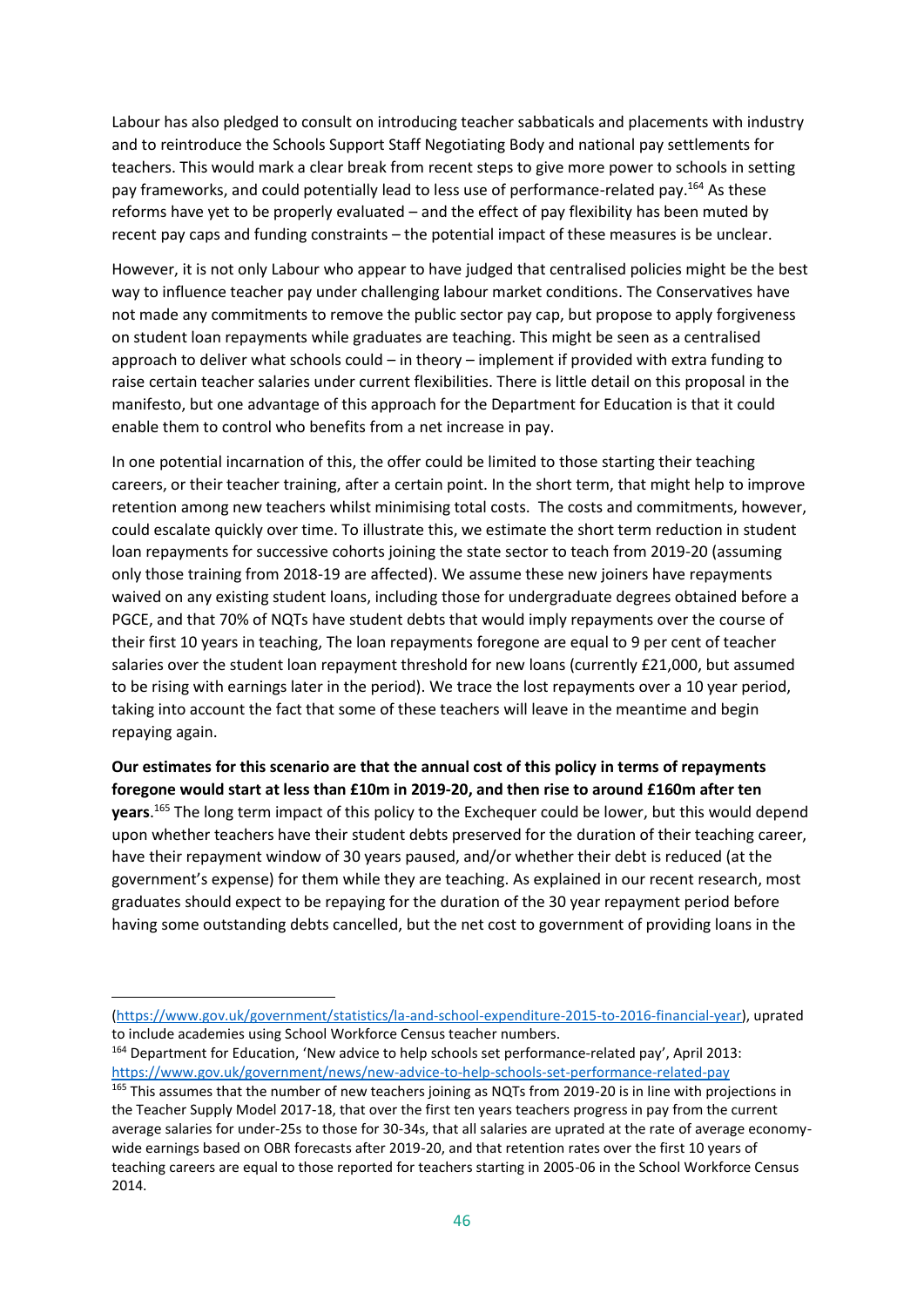long term is hugely variable.<sup>166</sup> Given the likely administrative costs of such a scheme, its role alongside wider changes in teacher pay policy and associated school flexibility would need to be considered carefully.

The Conservatives have also pledged to reduce teacher workload through the use of technology to support marking and lesson planning, and to 'bear down on unnecessary paperwork and the burden of Ofsted inspections'. These measures target the areas identified in our research – and by teachers themselves – as being the primary contributors to teacher workload.<sup>167</sup> Labour have made a commitment to give teachers 'more direct involvement in the curriculum' and to tackle workload by 'reducing monitoring and bureaucracy'. The Liberal Democrats have also focused on ensuring the demands of the curriculum changes are manageable, proposing an independent Education Standards Authority to consider reforms in consultation with professionals. They have, like the Conservatives, proposed to reform Ofsted inspections – in this case to focus more on long-term outcomes and to consider workforce issues in their approach. This cross-party consensus that teacher workload needs tackling is to be welcomed.

Whilst the Conservatives have committed to 'bring in dedicated support' to help new teachers in their careers, and Labour have proposed teacher sabbaticals and placements with industry to broaden development, the Liberal Democrats have made a specific commitment on the volume of Continuous Professional Development (CPD) among teachers. This could be seen as a response to recent findings that schools in England spend an average of just 0.7 per cent of their funding on CPD.<sup>168</sup> They have pledged to create an entitlement of 25 hours per year by 2020, rising to the 'OECD average of 50 hours' by 2025. However, EPI analysis recently found that secondary school teachers in England already spent, on average, 4 days a year on CPD in 2013, which is broadly equivalent to (perhaps higher than) the 2020 aim set by the Liberal Democrats but much lower than teachers in most other countries.<sup>169</sup> The main ambition would therefore seem to be to ensure all teachers receive a basic level of training, rather than delivering an immediate step change across the board. That may be wise in advance of wider improvements in CPD: research has shown that England's teachers do not tend to rate the impact of their formal development activities highly.<sup>170</sup> The Liberal Democrats also propose an Independent Foundation for Leadership in Education for the development of school leaders.

The Liberal Democrats also pledge to guarantee that all teachers in state-funded schools will be fully qualified or working towards qualified teacher status (QTS) from January 2019. With roughly 1 in 20 teachers not holding QTS in state funded schools $^{171}$ , this could represent a significant challenge for

```
https://epi.org.uk/wp-content/uploads/2016/11/remaking-tertiary-education-web.pdf
```
<https://www.oecd.org/edu/school/UK-TALIS-2013-national-report.pdf>

1

<sup>166</sup> A. Wolf, 'Remaking Tertiary Education: can we create a system that is fair and fit for purpose?'*,* Education Policy Institute, November 2016 - See Chapter 5:

<sup>&</sup>lt;sup>167</sup> P. Sellen, 'Teacher workload and professional development in England's secondary schools: insights from TALIS', Education Policy Institute, October 2016

<sup>168</sup> Teacher Development Trust, '21,000 Teachers In Schools Reporting No CPD Budget', February 2017: [http://tdtrust.org/press-release-21000-teachers-schools-reporting-no-cpd-budget-says-teacher-development](http://tdtrust.org/press-release-21000-teachers-schools-reporting-no-cpd-budget-says-teacher-development-trust-study)[trust-study](http://tdtrust.org/press-release-21000-teachers-schools-reporting-no-cpd-budget-says-teacher-development-trust-study)

<sup>&</sup>lt;sup>169</sup> P. Sellen, 'Teacher workload and professional development in England's secondary schools: insights from TALIS', Education Policy Institute, October 2016

<sup>170</sup> Micklewright, J., Jerrim, J., Vignoles, A., Jenkins, A., Allen, R., Ilie, S., Bellarbre, E., Barrera, F., and Hein, .C, 'Teachers in England's Secondary Schools: Evidence from TALIS 2013', Department for Education research report, 2014:

<sup>171</sup> School Workforce Census 2015, https://www.gov.uk/government/statistics/school-workforce-in-englandnovember-2015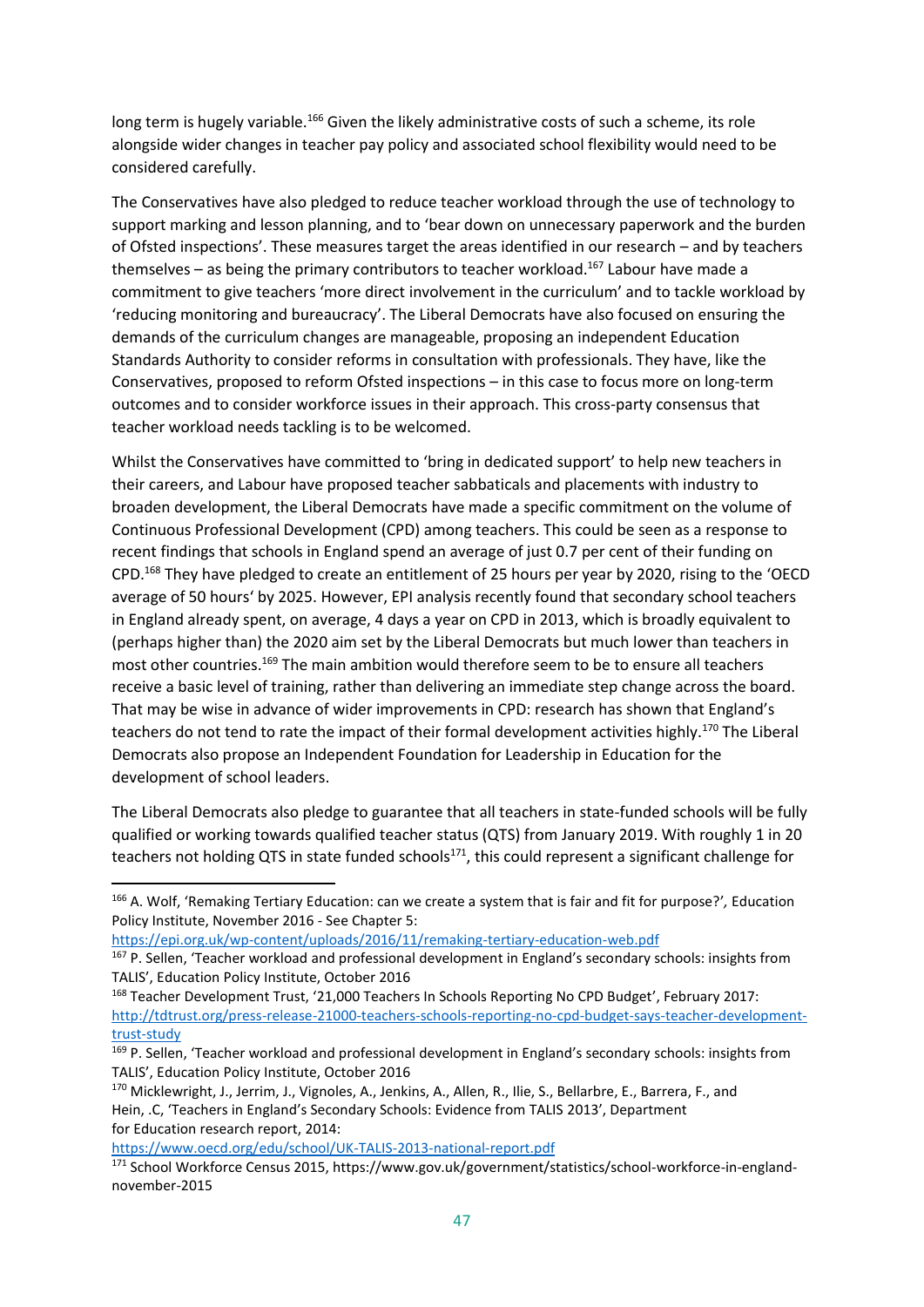the sector, and represents a shift away from school autonomy over staffing decisions. If implemented harshly, additional teacher training costs could be high. With current recruitment of teachers a challenge, it may be difficult for schools to achieve a rapid reduction in unqualified teachers without training existing staff.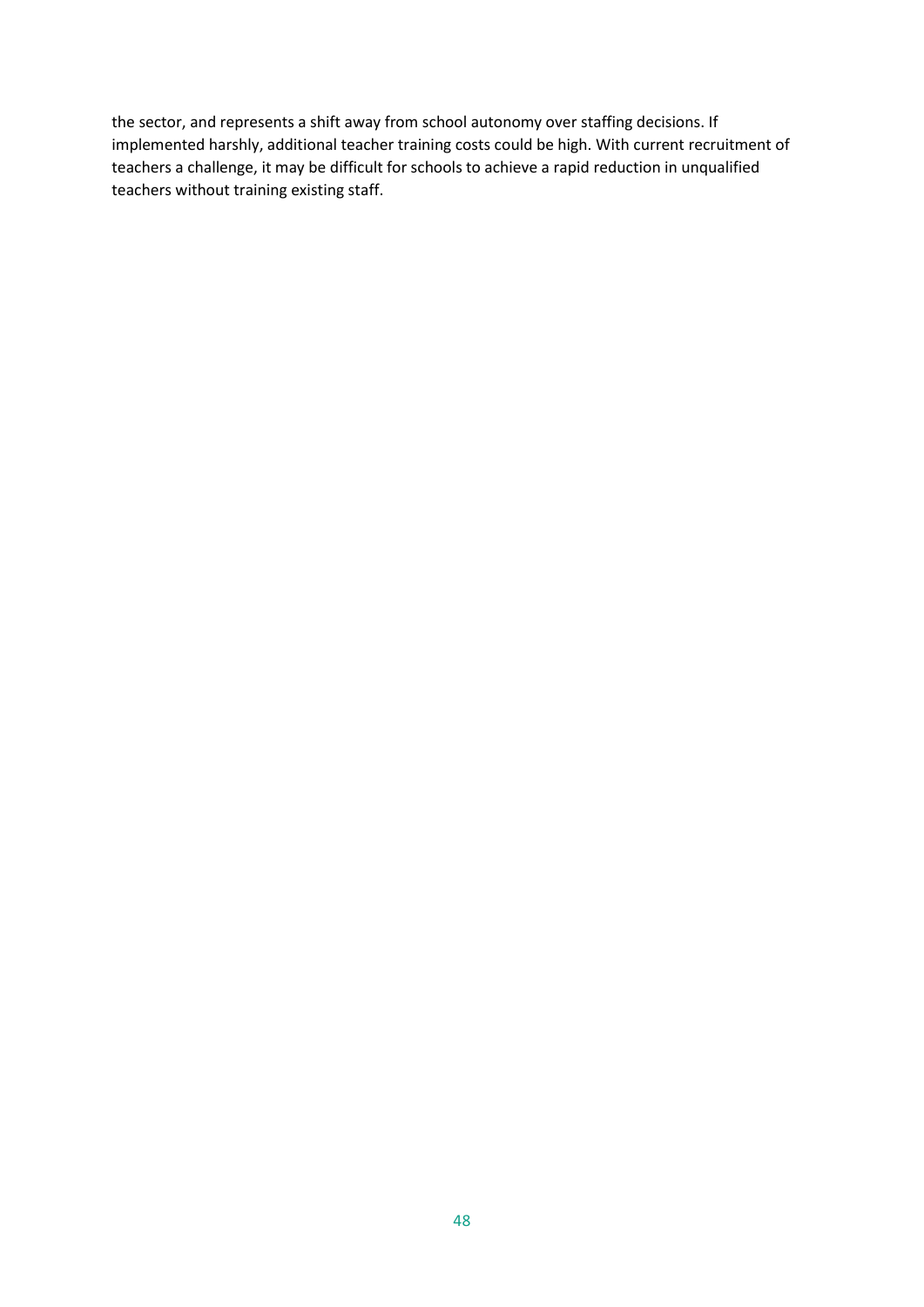# <span id="page-49-0"></span>**Part 7: Adult learning and Technical Education**

## <span id="page-49-1"></span>**Context**

**.** 

Navigating the assorted challenges associated with the country's longstanding skills gap is set to be one of the greater tasks awaiting the next government. According to the OECD, while England has one of the highest levels of university entry in the developed world, it nonetheless is the only jurisdiction where 16 to 24 year-olds are no more literate or numerate than 55 to 64 year-olds, and the UK is forecast to fall to 28th out of 33 OECD countries for intermediate skills by 2020.<sup>172 173</sup>

Central to tackling the skills deficit is ensuring that non-academic – professional or technical education - is high quality, and able to supply good labour market outcomes. Our education system is notable for the almost complete absence of some forms of training, in particular short-cycle tertiary or higher-level technical education.<sup>174</sup> In response to this challenge, a series of recent measures have been put in place by the government. The Post-16 Skills Plan, launched in 2016 and informed by an independent panel led by Lord Sainsbury, sought to establish a new post-16 education architecture, guiding subsequent reforms to apprenticeships, technical and further education.<sup>175</sup> Technical education plans include a common, streamlined framework of just 15 routes – with occupations grouped together "to reflect where there are shared training requirements".  $^{176}$ 'T-levels', intended to provide a specialist qualification or rigour equivalent to an A level, will be introduced as part of the Post-16 Skills Plan from 2019 to 2022. Designed to simplify the complex landscape of vocational qualifications, there will be one T-level for each occupation or cluster of occupations grouped within 15 pathways. The previous administration announced additional investment of £500m by September 2022, to bring learning hours in technical education line with those of our international peers.<sup>177</sup>

Existing targets for apprenticeships stand at 3 million starts by 2020, a significant increase on recent levels. Our recent research has outlined trends in apprenticeships over the last few years and summarised some of the key risks and potential benefits associated with this policy move.<sup>178</sup> With parties set to pursue varied targets for a continued expansion in numbers, the clear challenge will be ensuring a focus on the quality of provision is also retained. The creation of a new regulator, the Institute for Apprenticeships, is likely to aid the process of quality assurance, with the Apprenticeship Levy encouraging take-up by employers. Launched just weeks ago, the Levy requires all UK employers with an annual wage bill of over £3m to pay 0.5 per cent towards funding apprenticeships - which is claimed will ensure an annual investment of £2.5bn by 2019 to 2020.<sup>179</sup>

<sup>172</sup> M. Kuczera, M, S. Field, and H.C. Windisch, 'Building Skills for All: A Review of England', OECD, 2016: <https://www.oecd.org/unitedkingdom/building-skills-for-all-review-of-england.pdf>

<sup>173</sup> D.L. Bosworth, and A. Leach, 'UK Skill Levels and International Competitiveness 2014', UKCES, 2015

<sup>&</sup>lt;sup>174</sup> A. Wolf, 'Remaking Tertiary Education: can we create a system that is fair and fit for purpose?', Education Policy Institute, November 2016

<sup>175</sup> Department for Business, Innovation and Skills/Department for Education 'Post-16 Skills Plan', July 2016  $176$  ibid

<sup>177</sup> HM Treasury, 'Spring Budget 2017', HC 1025, March 2017

<sup>178</sup> Education Policy Institute, 'Apprenticeships for Northern Growth', 2017:

<https://epi.org.uk/wp-content/uploads/2017/02/Apprenticeships-for-northern-growth-web.pdf> <sup>179</sup> Department for Education, 'New levy to double annual investment in home-grown skills', April 2017: <https://www.gov.uk/government/news/new-levy-to-double-annual-investment-in-home-grown-skills>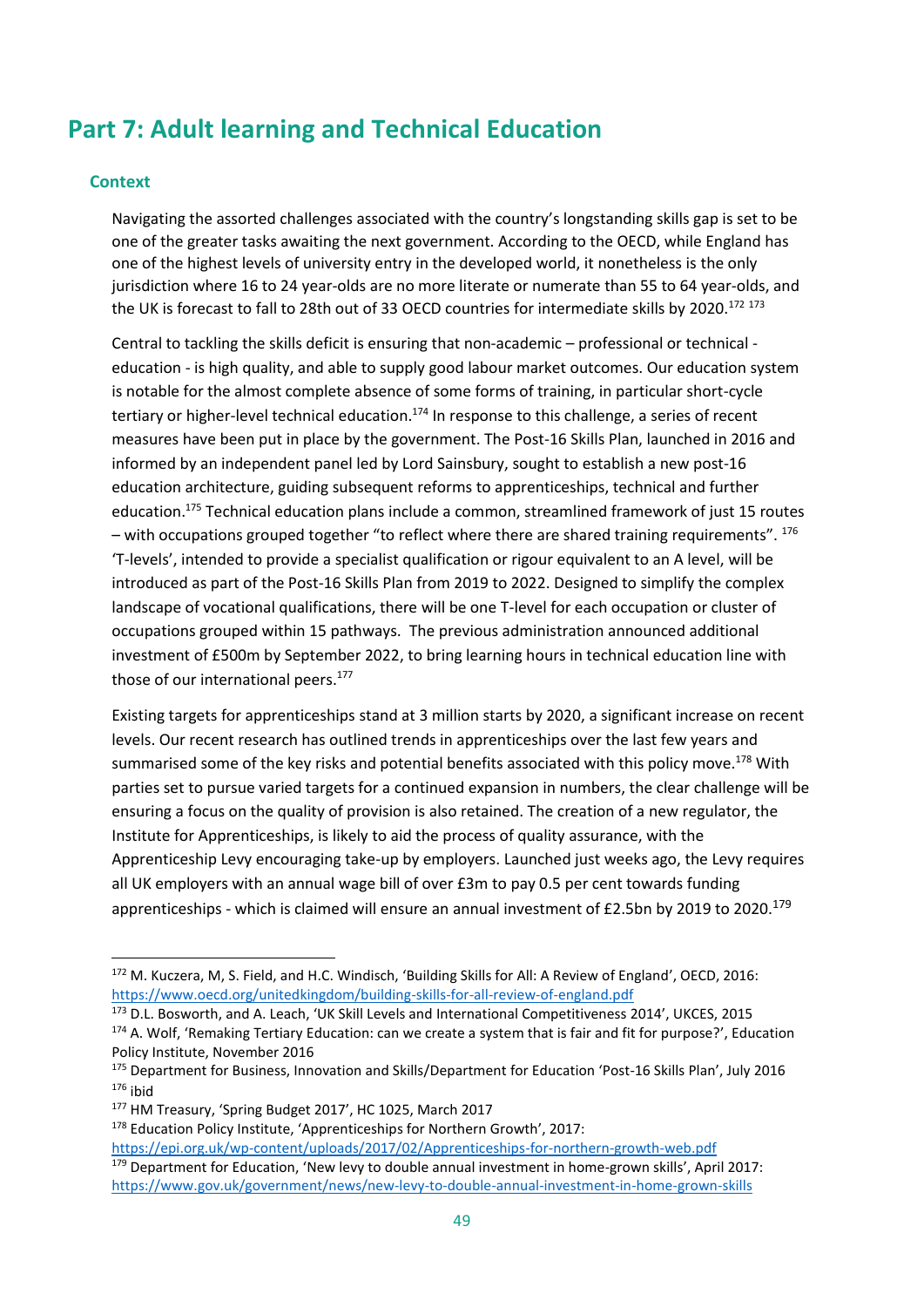This growth in employer-led training stands in contrast to recent reductions in the funding of adult education and training, and a move from providing direct grants for training to giving student loans for higher levels of training.

Overall funding granted to adult FE declined from £3.91bn in 2011-2012 to £3.74bn in 2015-16 – a 5.3 per cent real terms cut. Further funding for Advanced Learner Loans from outside of the spending review settlement also counted towards these figures.<sup>180</sup> If such funding is discounted, then overall direct funding for adult FE declined from £3.91bn in 2011-12 to £3.24bn in 2015-16 – a reduction of 21 per cent in real terms. <sup>181</sup>

# <span id="page-50-0"></span>**Overall assessment**

**.** 

The Conservatives have committed to 'a major review of funding across tertiary education as a whole, looking at how students can get access to financial support that offers value for money, is available across different routes and encourages the development of the skills needed as a country'*.* **<sup>182</sup>** EPI welcomes this proposal, following our report with Professor Alison Wolf, 'Remaking Tertiary Education', which showed that imbalances in our education funding system have skewed training towards qualifications that may not be as valuable as those that other countries have developed much better - specifically higher level technical study.<sup>183</sup>

Labour have committed to introducing 'free, lifelong education in Further Education (FE) colleges' and to redirect money to increase teacher numbers in the FE sector through abandoning plans to create new technical colleges. The government committed £170m of capital funding for new Institutes of Technology, so it appears that Labour are intending to move some resources from capital investment in new institutions, to building teaching capacity in existing ones.<sup>184</sup>

Labour have also committed to replacing Advanced Learner Loans and upfront course fees with direct funding. Advanced Learning Loans were introduced in August 2013, following the abolition of adult learning grants and have been paid to people aged 24 upwards, for those studying at level 3 or above. They have recently been extended to cover younger learners on certain courses.

Labour have costed their Further Education offer at £1.5bn, which will cover the cost of removing upfront fees and raise course funding by an average of 10 per cent year on year. Along with other education measures, this money is to come from £19.4bn that is estimated to be raised from reversing cuts to corporation tax.<sup>185</sup>

<https://s3.eu-west-2.amazonaws.com/manifesto2017/Manifesto2017.pdf>

184 HM Government, 'Building our Industrial Strategy', Green Paper, January 2017

<sup>180 180</sup> D. Foster, 'Adult further education funding in England since 2010', Briefing Paper 7708, House of Commons Library, April 2017[: http://researchbriefings.files.parliament.uk/documents/CBP-7708/CBP-7708.pdf](http://researchbriefings.files.parliament.uk/documents/CBP-7708/CBP-7708.pdf)  $181$  ihid

<sup>&</sup>lt;sup>182</sup> Conservative and Unionist Party, 'Forward Together: Our Plan for a Stronger Britain and a Prosperous Future', May 2017, p53:

<sup>&</sup>lt;sup>183</sup> A. Wolf, 'Remaking Tertiary Education: can we create a system that is fair and fit for purpose?', Education Policy Institute, November 2016

<sup>&</sup>lt;sup>185</sup> The Labour Party, 'Labour will transform education for the many not the few', 9 May 2017: [http://press.labour.org.uk/post/160492246769/labour-will-transform-education-for-the-many-not.](http://press.labour.org.uk/post/160492246769/labour-will-transform-education-for-the-many-not)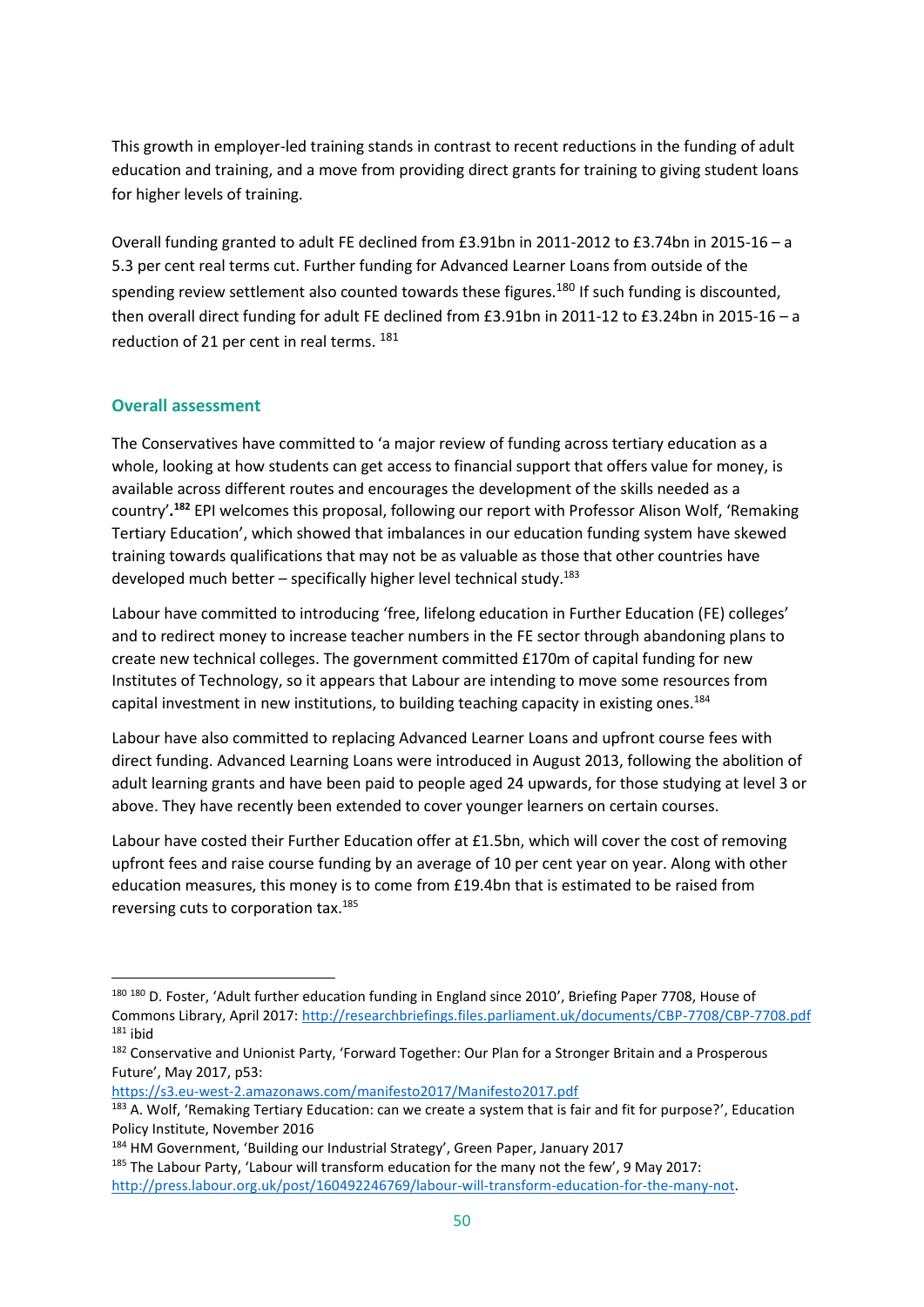The Liberal Democrats have said they would 'develop national colleges as national centres of expertise for key sectors, such as renewable energy, to deliver the high-level vocational skills that businesses need'. The Party has also said it would aim to meet all basic skills needs including literacy, numeracy and digital skills by 2030, although they have not published further details of estimated cost for either of these commitments. Given there are around 9 million working aged adults in England with poor literacy, numeracy or both, if this commitment were realised in practice the costs could be enormous.<sup>186</sup>

Turning to the technical education challenge, the Conservatives have pledged to continue with their plans to create new technical qualifications (T-levels) across fifteen routes in subjects including construction, creative and design, digital, engineering and manufacturing, and health and science. The Party has also confirmed it will continue plans to create new Institutes of Technology.

Labour has said it shares 'the broad aims of the Sainsbury Review but would ensure vocational routes incorporate the service sector as well as traditional manufacturing' and has pledged to increase capital investment to equip colleges to deliver T-levels and an official pre-apprenticeship trainee programme.

The Liberal Democrats have made a broader and less detailed commitment than the other two parties. They commit to address the lack of advanced technicians – by expanding higher vocational training such as foundation degrees, Higher National Diplomas, Higher National Certificates and Higher Apprenticeships.

The Conservatives are the only party to commit to retaining the 3 million apprenticeships for young people by 2020. Neither Labour nor the Liberal Democrats have explicitly committed to retaining the 3 million apprenticeship target but both have made different pledges in relation to education: Labour have pledged to set a target to double the number of completed apprenticeships at NVQ level 3 by 2022; the Liberal Democrats to double the number of businesses which hire apprentices, including by extending apprenticeships to new sectors of the economy such as creative and digital industries.

Each of the three parties have committed to maintaining the Apprenticeship Levy. Labour has said it would allow employers to have more flexibility in how it is used. The Party has also committed to protecting the £440m funding for apprenticeships for small-and medium-sized employers who do not pay the Levy. The Conservatives have also committed to introducing a 'national retraining scheme' and have said the costs of training will be met by the government, with companies able to gain access to the Apprenticeship Levy to support wage costs during the training period. The issue of how the Levy is spent is important. Allowing it to support wages risks adding further strain on the Levy, which is also expected to fund apprenticeship training in companies not subject to the charge. It is therefore vital that the proposals do not as a result decrease spending on training by employers.<sup>187</sup> As highlighted in recent research, there is some risk to quality and wider social aims of training from allowing too much flexibility in how apprenticeships funding is spent, despite this being

<sup>186</sup> M. Kuczera, S. Field and H.C. Windisch, 'Building Skills for All: A Review of England', OECD, 2016: <https://www.oecd.org/unitedkingdom/building-skills-for-all-review-of-england.pdf>

<sup>187</sup> Conservative and Unionist Party, 'Forward, Together: Our Plan for a Stronger Britain and a Prosperous Future: The Conservative and Unionist Party Manifesto 2017'*,* May 2017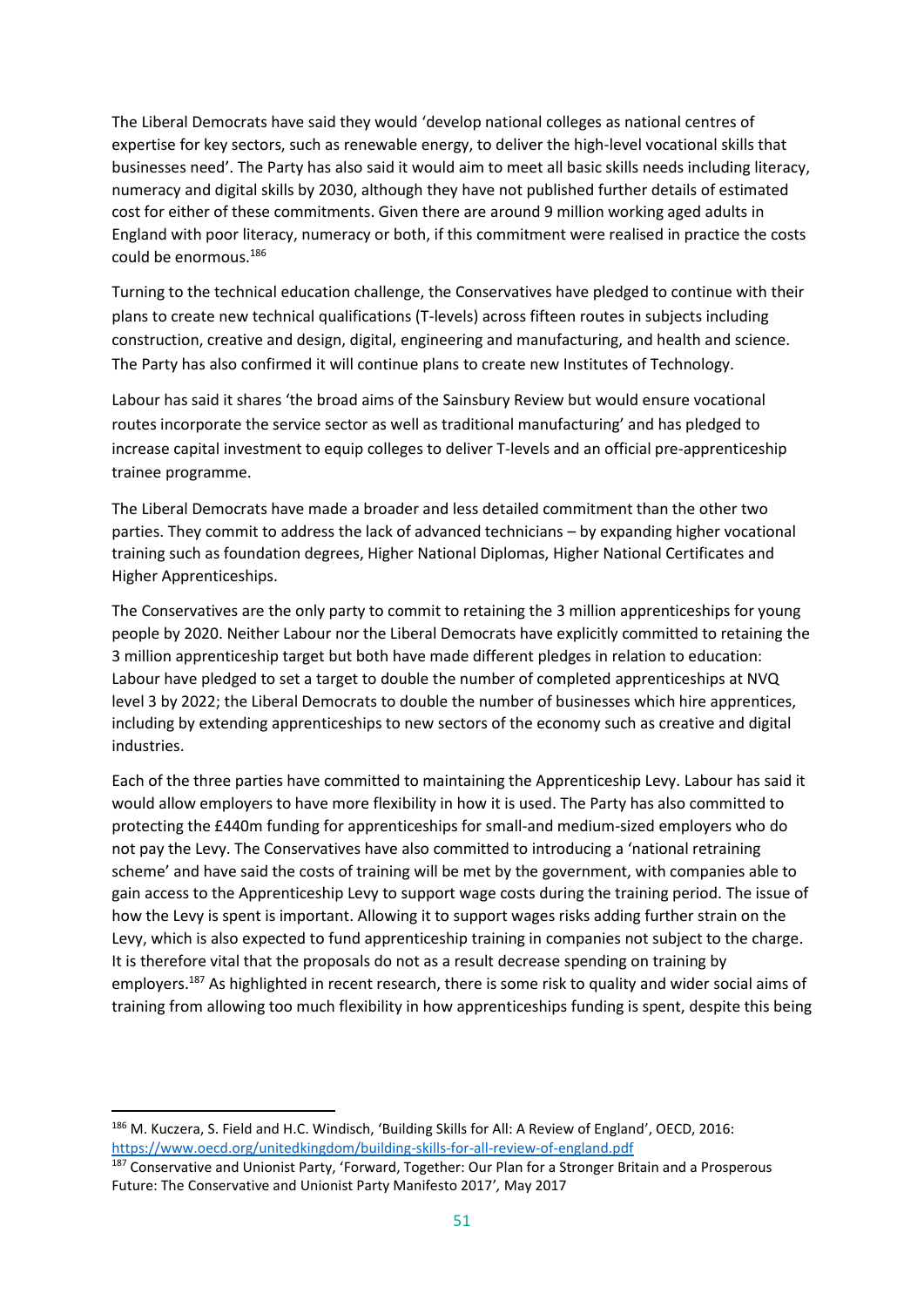demanded by employers.<sup>188</sup> The future Institute for Apprenticeships and Technical Education will have to manage such risks carefully.

In contrast, the Liberal Democrats have committed to ensuring that all the receipts from the Apprenticeship Levy in England are spent on training, but their arbitrary-sounding target for a doubling in the number of business engaged in apprenticeships, and specific aims for growth in particular sectors risk distorting incentives. As the IFS have explained with respect to public sector targets, it is important that such ambitions do not undermine one of the main benefits of an apprenticeship-led skills system: responsiveness to the evolving labour market.<sup>189</sup>

<sup>188</sup> Education Policy Institute, 'Apprenticeships for Northern Growth', 2017: [https://epi.org.uk/wp](https://epi.org.uk/wp-content/uploads/2017/02/Apprenticeships-for-northern-growth-web.pdf)[content/uploads/2017/02/Apprenticeships-for-northern-growth-web.pdf](https://epi.org.uk/wp-content/uploads/2017/02/Apprenticeships-for-northern-growth-web.pdf)

<sup>189</sup> N. Amin-Smith, J. Cribb and L. Sibieta, 'Reforms to apprenticeship funding in England', Institute for Fiscal Studies, January 2017:<https://www.ifs.org.uk/publications/8863>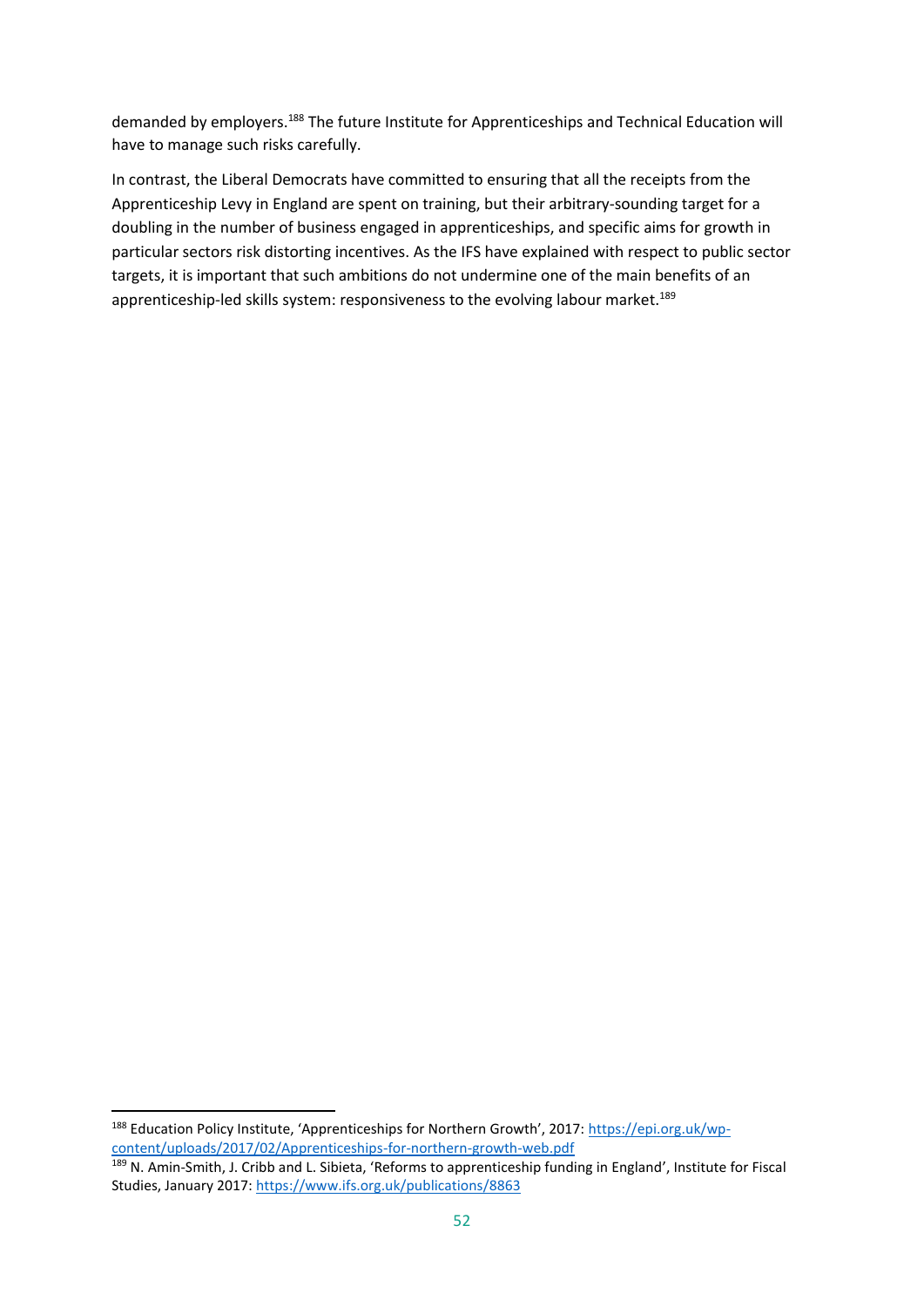# <span id="page-53-0"></span>**Part 8: Higher education**

# <span id="page-53-1"></span>**Context**

**.** 

Since 1998, universities have been allowed to charge tuition fees to students, transferring some of the cost of higher education from government to the individual. Since then, tuition fees have risen under each of the Labour, Coalition and Conservative governments. At present, and as enshrined in the Higher Education and Research Act 2017, universities currently can charge up to £9,250. Tuition fees are still generally paid by income-contingent loans underwritten by the government.

In 2016-17 maintenance grants (which were worth up to £3,387 per year) were replaced completely by maintenance loans. The amount students from low and middle income families could receive rose to £8,200 per year.<sup>190</sup> Both tuition fee loans and maintenance loans are income-contingent and require graduates to pay back fees once they are earning over £21, 000 per year. This does not mean that it will not impact public sector debt. The National Audit Office estimate that by 2042 around £200bn of debt will be outstanding as a result of non-repayment on student loans. <sup>191</sup>

Despite the increase in fees and introduction of maintenance loans, participation rates are still steadily rising. Although UCAS applications statistics in 2017-18 saw a 5 per cent decrease from 'Home' students this, relative to the 18 year old population, actually reflects an increase in the number of applications. According to HESA student data, in 2014/15 EU students made up about 5.5 per cent of this rising higher education population.

However, the first UCAS data published following the EU referendum showed a 7 per cent decrease in number of applicants from EU member states in 2017-18.<sup>192</sup> These applications were made prior to the Department for Education's April 2017 guarantee of financial support for EU students commencing their studies in 2018-19 throughout the entire duration of those studies, and could be an indicator of application trends post 2018-19, or post-Brexit.<sup>193</sup>

Once Britain has left the EU, it is likely that EU students will be required to pay overseas fees, which are more than triple current home fees. Given that we have already seen a reduction in applications from EU students following the referendum, there is a risk that the increased cost may deter EU students from applying to UK universities, which could result in a loss of revenue for those universities. However, those EU students who do study in the UK would be paying higher tuition fees which could offset some of the potential revenue loss any reduction in the number of students.

Wider immigration controls may also have an impact on the number of international students studying in the UK. The current target to reduce net migration to below 100,000 includes non-EU

```
https://www.gov.uk/government/news/government-confirms-funding-for-eu-students-for-2018-to-2019
```
<sup>&</sup>lt;sup>190</sup> Students living away from home outside of London for the 2016/17 academic could receive up £8, 200. The amount students living away from home, in London could receive was £10, 702.

<sup>&</sup>lt;sup>191</sup> National Audit Office, 'Student loan repayments', November 2013 pg:4

<sup>&</sup>lt;sup>192</sup> G. Dominguez-Reig, 'Latest UCAS data signals the post-Brexit challenges for higher education', Education Policy Institute, February 2017:

<https://epi.org.uk/analysis/latest-ucas-data-signals-post-brexit-challenges-higher-education/>

<sup>193</sup> Department for Education/Department for Business, Energy and Industrial Strategy, 'Government confirms funding for EU students for 2018 to 2019', April 2017: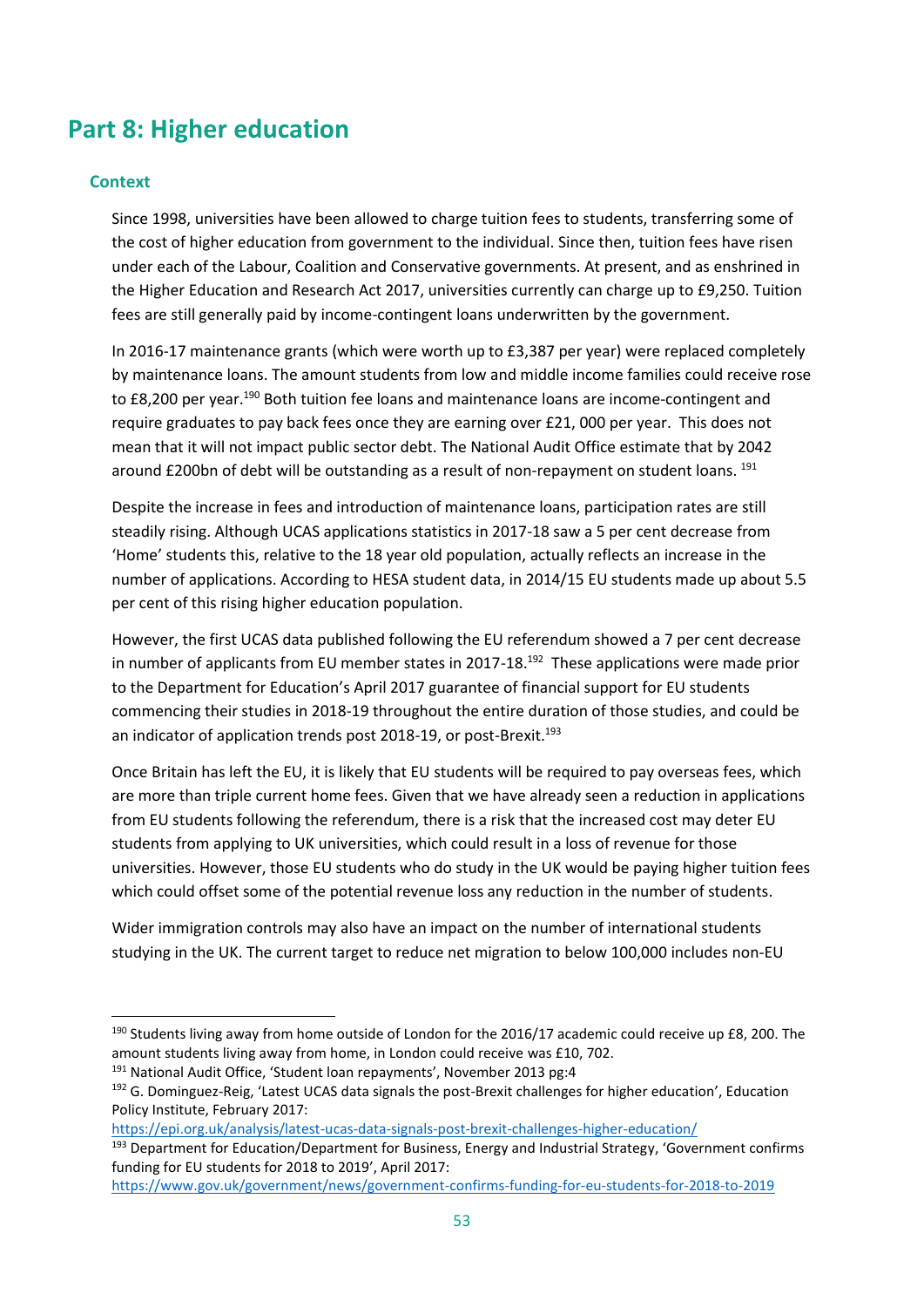students, meaning that any attempt to reduce these numbers would result in a parallel loss of revenue to universities (in the region of between £10-35,000 per year, per international student).

Brexit also puts a proportion of universities research income at risk. 2015-16 HESA figures on universities income and expenditure cite EU sources for 16 per cent or £836m of universities total research and grant income which accounts for 2.5 per cent of their total income.<sup>194</sup> However this does not give us a complete picture as universities currently receive other research income as an indirect benefit of EU membership. For example, a grant giving body may necessitate the university operates in an EU member state to qualify for funding.

# <span id="page-54-0"></span>**Overall Assessment**

Labour have committed both to abolishing tuition fees entirely and to reinstating maintenance grants which they state would cost £11.2bn. The IFS, however, have suggested this would cost around £13.5bn, taking into account the cost of replacing loans with direct teaching grants (£11bn), the cost of paying for individuals who would otherwise pay for themselves upfront (£1bn) and the cost of reinstating maintenance grants (£1.5bn).<sup>195</sup> These costs apply to England only, Labour has set aside additional funding for Barnett consequentials.

This approach transfers the huge cost of higher education back from the student to government (and, ultimately, the taxpayer). As we have already observed, participation levels are rising relative to the size of the 18 year-old cohort. Students who have completed their level 3 qualification (A level or BTEC Diploma) are already incentivised to undertake a Bachelors or equivalent. The current repayment threshold of £21,000 and the proportionate increases to repayments on salaries above that threshold means that the abolition of tuition fees would benefit the highest earners the most. The IFS analysis finds that graduates earning more than £100,000 a year on average over their lifetime would see their repayments fall by over two-thirds, from £93,000 to £30,000. Labour's biggest spending commitment will have the least impact on underrepresented disadvantaged students and most impact on middle-high earning graduates. This does not seem an effective use of £11.5-£13.5bn if the aim of the policy is in part to aid social mobility amongst the most disadvantaged students.

There would be a similar effect of reintroducing maintenance grants, which the Liberal Democrats have also committed to doing in their manifesto. Because the current maintenance loans are only paid back once graduates are on middle to high incomes, it is these groups of earners who, again, would benefit more than the lower-paid graduates.

UCAS application rates from January 2016 under the newly introduced maintenance loan system show a continued increase in applications from young people in the most disadvantaged areas.<sup>196</sup> However those from the most advantaged areas were still between 2.4 and 2.9 times more likely to

**.** 194 HESA Income & Expenditure Data:

<https://www.hesa.ac.uk/news/03-03-2016/income-and-expenditure>

<sup>&</sup>lt;sup>195</sup> Institite for Fiscal Studies, 'Labour's Higher Education proposals will cost £8bn per year, although increase the deficit by more. Graduates who earn most in future would benefit most', May 2017: <https://www.ifs.org.uk/publications/9217>

<sup>196</sup>UCAS use the POLAR classification, developed by HFCE which classifies small areas across the UK into five groups according to their level of young participation in higher education (entry at age 18 or 19): <https://www.ucas.com/sites/default/files/jan-16-deadline-application-rates-report.pdf>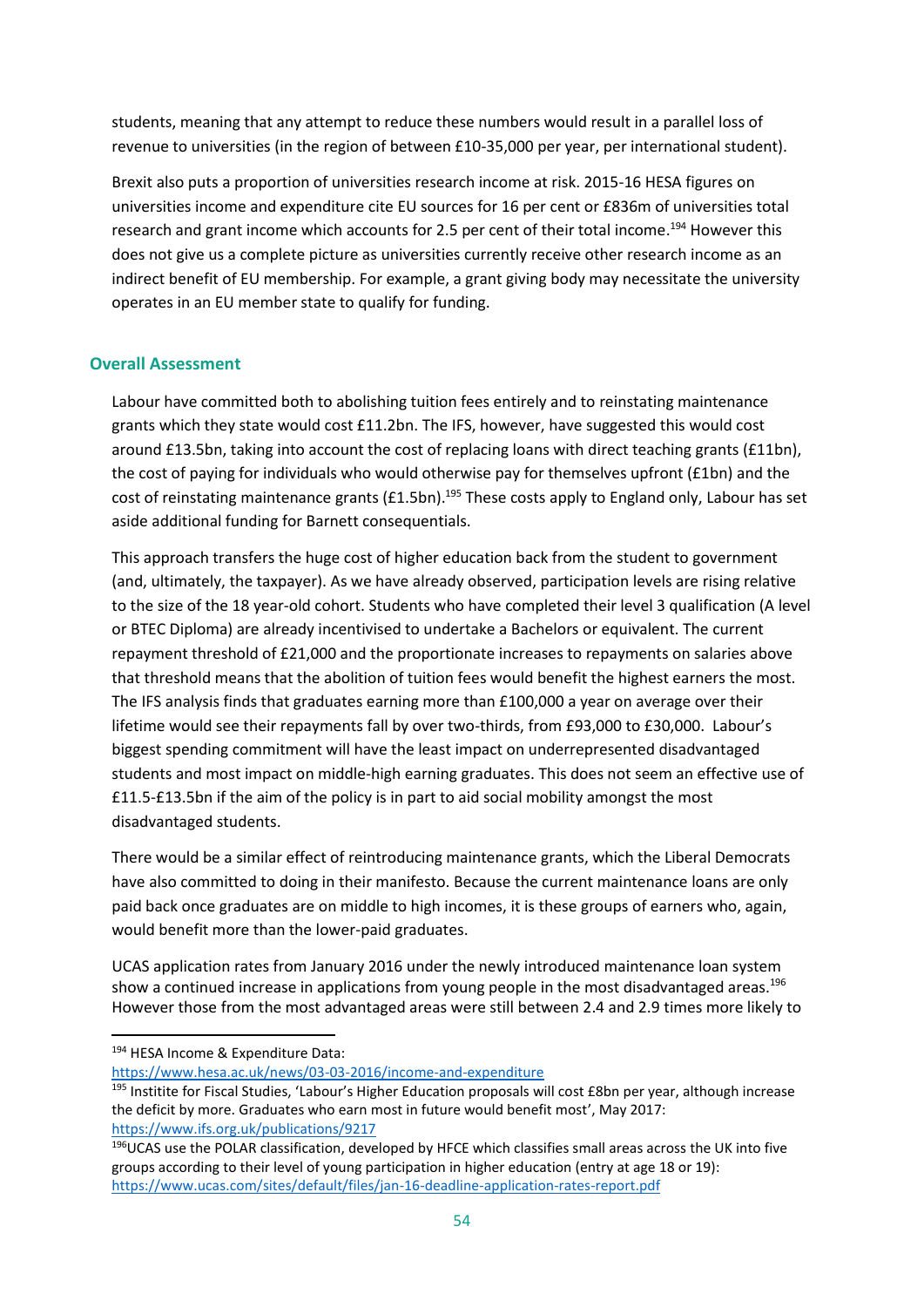apply than those from the most disadvantaged areas.<sup>197</sup> It is difficult to predict how direct government grants for maintenance or for both maintenance and fees could affect take-up rates by students from disadvantaged backgrounds. Since the introduction of free tuition fees in Scotland the cap on the number of places has not been able to meet the demand and it has become increasingly difficult for Scottish applicants to be offered places at Scottish universities. 198

However, these policies reduce the uncertainty about the current level of risks borne by the government in relation to student loan repayment. The long term public cost of the loan system is difficult to predict, as repayment rates are dependent on graduate earnings and effective debt collection, which itself has cost to the taxpayer. If the amount of debt written off (due to time elapsed, death or disability) reaches 48.6 per cent, only 3.6 per cent more than the current projected level, the loan system will become costlier to the tax payer than the system which relied heavily on direct government teaching grants.<sup>199</sup> This extra cost of non-repayment has potential to increase further under the conditions of the Conservatives' commitment to debt collection relief to teachers, as detailed in the section on 'Teacher recruitment and training'.

All three parties have acknowledged the risk that Brexit poses to research funding. Both Labour and the Liberal Democrats have committed to seeking to stay part of Horizon 2020 and to ensuring that Britain remains part of the Erasmus scheme. The Conservatives have committed to meeting the OECD average for research and development funding at 2.4 per cent of GDP. None of these pledges are costed and whether they are realistic remains to be seen.

The Conservative Party has made no firm pledges in respect of the cost of higher education, but it has said that it would 'launch a major review of funding across tertiary education as a whole'. The Party has also confirmed that international students will remain within scope of the government's net migration targets and that it will toughen the visa requirements for these students. In the year ending June 2015, the ONS estimated that the inflow of non-EU students to the UK was around 131,000. 200

<sup>197</sup> Ibid

<sup>198</sup> Audit Scotland, 'Audit of higher education in Scottish universities', July 2016 p 3, pt. 98:

<http://www.audit-scotland.gov.uk/report/audit-of-higher-education-in-scottish-universities>

<sup>&</sup>lt;sup>199</sup> C. Crawford, R. Crawford and W. Jin, 'Estimating the public cost of student loans', IFS Report R94, April 2014 <https://www.ifs.org.uk/comms/r94.pdf>

<sup>&</sup>lt;sup>200</sup> ONS, 'Population Briefing International student migration What do the statistics tell us?', January 2016: [https://www.ons.gov.uk/ons/rel/migration1/long-term-international-migration/student-migration---what-do](https://www.ons.gov.uk/ons/rel/migration1/long-term-international-migration/student-migration---what-do-the-statistics-tell-us-/student-migration---what-do-the-statistics-tell-us.pdf)[the-statistics-tell-us-/student-migration---what-do-the-statistics-tell-us.pdf](https://www.ons.gov.uk/ons/rel/migration1/long-term-international-migration/student-migration---what-do-the-statistics-tell-us-/student-migration---what-do-the-statistics-tell-us.pdf)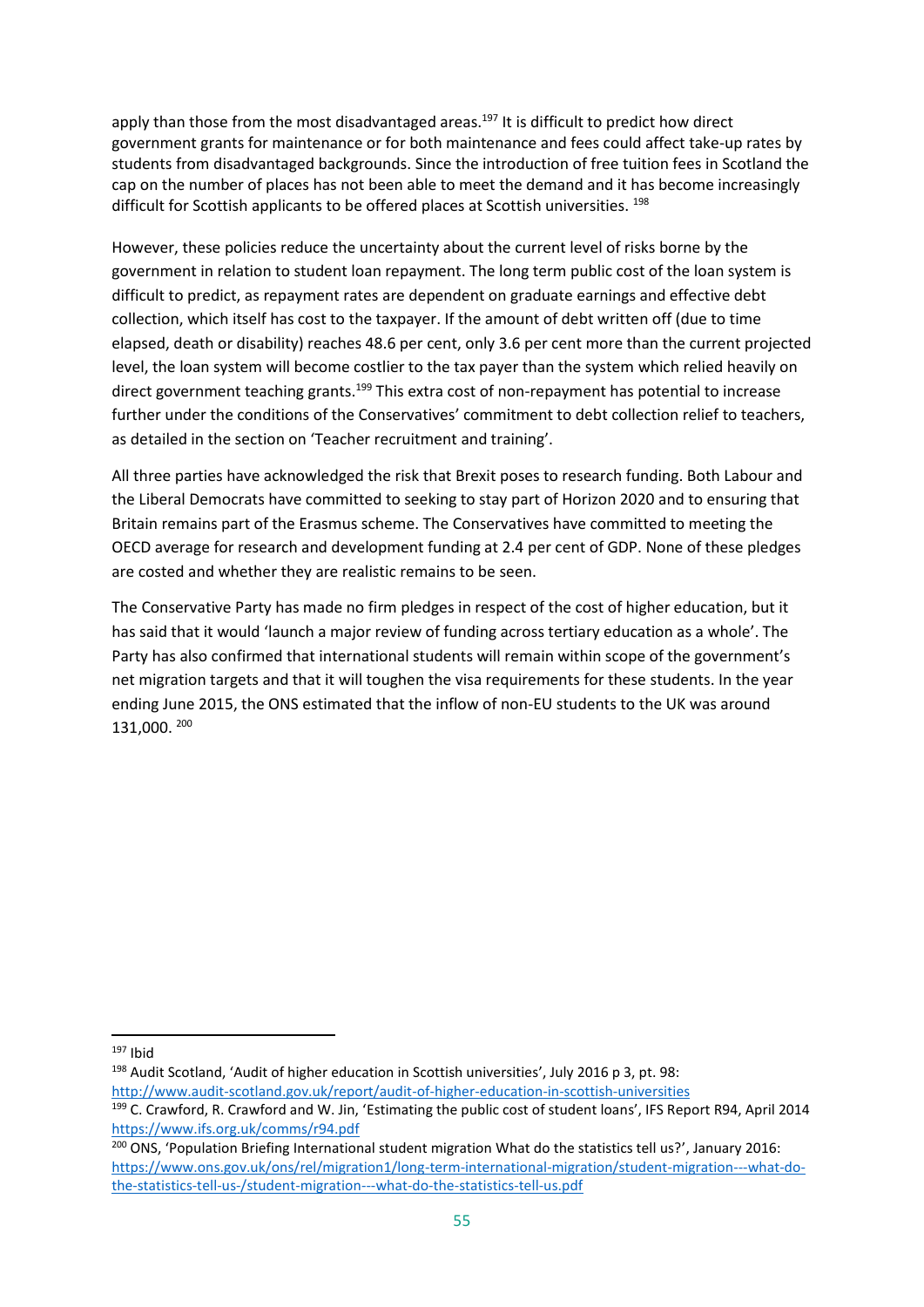# <span id="page-56-0"></span>**Part 9: Young people's mental health**

## <span id="page-56-1"></span>**Context**

**.** 

Children and Young People's mental health has grown considerably in prominence in recent years and is now firmly on the political agenda.

A key challenge for the next government is to address the 'treatment gap' that currently exists. Many specialist services are currently struggling to meet demand, turning away 23 per cent of children and young people referred by a GP or teacher.<sup>201</sup> There is also significant geographical variation in the availability of care and support.<sup>202</sup> The Education Policy Institute's Independent Commission on Children and Young People's Mental Health recommended that the most effective way of meeting these challenges is to direct investment into early intervention, in order to improve outcomes for young people and reduce demand on specialist services.<sup>203</sup>

The joint report of the Health and Education Select Committee found that support for young people's wellbeing is considerably improved when provided by schools and CAMHS together.<sup>204</sup> Schools are well placed to improve provision for children and young people's mental health, as many young people seek help for mental health conditions by reaching out to a teacher, and schools have a key role to play in shaping students' mental health environments and reducing stigma. <sup>205</sup> However, the wider funding pressures currently facing schools (see Part 4) need to be considered in any decision to expand or formalise the role of schools in providing support for children with mental health conditions.

A challenge for the next government will be ensuring a joined-up approach to caring for young people with mental health needs, and overcoming the logistical difficulties of collaboration across services.<sup>206</sup>

<https://epi.org.uk/submission-health-select-committee-inquiry/>

<https://epi.org.uk/submission-health-select-committee-inquiry/>

<sup>&</sup>lt;sup>201</sup> Education Policy Institute, Submission to Health Select Committee inquiry, 'Children and young people's mental health – the role of education', February 2017:

<sup>&</sup>lt;sup>202</sup> E. Frith, 'The Performance of the NHS in England in Transforming Children's Mental Health Services', Education Policy Insitute, March 2017, p.13:

[http://epi.org.uk/wp-content/uploads/2017/03/the-performance-of-the-nhs-in-england-in-transforming](http://epi.org.uk/wp-content/uploads/2017/03/the-performance-of-the-nhs-in-england-in-transforming-childrens-mental-health-services-web.pdf)[childrens-mental-health-services-web.pdf](http://epi.org.uk/wp-content/uploads/2017/03/the-performance-of-the-nhs-in-england-in-transforming-childrens-mental-health-services-web.pdf)

<sup>&</sup>lt;sup>203</sup> E. Frith, 'Children and Young People's Mental Health: Time to Deliver', Education Policy Institute, November 2016, pp. 9, 27-8:

[https://epi.org.uk/wp-content/uploads/2016/12/time-to-deliver-web.pdf;](https://epi.org.uk/wp-content/uploads/2016/12/time-to-deliver-web.pdf) Education Policy Institute, Submission to Health Select Committee inquiry, 'Children and young people's mental health – the role of education', February 2017, 3.7, 3.8:

<sup>&</sup>lt;sup>204</sup> House of Commons, 'Children and young people's mental health – the role of education: First Joint Report of the Education and Health Committees of Session 2016-17', HC 849, May 2017, pp. 10-11: <https://www.publications.parliament.uk/pa/cm201617/cmselect/cmhealth/849/849.pdf>

<sup>&</sup>lt;sup>205</sup> Education Policy Institute, Submission to Health Select Committee inquiry, 'Children and young people's mental health – the role of education', February 2017, p.2:

<https://epi.org.uk/submission-health-select-committee-inquiry/>

<sup>&</sup>lt;sup>206</sup> E. Frith, 'Children and Young People's Mental Health: Time to Deliver', Education Policy Institute, November 2016, pp. 21-22:

<https://epi.org.uk/wp-content/uploads/2016/12/time-to-deliver-web.pdf>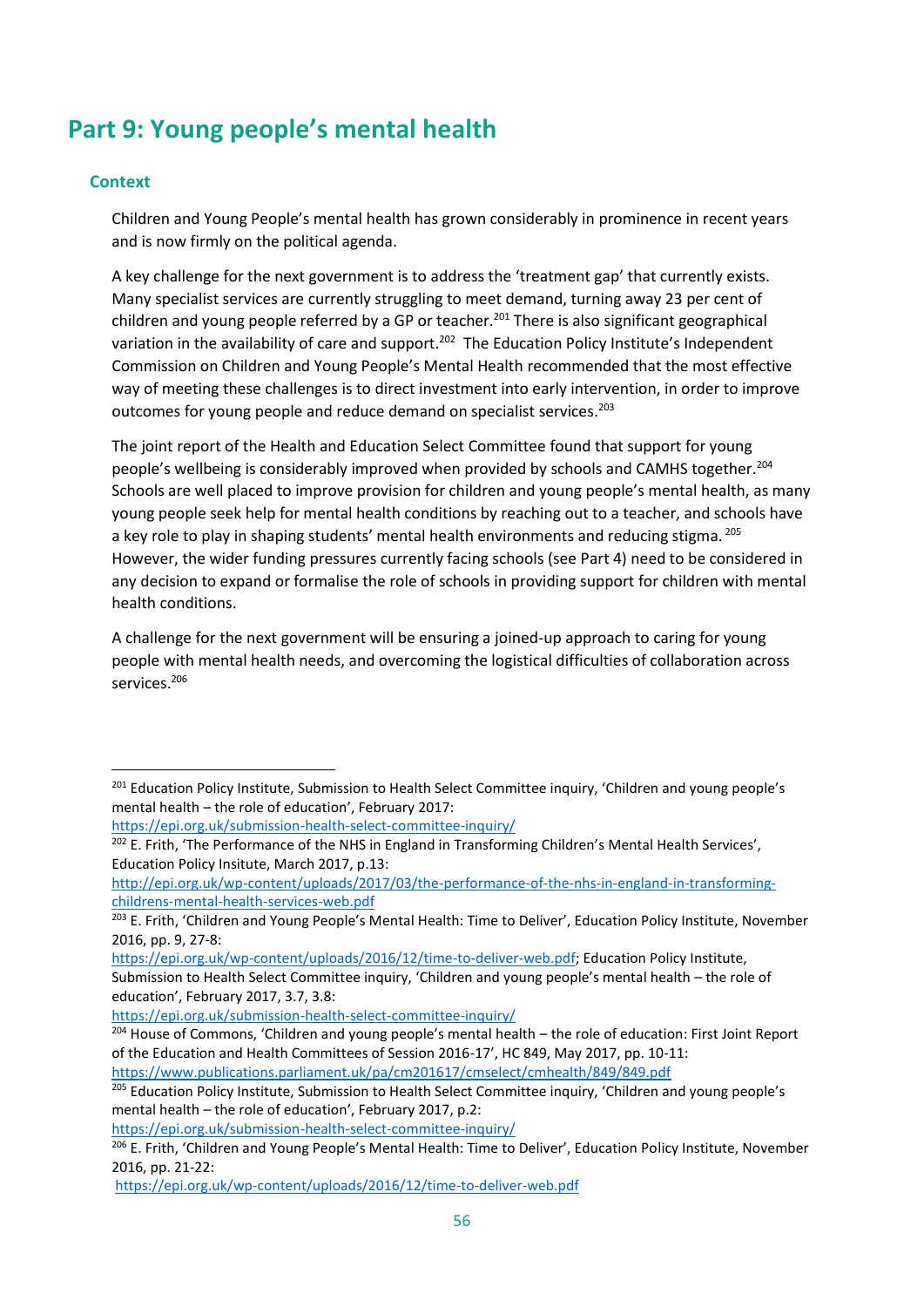## <span id="page-57-0"></span>**Overall assessment**

**.** 

There is clear recognition from all three parties that children and young people's mental health requires greater attention and investment. All parties identify the important role schools can play in improving mental health provision for children and young people.

The Conservatives have reiterated their policy, announced in January 2017, of providing Mental Health First Aid Training to one teacher in every primary and secondary school.<sup>207</sup> While the manifesto didn't give any further details of how this training would be provided, the policy announcement in January 2017 stated that it would be provided by Mental Health First Aid (MHFA) UK.<sup>208</sup> The Conservative Party were unable to clarify the cost of this policy to us, but we estimate that this would cost just over £4m to meet this commitment for every primary and secondary school, plus a further £265,000 if the training is also made available to state-funded special schools and pupil referral units.<sup>209</sup> The Conservatives also pledge that if elected they would publish a green paper on young people's mental health before the end of 2017, and introduce new mental health legislation.<sup>210</sup> The commitment to providing each school with a single point of contact with mental health services is a positive step towards promoting collaboration between education and health services, and likely to make referrals easier. However, enabling schools to refer to specialist services more easily should not be a substitute for early intervention support within schools, as specialist services are currently overstretched.

Labour have pledged to fund a counselling service in every secondary school at a cost of £90m.<sup>211</sup> It is estimated that a counsellor in school for two days each week costs £14,500 a year, and Place2Be in schools 2 days a week costs £27,000 a year.<sup>212</sup> Labour's pledge would allocate more than £26,000 to each school per year, enough to fund a counsellor or multi-faceted support drop-ins, counselling appointments, and themed group sessions in the style of Place2Be. <sup>213</sup>

It is difficult to ascertain the current state of counselling provision in schools, but a survey by Teacher Voice found that 52 per cent of primary schools and 72 per cent of secondary schools offer counselling.<sup>214</sup> Schools currently fund counselling from their own budgets, so separating the funds for counselling would ensure that this provision remained in place. Currently, in cases where schools have experienced reduced funding it is likely that mental health services have been reduced as a result – school leaders report a tendency to reduce provision for wellbeing such as counselling when

<sup>207</sup> Conservative and Unionist Party, 'Forward, Together: Our Plan for a Stronger Britain and a Prosperous Future', May 2017, p. 72

<sup>208</sup> <https://www.gov.uk/government/news/prime-minister-unveils-plans-to-transform-mental-health-support> <sup>209</sup> Mental Health First Aid UK state on their website that the training for school staff costs £200 per person, <https://mhfaengland.org/youth-mhfa-schools-colleges/> total cost is based on 2016 DfE data stating there are

<sup>20,179</sup> state schools, 973 state-funded special schools, and 353 pupil referral units in England: <https://www.gov.uk/government/statistics/schools-pupils-and-their-characteristics-january-2016>

<sup>&</sup>lt;sup>210</sup> Conservative and Unionist Party, 'Forward, Together: Our Plan for a Stronger Britain and a Prosperous Future', May 2017, p. 72

<sup>&</sup>lt;sup>211</sup> Labour Party, 'For the Many Not the Few', May 2017, p. 38

<sup>&</sup>lt;sup>212</sup> C. Thorley, 'Education, Education, Mental Health: Supporting secondary schools to play a central role in early intervention mental health services', IPPR, May 2016, p.41:

[http://www.ippr.org/files/publications/pdf/education-education-mental-health\\_May2016.pdf?noredirect=1](http://www.ippr.org/files/publications/pdf/education-education-mental-health_May2016.pdf?noredirect=1) <sup>213</sup> <https://www.place2be.org.uk/what-we-do/supporting-schools/our-model>

<sup>&</sup>lt;sup>214</sup> Education Policy Institute, Submission to Health Select Committee inquiry, 'Children and young people's mental health – the role of education', February 2017, p.5, 4.9: <https://epi.org.uk/submission-health-select-committee-inquiry/>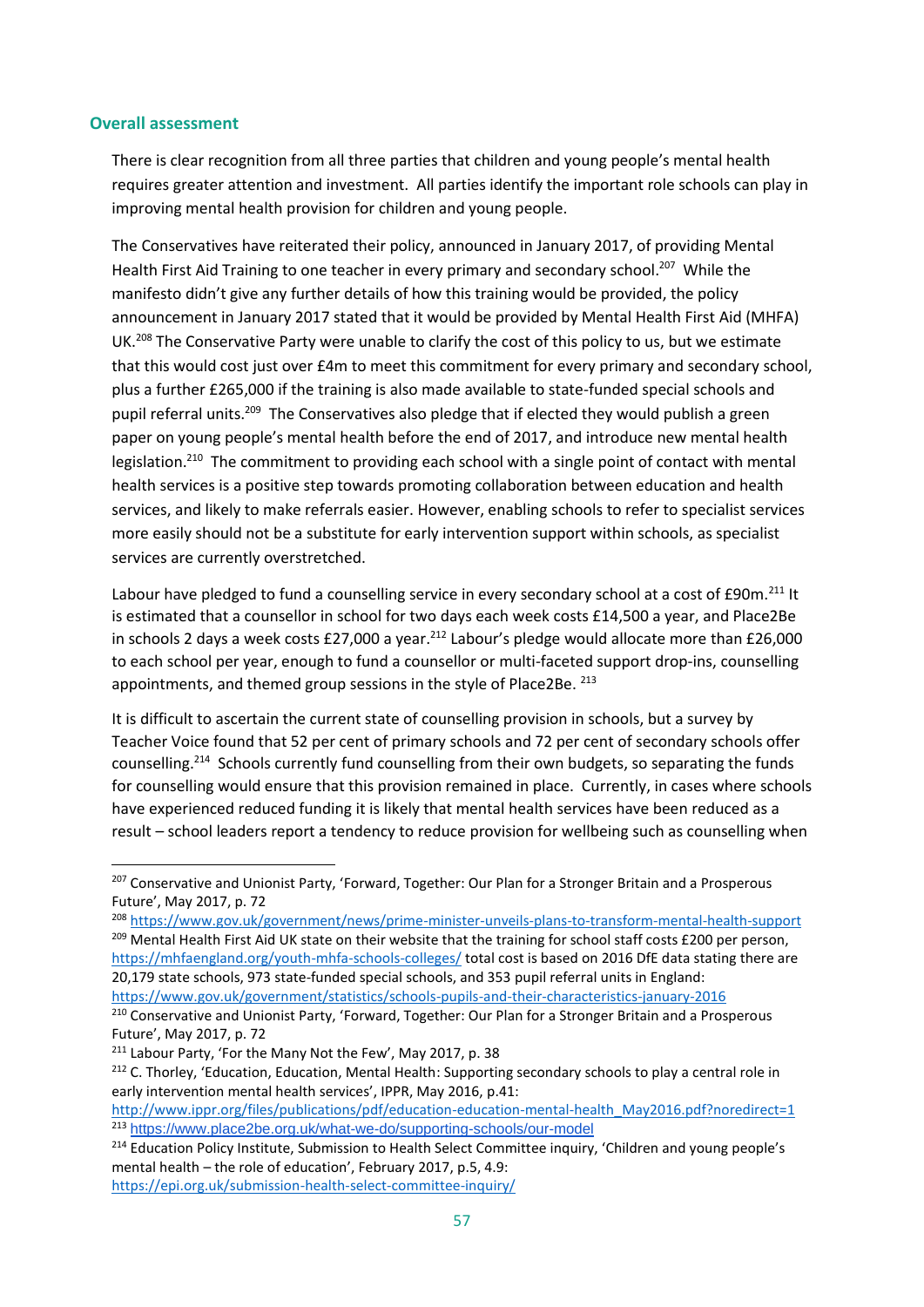faced with funding difficulties.<sup>215</sup> Ring fencing money specifically to support students' mental health by directly paying for provision is therefore likely to ensure improved outcomes for children and young people, and a reduced demand on specialist services in the long term in the face of ongoing pressures on school budgets.

The Liberal Democrats' pledge on in-school provision is to ensure that all teaching staff have the training to identify mental health issues, and that schools provide immediate access for pupil support and counselling.<sup>216</sup> The Liberal Democrats haven't given a specific cost estimate for this proposal.

The Conservatives and the Liberal Democrats have both pledged to include mental health education in the national curriculum, a policy identified by EPI research as an effective early intervention measure.<sup>217</sup> The Conservatives have also specified that this will include education on the mental health risks of internet use. Excessive social media use has been identified by EPI research as having a significant association with mental health issues, and there is a clear need for young people to be educated on the risks of the internet, and empowered to lead safe digital lives.<sup>218</sup>

The Liberal Democrats have promised to examine the case for creating a specific remotely accessible service for children and young people, in the style of the Australian 'Headspace'.<sup>219</sup> The Australian programme provides online, telephone, and face-to-face support for those aged 12-25 as an early intervention measure.<sup>220</sup> EPI has already identified Headspace as an example that the government should consider following in England.<sup>221</sup> If adopted, a similar programme could be an effective way to enable young people to seek help more easily but remains, as yet, an uncosted policy in the Liberal Democrats' manifesto.

In addition to providing early intervention measures, it is important that the incoming government tackles the challenge of overstretched specialist services for children with mental health issues. The Conservatives and the Liberal Democrats have both pledged to reduce waiting times, with the

<https://epi.org.uk/wp-content/uploads/2016/12/time-to-deliver-web.pdf>

<https://epi.org.uk/submission-health-select-committee-inquiry/>

 $\overline{a}$ 

<sup>219</sup>Liberal Democrat Party, 'Change Britain's Future: Liberal Democrat', May 2017, p. 18

<sup>&</sup>lt;sup>215</sup> S. Collingwood, Headteacher, Morecambe Bay Community Primary School, to the Education and Health Select Committees, p. 12 Q48:

<https://www.publications.parliament.uk/pa/cm201617/cmselect/cmhealth/849/849.pdf>

<sup>216</sup> Liberal Democrat Party, 'Change Britain's Future: Liberal Democrat', May 2017, p. 29

<sup>&</sup>lt;sup>217</sup> Conservative and Unionist Party, 'Forward, Together: Our Plan for a Stronger Britain and a Prosperous Future', May 2017, p. 73; Liberal Democrat Party, 'Change Britain's Future: Liberal Democrat', May 2017, pp. 28-9; E. Frith, 'Children and Young People's Mental Health: Time to Deliver', Education Policy Institute, November 2016, pp. 30-1:

<sup>&</sup>lt;sup>218</sup> Education Policy Institute, Submission to Health Select Committee inquiry, 'Children and young people's mental health – the role of education', February 2017:

<sup>&</sup>lt;sup>220</sup> The cost of Headspace for the 2013/14 financial year in Australian Dollars is \$67.2 million, with an estimated cost per client of just over \$1,695 [https://www.headspace.org.au/assets/Uploads/Evaluation-of](https://www.headspace.org.au/assets/Uploads/Evaluation-of-headspace-program.pdf)[headspace-program.pdf](https://www.headspace.org.au/assets/Uploads/Evaluation-of-headspace-program.pdf) p. 109. At current exchange rates, this equates to an average cost per client is just over £980. It should be noted that there are significant differences of population and distribution between Australia and England, and that there would be different challenges of implementation.

<sup>&</sup>lt;sup>221</sup> E. Frith, 'Children and Young People's Mental Health: Time to Deliver', Education Policy Institute, November 2016, p. 9 (fn.9):

<https://epi.org.uk/wp-content/uploads/2016/12/time-to-deliver-web.pdf>